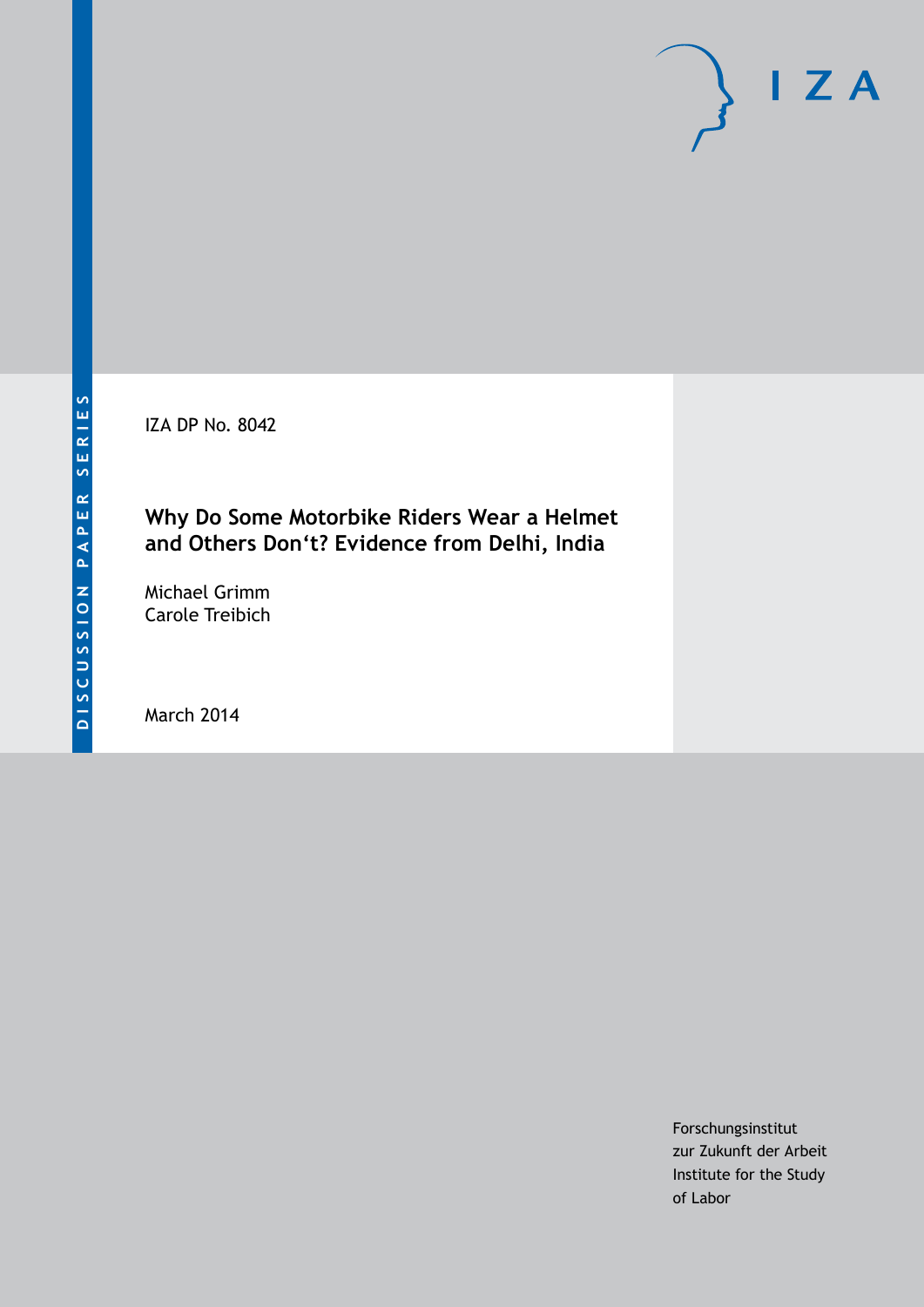# **Why Do Some Motorbike Riders Wear a Helmet and Others Don't? Evidence from Delhi, India**

### **Michael Grimm**

*Erasmus University Rotterdam, Passau University and IZA*

### **Carole Treibich**

*Paris School of Economics, Erasmus University Rotterdam and Aix-Marseille University, CNRS & EHESS*

> Discussion Paper No. 8042 March 2014

> > IZA

P.O. Box 7240 53072 Bonn Germany

Phone: +49-228-3894-0 Fax: +49-228-3894-180 E-mail: [iza@iza.org](mailto:iza@iza.org)

Any opinions expressed here are those of the author(s) and not those of IZA. Research published in this series may include views on policy, but the institute itself takes no institutional policy positions. The IZA research network is committed to the IZA Guiding Principles of Research Integrity.

The Institute for the Study of Labor (IZA) in Bonn is a local and virtual international research center and a place of communication between science, politics and business. IZA is an independent nonprofit organization supported by Deutsche Post Foundation. The center is associated with the University of Bonn and offers a stimulating research environment through its international network, workshops and conferences, data service, project support, research visits and doctoral program. IZA engages in (i) original and internationally competitive research in all fields of labor economics, (ii) development of policy concepts, and (iii) dissemination of research results and concepts to the interested public.

IZA Discussion Papers often represent preliminary work and are circulated to encourage discussion. Citation of such a paper should account for its provisional character. A revised version may be available directly from the author.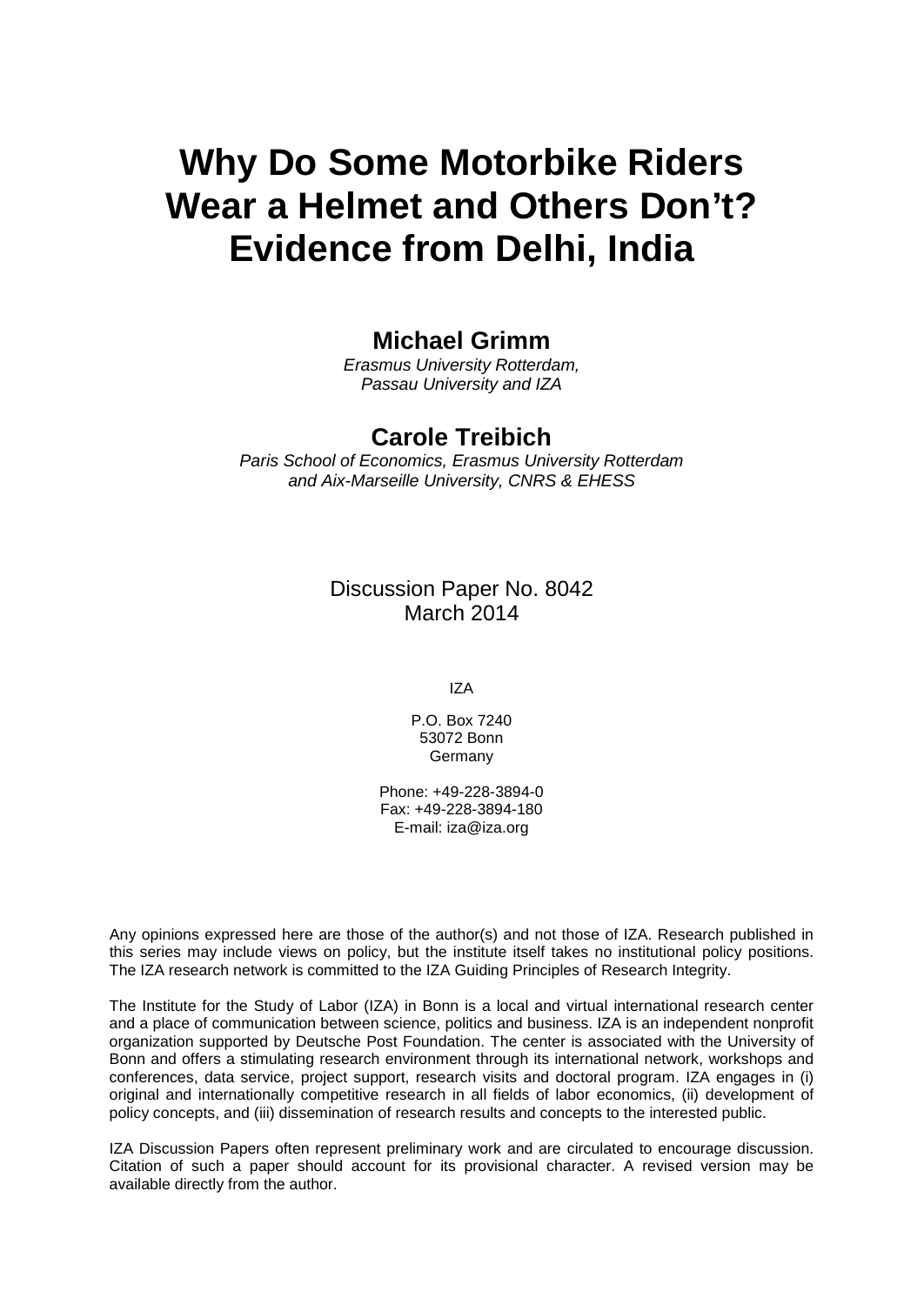IZA Discussion Paper No. 8042 March 2014

# **ABSTRACT**

### **Why Do Some Motorbike Riders Wear a Helmet and Others Don't? Evidence from Delhi, India**

We focus on helmet use behavior among motorbike users in Delhi. We use a detailed data set collected for the purpose of the study. To guide our empirical analysis, we rely on a simple model in which drivers decide on self-protection and self-insurance. The empirical findings suggest that risk averse drivers are more likely to wear a helmet, there is no systematic effect on speed. Helmet use also increases with education. Drivers who show a higher awareness of road risks are both more likely to wear a helmet and to speed less. Controlling for risk awareness, we observe that drivers tend to compensate between speed and helmet use. The results can provide a basis for awareness-raising policies. Improvements to the road infrastructure bear the risk of leading to risk-compensating behavior.

JEL Classification: D10, I10, I15, K42, R41

Keywords: road safety, helmet use, risky health behavior, self-protection, self-insurance, India

Corresponding author:

Michael Grimm University of Passau Innstrasse 29 94032 Passau **Germany** E-mail: [michael.grimm@uni-passau.de](mailto:michael.grimm@uni-passau.de)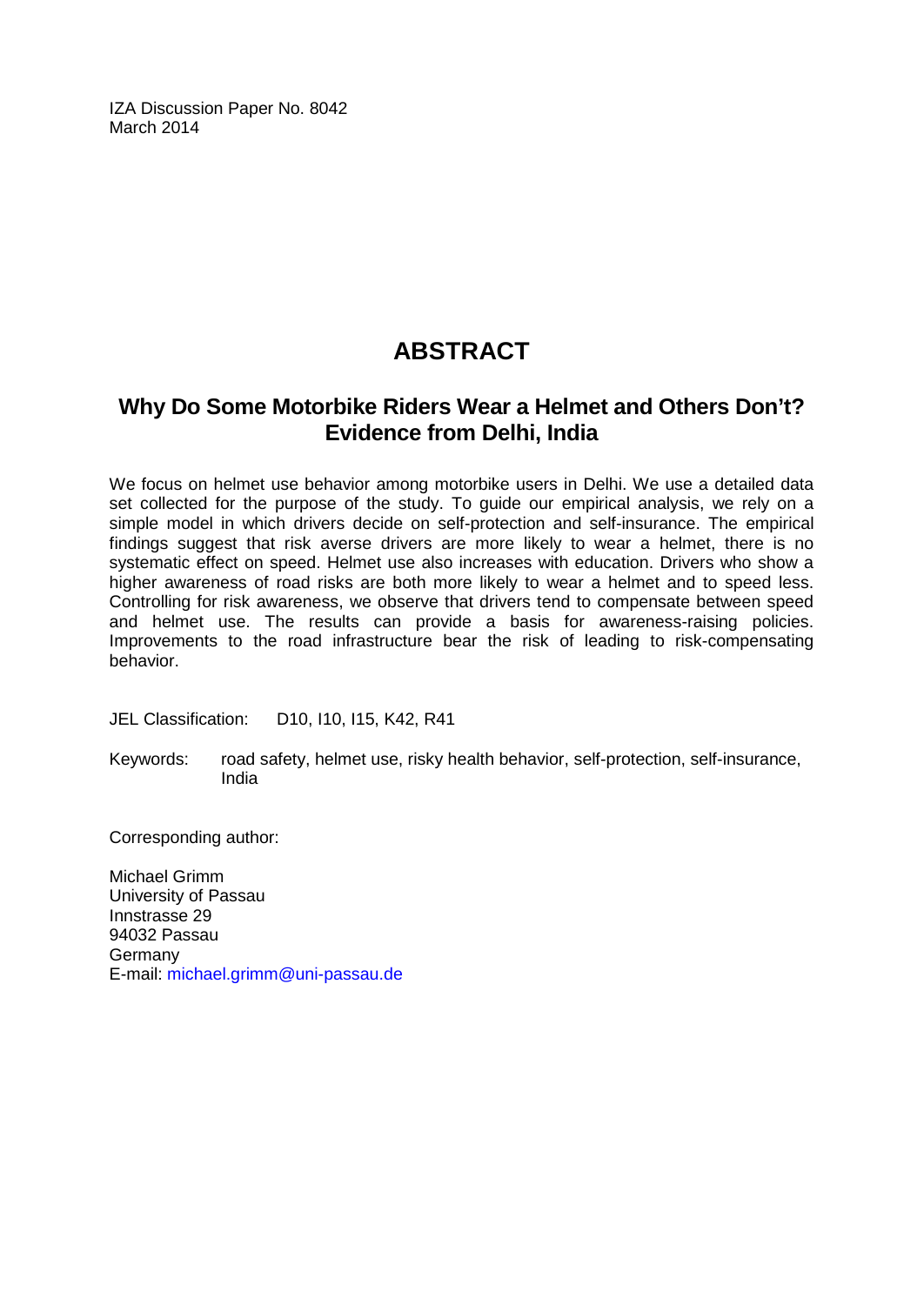In some states of India, women are exempted from safety rules that mandate motorcycle passengers wear helmets – an exemption that kills or injures thousands each year. Women's rights advocates have argued the exemption springs from a culture-wide devaluation of women's lives. Supporters of the ban say they're just trying to preserve women's carefully styled hair and make-up – which isn't exactly a feminist response. (Washington Post, October 27, 2013)

#### 1 Introduction

Nearly 3,500 people die on the world's roads every day. 90% of these fatalities occur in developing countries [\(WHO,](#page-33-0) [2009\)](#page-33-0). In 2020, road traffic injuries are expected to be ranked third in the global burden of disease [\(Lopez et al.,](#page-32-0) [2006\)](#page-32-0). Despite these numbers and the related tremendous costs, road mortality is still a neglected public health issue in many low and middle income countries. India accounts for about 10% of road accident fatalities worldwide. The implied costs are estimated at around 3% of GDP [\(Mohan,](#page-33-1) [2002\)](#page-33-1). In many developing countries, the share of two-wheeled vehicles largely dominates the vehicle fleet. In India this share is around 70%. Not surprisingly motorbike users constitute a large share of all road traffic accident injuries and fatalities; in Delhi for instance more than 30%. Injuries to the head and the neck are the main cause of death, indeed 60% of All India Institute of Medical Sciences' (AIIMS) admissions — one of the biggest trauma centers in Delhi are road related head injuries (see also [Kumar et al.,](#page-32-1) [2008\)](#page-32-1). Medical science stresses the efficiency of helmets in reducing the road related mortality and morbidity. Mandatory helmet use is thus one important policy that governments are recommended to implement in order to reduce road-related fatalities [\(WHO,](#page-33-2) [2004,](#page-33-2) [2006\)](#page-33-3). The effectiveness of such laws, if enforced, has been shown in various contexts (see, e.g., [Dee,](#page-31-0) [2009;](#page-31-0) [French et al.,](#page-31-1) [2009\)](#page-31-1). Despite the formal introduction of such laws in most countries of the world [\(WHO,](#page-33-0) [2009\)](#page-33-0), enforcement is however often very weak. Moreover motorbike users are often not aware of the protection that a helmet can provide.

India has had a helmet law since 1988. This national law should be implemented at the State level, yet it is hardly enforced. A major complication comes from the fact that the Sikh community successfully lobbied against this law as their religion requires a turban or at least no other headpiece. Since the exception also applies to Sikh women, and hence it is difficult to distinguish Sikh from other women, the exception was later extended to all women. In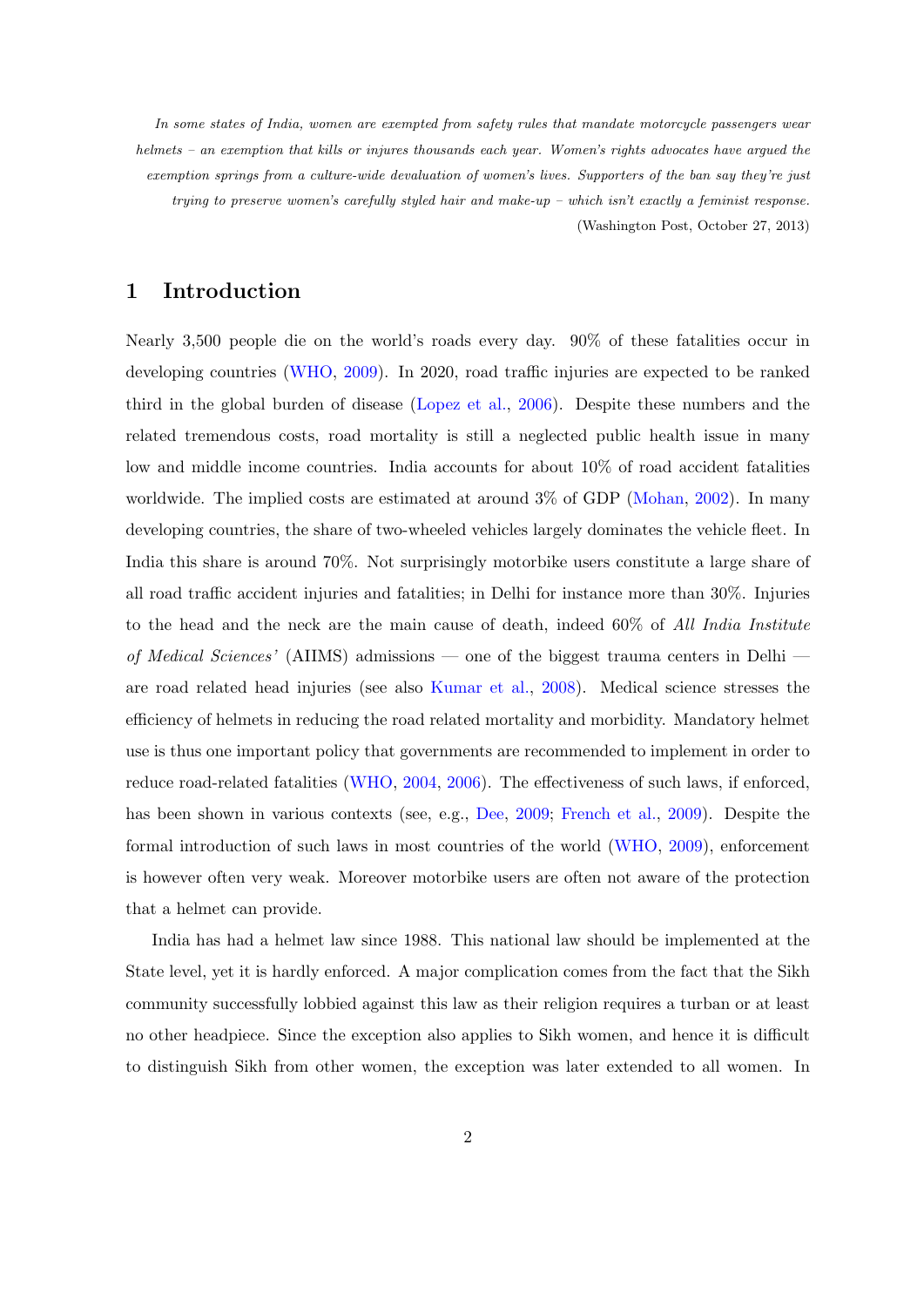Delhi less than  $25\%$  of all women wear a helmet when sitting on a motorbike — typically in the poised perched side-saddle position.<sup>[1](#page-4-0)</sup> For men the share of helmet wearers is significantly higher, but is still far from full coverage. Understanding this heterogeneity, i.e. why some drivers and passengers wear a helmet and others not, is key to design effective interventions to increase helmet use.

Helmet use might be linked to risk aversion, the awareness of road-related risks, income, and as seen above, culture and traditions. Moreover, motorbike riders have various options to protect themselves or to seek insurance. Speed is obviously a second important decision parameter. To understand the behavior of helmet use, we first model this problem theoretically. Relying on the literature of self-insurance and self-protection, we develop a simple model that can be used for comparative static analysis. Based on this analysis we derive hypotheses which we test empirically using a unique data set covering more than 850 motorbike riders and passengers in Delhi.[2](#page-4-1)

The remainder of the paper is organized as follows. In section 2 we briefly review the related literature, highlight the existing knowledge gaps and elaborate on the paper's contribution. Section 3 presents the theoretical framework and derives from it testable predictions regarding helmet use and speed. Section 4 introduces the data set. Section 5 shows how we operationalize the empirical tests. Section 6 presents the empirical analysis and discusses the results. Section 7 concludes.

### 2 Related literature

In what follows we briefly review the theoretical literature that considers the role of risk aversion on individual investment in different accident prevention activities. We emphasize in particular the role of risk compensating effects. After that we discuss the related empirical evidence.

Both [Peltzman](#page-33-4) [\(1975\)](#page-33-4) and [Blomquist](#page-31-2) [\(1986\)](#page-31-2) modeled the driver's behavior and derived insightful predictions for risk neutral agents. They focused in particular on risk compensation effects, i.e. behavioral responses to exogenous variations in risk. Others enriched such models with explicit consideration of the risk preferences of agents in their behavioral response.

<span id="page-4-1"></span><span id="page-4-0"></span><sup>1</sup>Figures derived from a household survey implemented by the authors in Delhi. See below.

<sup>&</sup>lt;sup>2</sup>This paper builds on [Grimm and Treibich](#page-32-2) [\(2013\)](#page-32-2) in which we study the determinants of road traffic accident fatalities across Indian states over time.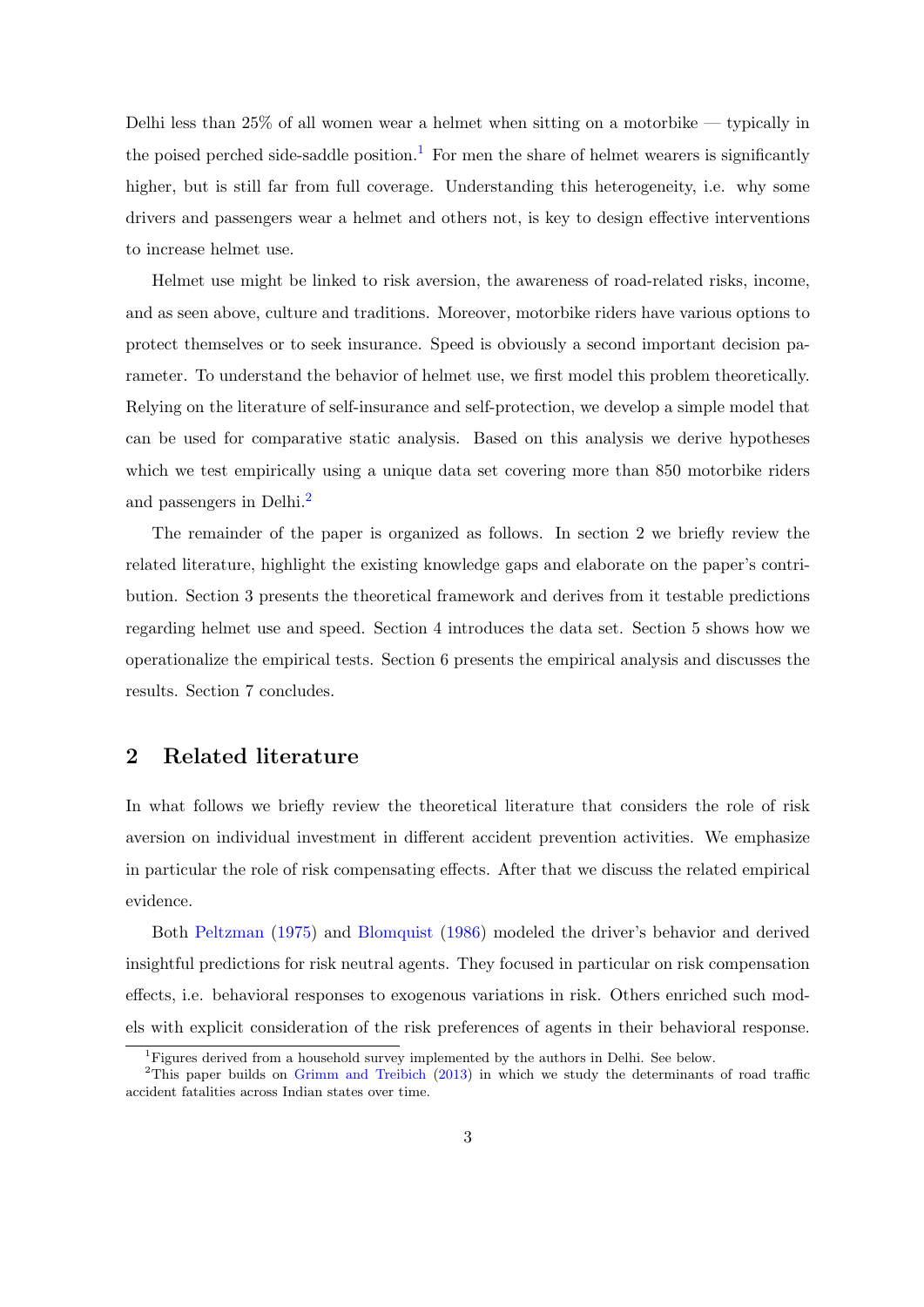[Dionne and Eeckhoudt](#page-31-3) [\(1985\)](#page-31-3) and [Bryis and Schlesinger](#page-31-4) [\(1990\)](#page-31-4), for example, examined theoretically the impact of increased risk aversion on the optimal levels of self-insurance and self-protection. Self-insurance refers to activities that reduce the severity of a loss. Selfprotection decreases the probability that the loss occurs [\(Ehrlich and Becker,](#page-31-5) [1972\)](#page-31-5). In their models the level of self-insurance monotonically increases with risk aversion, while the effect of risk aversion is ambiguous regarding self-protection. In other words, a more risk averse individual will always invest more in self-insurance but it is possible that the individual chooses a lower level of self-protection. Indeed, self-protection reduces the occurrence of a loss but does not reduce the loss in case the bad state occurs. Rather to the contrary, in addition to the loss, wealth is reduced by the increased cost of self-protection, thus leading to an even worse outcome if the bad state occurs. Hence, a higher level of self-protection might be considered as more, not less risky and may explain why a more risk averse individual might decide to invest less in such an activity. Finally, when combining both activities and investigating the influence of risk aversion on a self-insurance-cum-protection activity, a more risk averse individual will invest more in the prevention activity, if the marginal loss reduction in the bad state out-weights the marginal increase in the cost of the combined activity. This has been shown by [Lee](#page-32-3) [\(1998\)](#page-32-3).

[Peltzman](#page-33-4) [\(1975\)](#page-33-4) and [Wilde](#page-34-0) [\(1982\)](#page-34-0) introduced the idea that individuals may respond to an exogenous increase in safety in a way that it lowers or even annihilates (risk homostasis) the reduced risk. Such reactions are called 'risk compensation effects' and may arise if individuals target a fixed level of risk and therefore prefer taking more risks when their risk environment improves. Some studies empirically tested whether such effects indeed exist. However, these studies typically rely on highly aggregated data and hence potentially suffer from omitted variable bias. [Chirinko and Harper Jr.](#page-31-6) [\(1993\)](#page-31-6), for example, investigated the effect of improved car safety (measured through an index of safety regulations in relation to improved car safety for occupants since 1966) and of the introduction of the speed limit of 55 mph in the US. Their econometric estimates revealed that the offsetting behavior is quantitatively important and attenuates the effects of safety regulations on occupant fatalities. Using a modified expected utility model, the authors showed that the impact of regulatory policies depends on a mix of protection (direct effect of the regulation), substitution (offsetting behavior) and cognition elements. Based on Virginia State Police accident reports of 1993, [Peterson et al.](#page-33-5) [\(1995\)](#page-33-5) also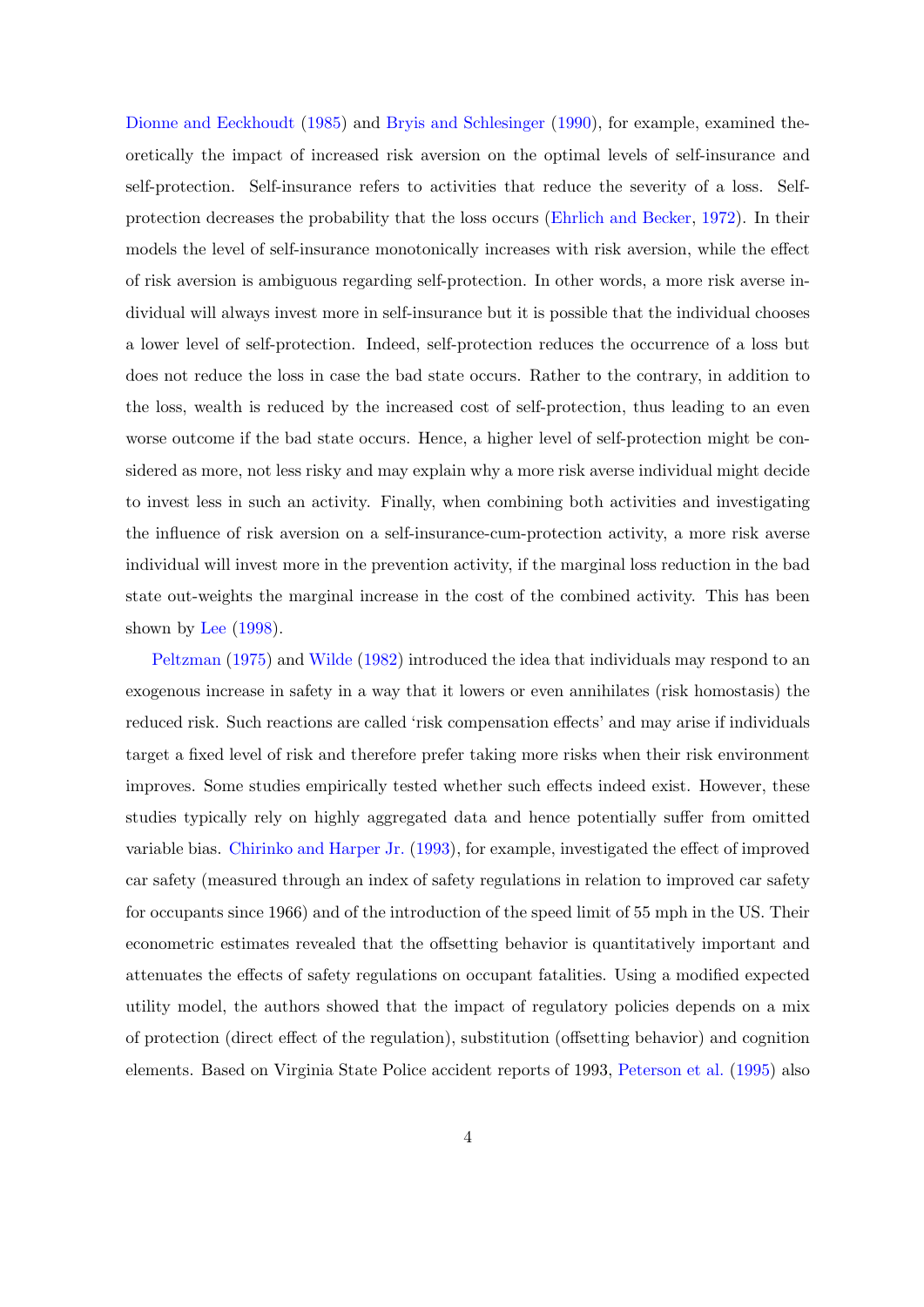showed that air-bag-equipped cars tend to be driven more aggressively, thus offsetting the effect of the air-bag for drivers and increasing the risk of death for others. However, other studies did not find any evidence of such risk-compensating effects [\(Lund and Zador,](#page-32-4) [1984;](#page-32-4) [Lund and O'Neill,](#page-32-5) [1986\)](#page-32-5).

To circumvent problems inherent in the use of aggregate data, [Sobel and Nesbit](#page-33-6) [\(2007\)](#page-33-6) used micro-level data from NASCAR (National Association for Stock Car Auto Racing) races. Their setting allowed them to control for problems of enforcement, weather conditions and variation in automobile safety devices. According to their results, NASCAR drivers drive more recklessly in response to an increase in car safety. However, total injuries still fall since the side effect is not large enough to completely offset the direct impact of increased vehicle safety. Obviously, the external validity of this study might be low, as NASCAR drivers might not be very representative of drivers in general. [Stetzer and Hofmann](#page-33-7) [\(1996\)](#page-33-7) in turn conducted two laboratory experiments to investigate the individual's behavioral response and the perceived risk associated with various driving situations. They found a negative correlation indicating some risk compensation following an increase in environmental safety but this was not large enough to return to the initial level of risk. [Messiah et al.](#page-33-8) [\(2012\)](#page-33-8) ran a randomized controlled trial in Bordeaux to analyze motorcyclists' chosen speed conditional on helmet adoption. Risk compensation was observed exclusively among men and was of moderate size. Therefore the feedback effect did not offset the benefits of helmet use.

[McCarthy and Talley](#page-32-6) [\(1999\)](#page-32-6) also provided evidence on risk compensating behaviors. They relied on data from recreational boating. They empirically tested whether an operator's past experience and formal training induces or reduces safety related behaviors. Moreover they investigated the influence of the operator's characteristics and the environmental factors on the attitude adopted by the boat passengers. The authors highlighted that an individual can adjust to risk changes using various strategies. In their study, they focused on two of them: the use of personal flotation devices and alcohol consumption. Passengers seemed to adapt their behavior to their perception of the operator's safety level. Indeed, an operator's boating experience was negatively correlated with flotation device utilization and positively correlated with alcohol consumption by passengers. The authors stressed the implication for motor vehicle travel. In particular, they pointed out that, since the opening of the debate by [Peltzman](#page-33-4) [\(1975\)](#page-33-4), little work has been done to identify alternative margins that individuals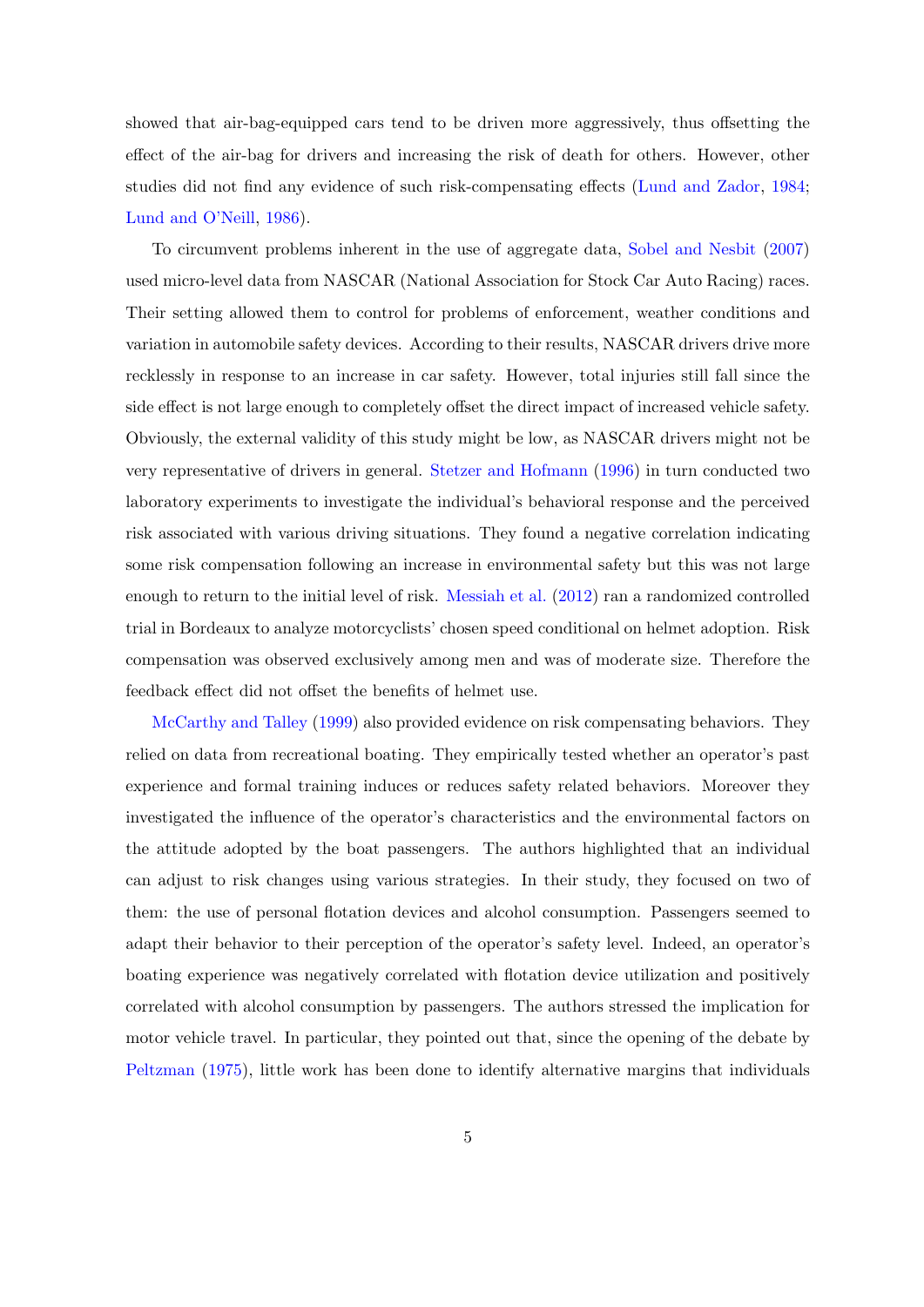use to adjust their safety behavior.

We contribute to the above literature with respect to two dimensions: (i) the influence of risk aversion on prevention activities and (ii) the existence of risk compensating effects. Regarding the first aspect, we derive theoretical predictions regarding the role of risk aversion on a set of different types of prevention efforts. Moreover, thanks to an original dataset of motorbike riders and passengers in Delhi, we are able to test these assumptions empirically. In particular, we focus on the drivers' simultaneous decision-making with respect to selfprotection and self-insurance and how risk preferences affect this trade-off. With respect to the second dimension, we look at the existence of risk compensating effects. An interesting feature of our data is that we also observe passengers. For passengers speed can be seen as exogenously determined if the assumption is made that the driver decides on speed. We are thus able to investigate the relation between a passenger's safety effort and the environment such as the quality of roads and motorbike and driver characteristics. As for the driver, we can examine the relationship between alternative dimensions of safety behaviors and whether they are complements or substitutes.

#### 3 Theoretical framework

Building on [Dionne and Eeckhoudt](#page-31-3) [\(1985\)](#page-31-3) and [Bryis and Schlesinger](#page-31-4) [\(1990\)](#page-31-4), we investigate the individual decision to invest in self-insurance and self-protection activities using a relatively simple expected utility model. As in [Ehrlich and Becker](#page-31-5) [\(1972\)](#page-31-5), self-insurance refers to any activity that reduces the loss if an accident occurs, while self-protection refers to any activity that reduces the probability of experiencing an accident.

In our theoretical framework we address three questions: (i) How does risk aversion influence the investment in insurance and protection? (ii) How do motorbike users respond to exogenous changes in safety? (iii) Are protection and insurance complements or substitutes for one another?

We consider two road related attitudes: helmet use and speed. Helmet use can be seen as a self-insurance activity given that a helmet reduces the severity of an injury if an accident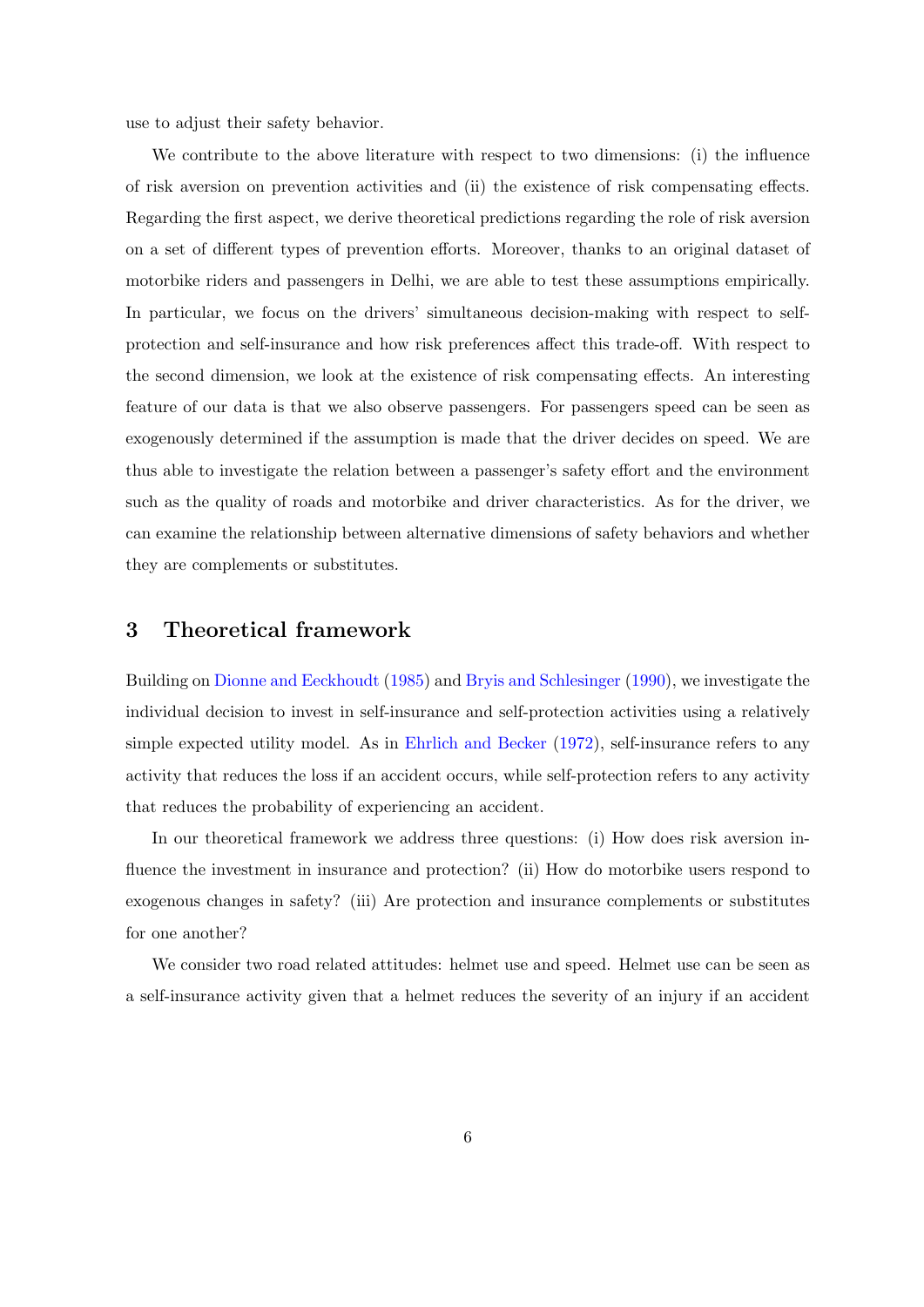occurs.<sup>[3](#page-8-0)</sup> For simplicity, lowering speed is assumed to be a self-protection activity.<sup>[4](#page-8-1)</sup> While we assume that the drivers of a motorbike choose both helmet use and speed, we assume that passengers only make a decision on helmet use, and take speed as given. We examine these two types of road users in turn. We start with the case of passengers.

#### 3.1 Passengers

Consider a risk averse passenger with wealth W. With a probability p, the passenger is involved in a road accident and with probability  $(1 - p)$  the passenger is not. If an accident occurs, the passenger faces a loss  $I$ ; however, the passenger can invest in the self-insurance activity to reduce the size of the potential loss. This decision includes whether to use a helmet, the type of helmet and whether for instance the strap is closed. However, helmet use comes at a cost in the form of discomfort. Let h denote the level of self-insurance.  $I(h)$  represents the effect of a helmet on the severity of an injury, which is obviously assumed to decrease with the chosen level of self-insurance,  $I'(h) < 0$ . Discomfort,  $c(h)$ , is assumed to increase monotonically with h. Preferences,  $U(\cdot)$ , are assumed to be of the von Neumann-Morgenstern type, where  $U' > 0$  and  $U'' < 0$ .

The individual's expected utility can be written as:

$$
EU = p \cdot U[W - c(h) - I(h)] + (1 - p) \cdot U[W - c(h)]. \tag{1}
$$

The first order condition for maximizing  $(1)$  with respect to h is:

$$
\frac{\partial EU}{\partial h} = -p \cdot [c'(h) + I'(h)] \cdot U'(B) - (1 - p) \cdot c'(h) \cdot U'(G) = 0,\tag{2}
$$

where  $G = W - c(h)$  and  $B = W - c(h) - I(h)$ .

Note that in order to have an interior solution, we must have  $[c'(h) + I'(h)] < 0$ , i.e. the magnitude of the potential marginal benefit,  $-I'(h)$ , must be at least as high as the marginal

<span id="page-8-0"></span><sup>&</sup>lt;sup>3</sup>Indeed [Liu et al.](#page-32-7) [\(2008\)](#page-32-7) reviewed 53 studies that investigate the efficiency of helmets. They found that on average the use of a standardized helmet reduces the risk of death and serious injuries by 40% and 70% respectively. [Goldstein](#page-32-8) [\(1996\)](#page-32-8) stressed however that there is a 'head-neck injury trade-off', i.e. given the weight of a helmet, the use of a helmet increases the risk of neck injuries.

<span id="page-8-1"></span><sup>&</sup>lt;sup>4</sup>We acknowledge that it could also be assumed that speed is rather a self insurance-cum-protection activity, since speed may impact on both the frequency and severity of road accidents. However, to ease the resolution of the system of equations we opt for this simplification.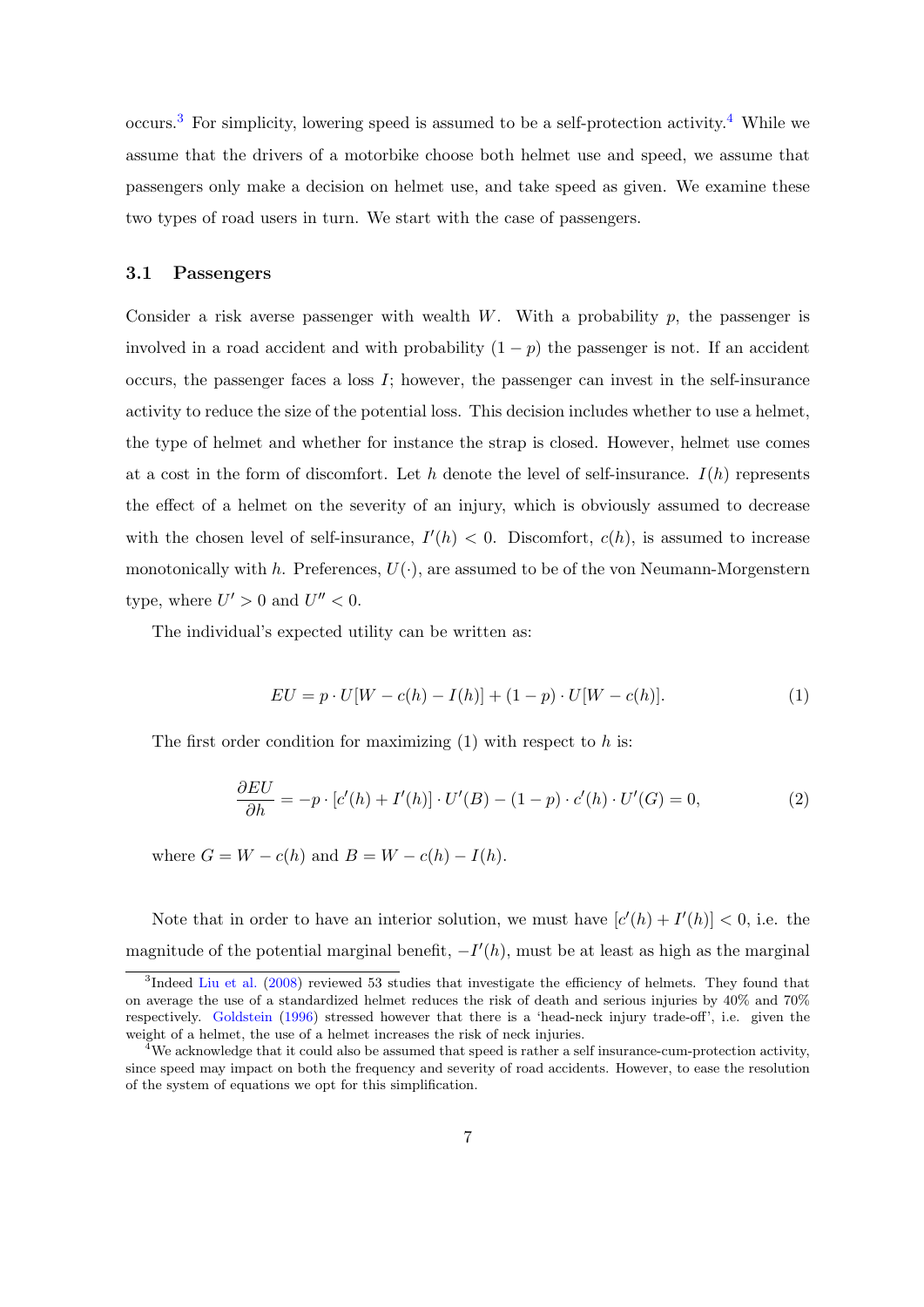cost following the increase in  $h, c'(h)$ . Indeed, the passenger will certainly not choose a level of helmet-use for which the perceived marginal discomfort exceeds the marginal benefit. Given the concavity of the utility function, the second-order condition for the maximization problem can be easily derived.

#### 3.1.1 Risk aversion

Let  $h_U$  denote the optimal level of insurance for the passenger with utility function  $U$  defined above. Let us now consider a second, more risk averse, passenger with a utility function V which exhibits higher risk aversion than  $U$ , i.e.  $V(\cdot)$  is a concave increasing transformation of  $U(\cdot)$ , hence  $V(\cdot) = g[U(\cdot)]$ , with  $g' > 0$ , and  $g'' < 0$  [\(Pratt,](#page-33-9) [1964\)](#page-33-9).

Assuming the same wealth prospect and choice set as (2) but taking into account the preferences of the more risk averse individual, we obtain:

$$
\frac{\partial EV}{\partial h} = -p \cdot [c'(h) + I'(h)] \cdot g'(U(B)) \cdot U'(B) - (1 - p) \cdot c'(h) \cdot g'(U(G)) \cdot U'(G). \tag{3}
$$

To see whether a more risk averse individual invests more in self-insurance, we need to evaluate  $\frac{\partial EV}{\partial h}$  at  $h = h_U$ . Since,  $g'' < 0$ , we have  $g'(U(B)) > g'(U(G))$ . Therefore, when computing  $\frac{\partial EV}{\partial h}$  at the optimal point  $h_U$  (for which we have  $\frac{\partial EU}{\partial h} = 0$ ) we obtain  $\frac{\partial EV}{\partial h}|_{h=h_U} > 0$ . In other words, a more risk averse passenger invests more in self-insurance, i.e. helmet use.

#### 3.1.2 Risk compensating effect

We consider again the passenger with utility function  $U$  and explore an increase in the probability that an accident occurs from p to q, where  $q > p$ . Substituting q in Equation (2), we obtain:

$$
\frac{\partial EU(q)}{\partial h} = -q \cdot [c'(h) + I'(h)] \cdot U'(B) - (1-q) \cdot c'(h) \cdot U'(G). \tag{4}
$$

To see whether the passenger invests more in self-insurance following an exogenous increase in the probability that an accident occurs, we need to evaluate  $\frac{\partial EU(q)}{\partial h}$  at  $h = h_U$ . Since  $q > p$ and  $-[c'(h) + I'(h)] > 0$  (the condition for an interior solution), we have  $-q \cdot [c'(h) + I'(h)] > 0$  $-p \cdot [c'(h) + I'(h)]$  and  $(1-q) \cdot c'(h) < (1-p) \cdot c'(h)$ . Thus, when computing  $\frac{\partial EU(q)}{\partial h}$  at the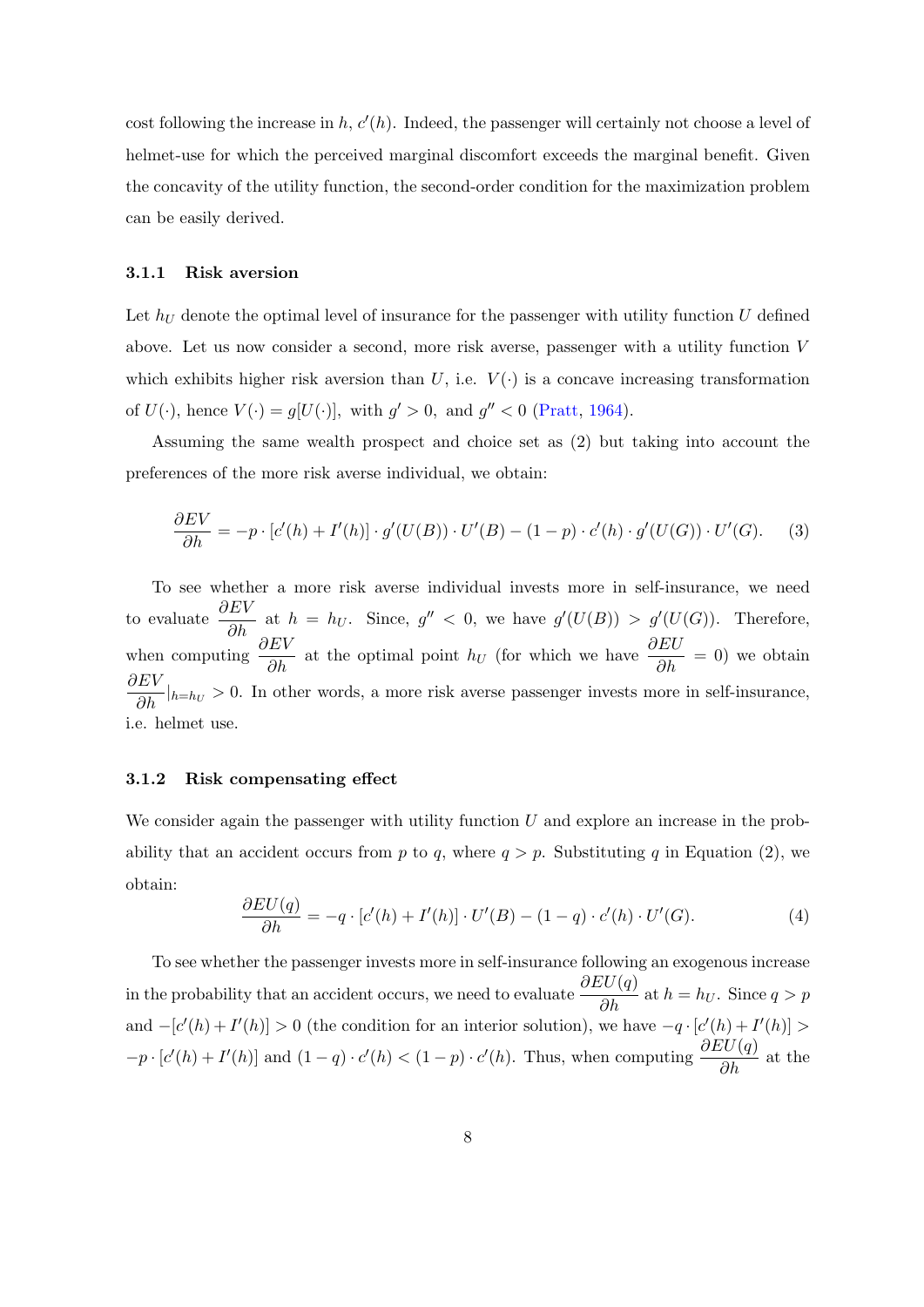optimal point  $h_U$ , we obtain  $\frac{\partial EU(q)}{\partial h}|_{h=h_U} > 0$ , i.e. if the probability that an accident occurs increases, the passenger invests more in self-insurance and hence compensate at least partially for the increased risk. In turn, if safety increases exogenously, passengers are thought to invest less. As explained above, in the literature, this effect is called "Peltzman-effect" [\(Peltzman,](#page-33-4) [1975\)](#page-33-4).

#### 3.2 Drivers

Unlike passengers, drivers are assumed to invest simultaneously in self-insurance (helmet use) and in self-protection (speed). It is assumed that the probability that an accident occurs,  $p(s)$ , increases with speed,  $p'(s) > 0$ . The time spent on the road  $t(s)$  in turn decreases with speed, i.e.  $t'(s) < 0$  and thus leaves the driver with a higher level of wealth. As for passengers, we assume that drivers are risk averse and have an increasing concave utility function U.

In this case the expected utility is given as:

$$
EU = p(s) \cdot U[W - t(s) - c(h) - I(h)] + (1 - p(s)) \cdot U[W - t(s) - c(h)].
$$
 (5)

The first order conditions for maximizing  $(5)$  with respect to h and s are:

$$
\frac{\partial EU}{\partial h} = -p(s) \cdot [c'(h) + I'(h)] \cdot U'(B) - (1 - p(s)) \cdot c'(h) \cdot U'(G) = 0 \text{ and } (6)
$$

$$
\frac{\partial EU}{\partial s} = p'(s) \cdot [U(B) - U(G)] - t'(s) \cdot [p(s) \cdot U'(B) + (1 - p(s)) \cdot U'(G)] = 0. \tag{7}
$$

#### 3.2.1 Risk aversion

Again we consider the case of two individuals, i.e. here drivers, with different degrees of risk-aversion,  $U$  and  $V$ :

$$
\frac{\partial EV}{\partial h} = -p(s) \cdot [c'(h) + I'(h)] \cdot g'(U(B)) \cdot U'(B) - (1 - p(s)) \cdot c'(h) \cdot g'(U(G)) \cdot U'(G)
$$
 (8)

and

$$
\frac{\partial EV}{\partial s} = p'(s) \cdot [g(U(B)) - g(U(G))] - t'(s) \cdot [p(s) \cdot g'(U(B)) \cdot U'(B) + (1 - p(s)) \cdot g'(U(G)) \cdot U'(G)].
$$
\n(9)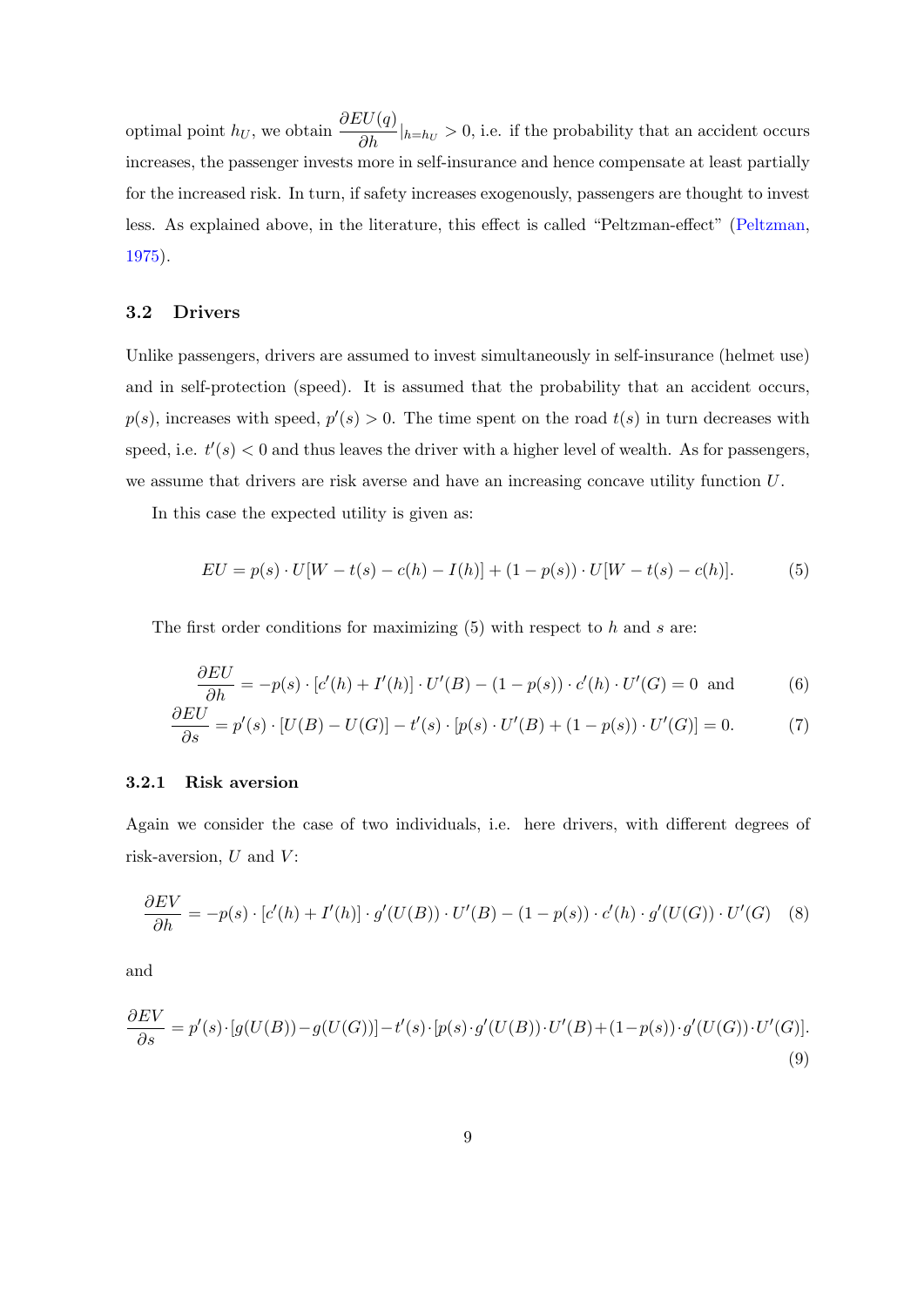To see whether the more risk averse driver invests more in self-insurance and self-protection, we need to compute the sign of Equations (8) and (9) at  $h = h_U$  and  $s = s_U$  respectively. The results show that in such a framework a more risk averse individual invests more in self-insurance, while the effect on self-protection is ambiguous. As explained above this is due to the fact that a more risk averse individual invests always more in self-insurance but not necessarily in self-protection. Indeed, self-protection reduces the occurrence of a loss but does not reduce the loss in case the accident occurs. Rather to the contrary, in addition to the loss, wealth is reduced by the increased cost of self-protection, leading to an even worse outcome if the accident occurs. Hence, a higher level of self-protection can be considered as more, not less risky and can explain why a more risk averse individual may not necessarily decide to invest more in such an activity [\(Dionne and Eeckhoudt,](#page-31-3) [1985;](#page-31-3) [Bryis and Schlesinger,](#page-31-4) [1990\)](#page-31-4).

#### 3.2.2 Risk compensating effect

Again, we investigate the case of an individual with the utility function  $U$  and investigate the influence of a change in the probability that an accident takes place on helmet use by drivers. Such variation may be exogenous (as in the case with passengers) or endogenous. An exogenous increase in the probability of accident may occur following the deterioration of road quality, increased traffic density or adverse weather conditions. Obviously, just as passengers do, drivers invest more in self-insurance following an exogenous rise in the probability that an accident occurs. In the case of drivers, it is important to note that any change in speed has also wealth effects, as the travel time is altered. The marginal change in helmet use following a marginal change in speed is given by the following cross-derivative:

$$
\frac{\partial^2 EU}{\partial h \partial s} = p'(s) \cdot (-[c'(h) + I'(h)] \cdot U'(B) + c'(h) \cdot U'(G)) +
$$
  

$$
t'(s) \cdot (p(s) \cdot [c'(h) + I'(h)] \cdot U''(B) + (1 - p(s)) \cdot c'(h) \cdot U''(G)).
$$
 (10)

Using Equation (6), we obtain the following two equalities: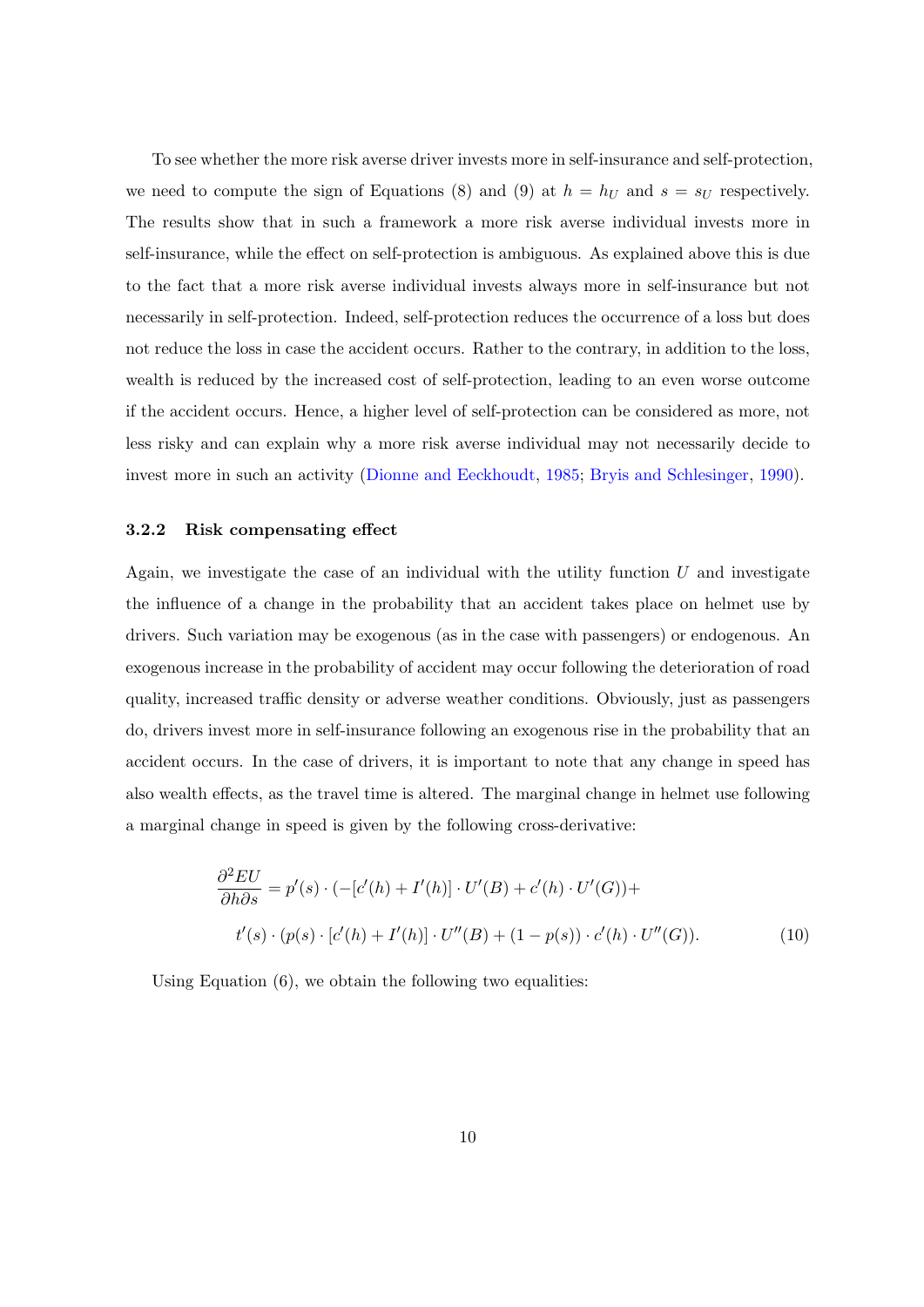$$
\begin{cases}\n-[c'(h) + I'(h)] \cdot U'(B) = \frac{(1 - p(s))}{p(s)} \cdot c'(h) \cdot U'(G) \text{ and} \\
p(s) \cdot [c'(h) + I'(h)] = -(1 - p(s)) \cdot c'(h) \cdot \frac{U'(G)}{U'(B)}.\n\end{cases}
$$

Replacing these two equalities in Equation (10) allows us to derive the sign of the cross derivative at the optimal point  $h_U$ :

$$
\frac{\partial^2 EU}{\partial h \partial s}|_{h=h_U} = \frac{p'(s)}{p(s)} \cdot c'(h) \cdot U'(G) + t'(s) \cdot (1-p(s)) \cdot c'(h) \cdot [U''(G) - \frac{U'(G)}{U'(B)} \cdot U''(B)]. \tag{11}
$$

Assuming a constant relative risk aversion rate  $\left(-\frac{U''(G)}{U'(G)}\right)$  $\frac{U''(G)}{U'(G)} = -\frac{U''(B)}{U'(B)}$  $\frac{\partial^2 (B)}{\partial U'(B)} = r$ , we find that  $\partial^2 EU$  $\frac{\partial E}{\partial h \partial s}|_{h=h_U} > 0$ . Therefore, when a driver increases speed, he or she also increases helmet use. In other words, for risk averse drivers, helmet use and higher speed are complements, and hence self-insurance and self-protection activities are substitutes.

#### 3.2.3 Awareness

There are different options to model awareness in our framework. The most obvious way is to assume that increased awareness implies that the expected probability of an accident at any speed and the expected gain of helmet use should an accident occur is not underestimated relative to actual figures.

### Case #1: Raising the expected probability that an accident occurs at any speed level

We denote the initial probability  $p$  and the probability after awareness has risen  $q_A$ , i.e.  $q_A > p$ . Hence, we substitute in Equations (6) and (7) p by  $q_A$  and obtain:

$$
\frac{\partial EU_1}{\partial h} = -q_A(s) \cdot [c'(h) + I'(h)] \cdot U'(B) - (1 - q_A(s)) \cdot c'(h) \cdot U'(G) \text{ and } (12)
$$

$$
\frac{\partial EU_1}{\partial s} = q'_A(s) \cdot [U(B) - U(G)] - t'(s) \cdot [q_A(s) \cdot U'(B) + (1 - q_A(s)) \cdot U'(G)]. \tag{13}
$$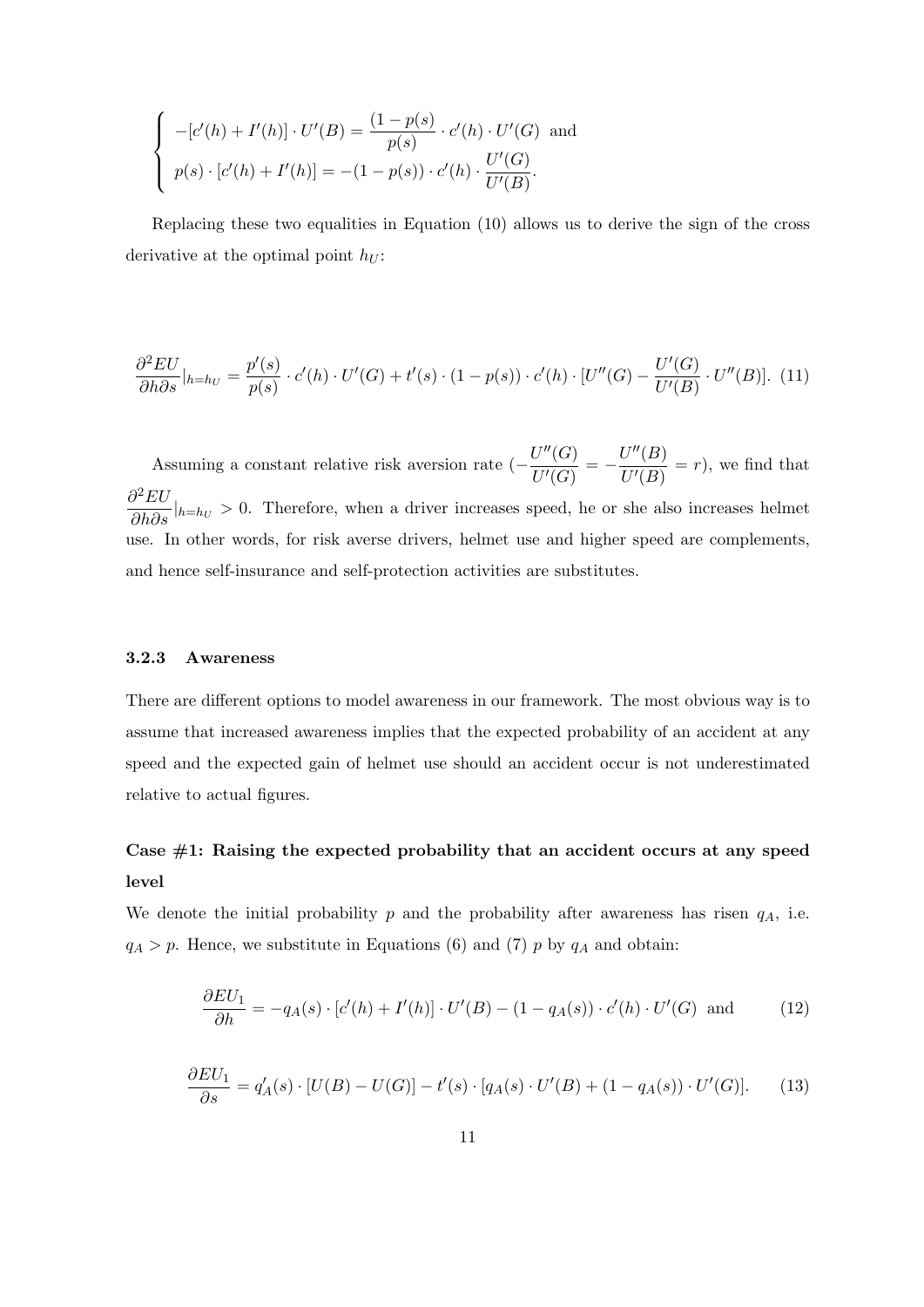In this case, the weight that is associated with the net marginal gain of using a helmet and being involved in an accident increases  $(q_A > p)$  while the one associated with the marginal cost of wearing a helmet in the good state decreases  $((1 - q_A) < (1 - p))$ . Hence, a driver with a higher (less downward biased) awareness level invests more in helmet use.

Regarding the chosen speed level, as was the case with the decision on helmet usage, the weight associated with the marginal utility derived in the bad state increases while the one associated with the marginal utility derived in the good state decreases. This leads to an increase in the expected marginal gain of higher speed in terms of traveling time. Therefore the effect of increased awareness on speed depends on whether the utility loss induced by a marginal change in the probability that an accident occurs reinforces or compensates the first effect. If a more aware driver thinks that a marginal increase in speed modifies less the probability of being involved in an accident  $q'_{A} < p'$ , the driver invests less in self-protection and travel at a higher speed than a less aware driver. Indeed, in that case the loss in utility and the expected gain in traveling time reinforce one another and  $\frac{\partial EU_1}{\partial s}|s = s_U > 0$ .

### Case  $#2$ : Raising the expected loss if an accident occurs for any level of helmet use

Now we denote the initial expected loss  $I(h)$  and the expected loss after awareness has increased  $I_A(h)$ , i.e.,  $I_A(h) > I(h)$  and hence  $B_A < B$ ,  $U(B_A) < U(B)$ ,  $U'(B_A) > U'(B)$ . We substitute again in Equations (6) and (7) and obtain:

$$
\frac{\partial EU_2}{\partial h} = -p(s) \cdot [c'(h) + I'(h)] \cdot U'(B_A) - (1 - p(s)) \cdot c'(h) \cdot U'(G) \text{ and } (14)
$$

$$
\frac{\partial EU_2}{\partial s} = p'(s) \cdot [U(B_A) - U(G)] - t'(s) \cdot [p(s) \cdot U'(B_A) + (1 - p(s)) \cdot U'(G)]. \tag{15}
$$

In this case, the level of wealth in the bad state is reduced  $(B_A < B)$  because of the increased severity of injuries. Therefore, given the concavity of the utility function, a marginal increase of consumption at  $B_A$  is higher than at point B. If Equation (14) is evaluated at the optimal point  $h = h_U$ , we obtain  $\frac{\partial EU_2}{\partial h}|h = h_U > 0$ , i.e. a higher expected loss induces a higher level of helmet use.

Regarding the chosen level of speed, the higher expected level of injuries implies a larger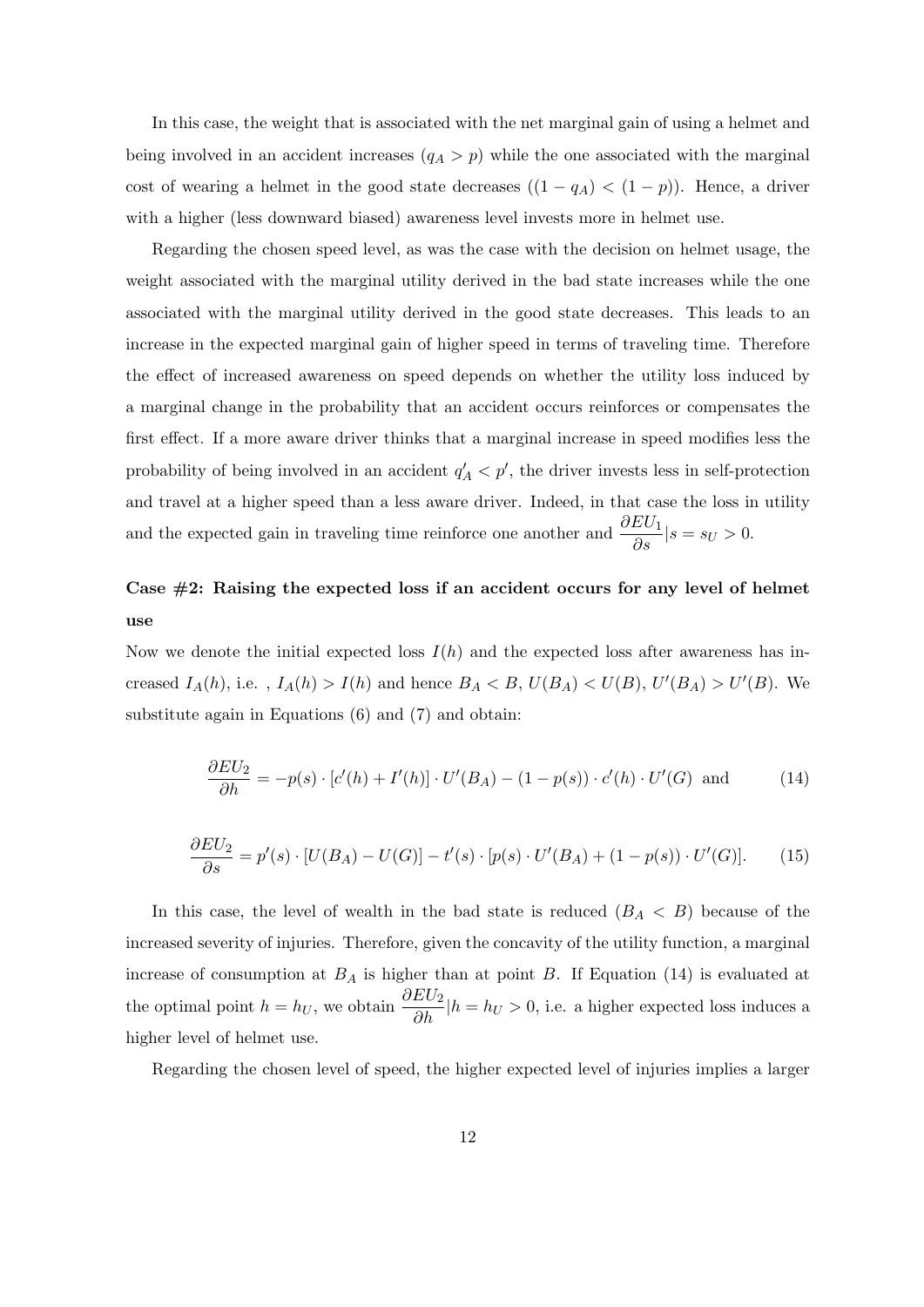loss in terms of wealth leading to both a greater difference in utilities between the two states of the world  $(U(G) - U(B_A) > U(G) - U(B))$  and a higher marginal utility in the bad state  $(U'(B_A) > U'(B))$ . Given the former, a marginal increase in speed increases the loss. Moreover, the marginal increase in speed also raises the level of gain in terms of travelling time due to the latter effect. Hence, again, the effect of an increase in the expected level of injuries on speed is ambiguous. Note that in this case the utility of helmet use remains the same, i.e.  $I'(h)$  is constant.

#### 4 Data

#### 4.1 General presentation

During the months July to September 2011 we conducted a household survey in Delhi to collect information from motorbike riders and pillion passengers regarding their behavior when using the motorbike including helmet use and speed, their degree of risk aversion and risk awareness. In addition the survey collected socio-demographic and economic characteristics, information on insurance coverage as well as characteristics of the motorbike in use. To ensure representativeness in the survey with respect to Delhi's population, the following sampling design was applied: (i) Delhi was divided into five zones, (ii) in each zone, ten polling booths were randomly drawn, (iii) the location of these polling booths were taken as starting points from which every fifth household was selected for an interview. Around each polling booth, 30 households were interviewed. In total 1,502 households were surveyed. In 545 households at least one member had used a motorbike in the past four weeks. These households were given a long questionnaire. All other households only received a short questionnaire.<sup>[5](#page-14-0)</sup> In households with at least one motorbike user, up to three, either drivers or passengers, were selected. On average, there were two eligible members per household. 212 selected individuals refused to answer to the questionnaire, leading to a final sample of 902 individuals which corresponds to a response rate of 81%. Yet, among those who have answered to our survey, there are respondents who could not or did not want to answer to some of the questions. We decided to use in our analysis always the largest possible sample. However we show that our results across different specifications are robust to the exact sample chosen. We also show in the appendix, a

<span id="page-14-0"></span><sup>&</sup>lt;sup>5</sup>The short questionnaire only includes basic socio-demographic information.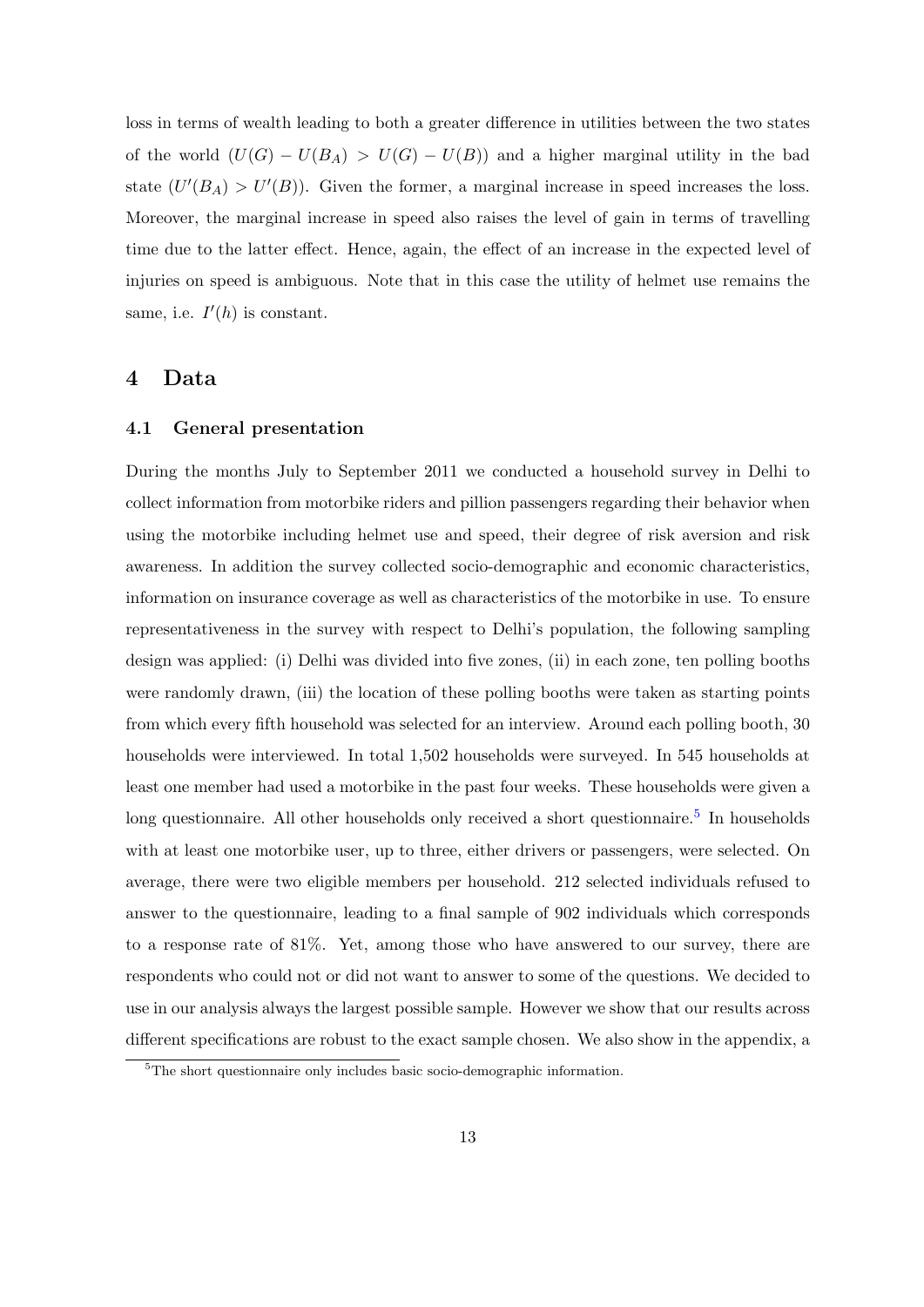probit model in which we regress for drivers and passengers a dummy variable "having at least one missing variable" on a set of basic socio-demographic and socio-economic variables (Table A1). It can be seen that for male drivers, none of these variables is significant, suggesting that non-reporting is rather random. For passengers we see that women, higher income and caste categories are more likely to have some missing information. All our regressions below control for these characteristics to exclude any bias, yet there is obviously still a risk that non-reporting is tight to relevant non-observable characteristics. Not surprisingly, income is the variable where most of the missings occur. In our regressions below we introduce (but do not show) next to the various income categories a category "income not reported". This dummy was in none of the regressions significant, also suggesting that there is no systematic non-reporting in the data.

Moreover, given the importance of gender in our analysis, we analyze men and women separately. Since, we do only have 15 female drivers in our sample. These are not part of a separate analysis. We also have 27 individuals in the sample that reported to be sometimes a driver and sometimes a passenger. They are also excluded from the driver and passenger samples.

Given that road usage behavior, helmet use and speed vary a lot with the distance of a trip, the type of roads used and traffic density, for each user we collected information for up to three different types of trips: trips in the neighborhood, short distance trips (partly outside the neighborhood) and long distance trips. Hence, in the empirical analysis we exploit the variation across different types of trips using single trips as the unit of analysis and clustering standard errors at the individual level.

#### [insert Table [1](#page-35-0) here]

Table [1](#page-35-0) shows some basic descriptive statistics of our sample, separated by drivers and passengers. The average age is 35 years for drivers and 38 years for passengers. Almost all drivers are men, passengers are predominantly female (75%). Drivers are typically married and are the main bread winners in their household. Among male passengers 69% reported to be married and 69% of them contribute to household income. Among female passengers the share married is even at 86%. The education level is relatively high. Almost 50% of all drivers completed middle or high school. The education level of passengers is significantly lower. The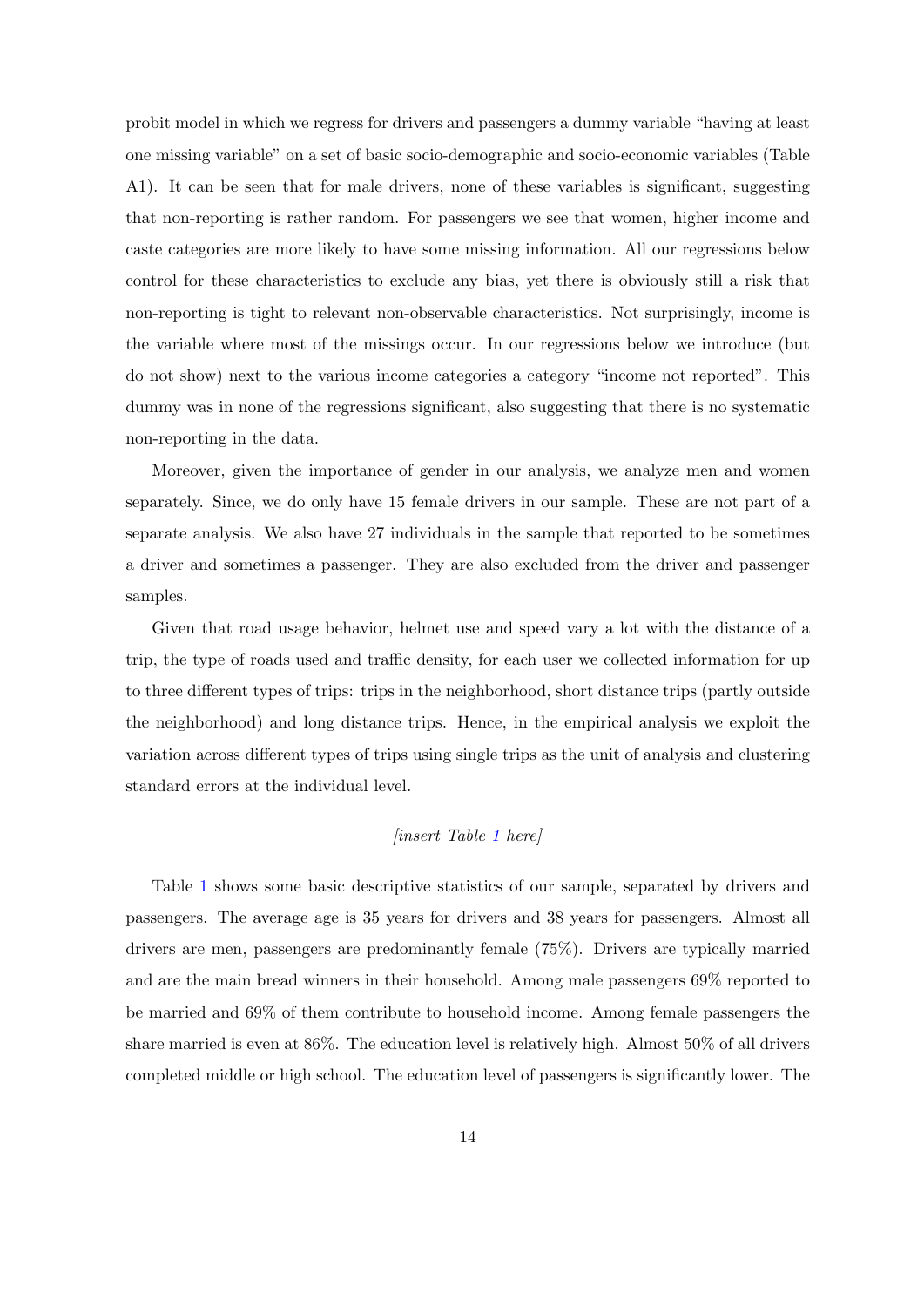religious composition is similar among drivers and passengers and shows that more than 80% of respondents are Hindus. Muslims and Sikhs represent respectively around 11% and 3.5% of the sample. 71% of the respondents pray daily and 88% believe that their fate is in god's hands. Finally, less than 15% of respondents have health insurance.

Before we discuss the specification of our empirical tests, we present three sets of variables in more detail, since they are key in the empirical analysis: (i) helmet use and speed, (ii) measures of risk aversion and (iii) measures of risk awareness and perceptions, insurance coverage, motorbike characteristics and other behavioral patterns beyond helmet use and speed.

#### 4.2 Helmet use and speed

Respondents were asked whether they own a helmet and whether they use their helmet for trips in the neighbourhood and for trips on main roads either for short or long distances.<sup>[6](#page-16-0)</sup> We asked further questions regarding the characteristics of the helmet and its condition. The corresponding descriptive statistics are shown in Table [2,](#page-36-0) separately for male drivers, passengers (male and female) and all respondents together.

#### [insert Table [2](#page-36-0) here]

While among drivers 93% own a helmet, among passengers this share is only around 50%. Maybe surprisingly, there is hardly any difference between male and female passengers, suggesting that not gender, but the fact of being a passenger leads to this low share in helmet ownership. Passengers seem to feel a lower need for helmet use than drivers. However, as will be seen below, female passengers use helmets much less frequently than male passenger despite a similar level of ownership.

Further investigations show that coming from a richer family, being the head of household, being younger, being more risk averse, owning a motorbike and using the motorbike to commute to work are all variables positively correlated with helmet ownership. Finally, and not surprisingly, individuals belonging to the Sikh community are much less likely to have a helmet. It is important to note that a standard helmet is relatively cheap (typically less than USD 20) in particular if compared to the price of the motorbike or the gazoline and

<span id="page-16-0"></span> ${}^{6}$ Long distance trips were defined in the questionnaire as travels exceeding 15 minutes.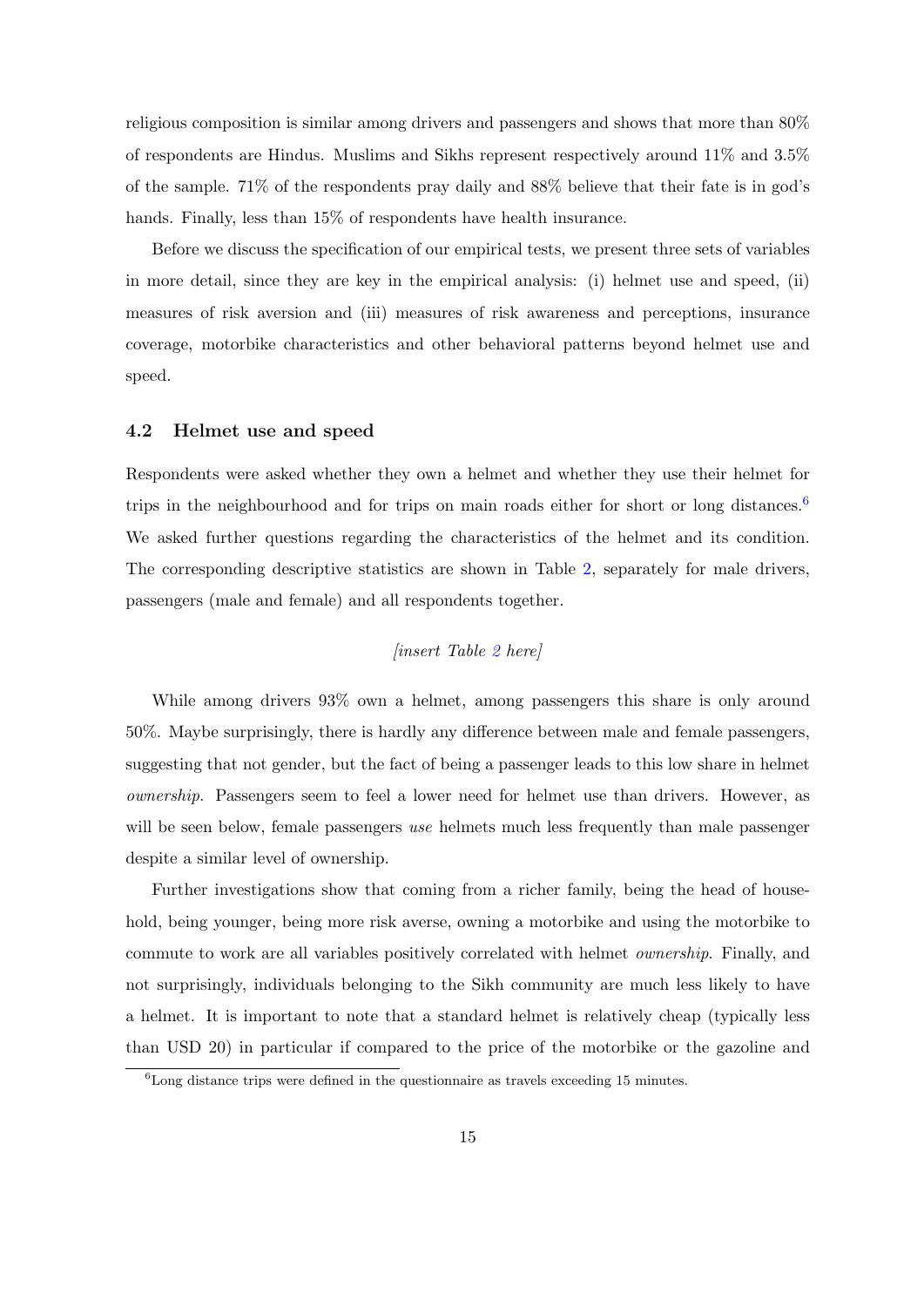maintenance costs. More precisely, households who own a motorbike in our sample paid on average 45,800 INR (around 1,000 USD) their vehicle and spend each month 1,250 INR (28 USD) in gazoline. Helmets are also easy to find; in Delhi many shops near the main roads sell helmets.

Among drivers, 86% of all helmets in use are full face helmets. Inspections by our enumerators revealed that in general helmets are in a rather good condition. Only a quarter of all helmets showed some scratches. Only a few helmets were broken and sometimes manually fixed. Almost all helmets had a strap. Passengers, and in particular female passengers, use half-helmets, which obviously offer less protection, much more frequently than drivers.

Helmet use varies significantly across trip circumstances and the three sub-groups of interviewees. The descriptive statistics suggest that both drivers and passengers take into account whether they are traveling a short distance and use side roads or whether they are traveling a longer distance and mainly on main roads. The longer the trip and the bigger the road, the more likely it is that drivers and passengers will wear a helmet. For trips in the neighborhood only 43% of all drivers and passengers wear a helmet. On long trips the share increases to almost 75%. However, as can be seen in Table [2,](#page-36-0) the difference between drivers and passengers is substantial at all levels.

The speed at which drivers and passengers travel is derived from the information on time spent on the road and distance traveled. This is more reliable than asking respondents directly. First, drivers might be reluctant to tell the truth if they notoriously exceed the official speed limit, even if it is only weakly enforced. Second, drivers may tend to report maximum rather than average speed.<sup>[7](#page-17-0)</sup>

For drivers we find an average speed of 36 kph (22.4 mph). For passengers the average is slightly lower. Using speed and helmet use we constructed a variable that we call hereafter the level of protection. For this purpose, we code two speed categories (below the male average (36 kph) and above) and two helmet usage categories (wearing and not wearing). This gives four possible combinations, which we rank as follows: "no protection" (no helmet and high speed), "partial protection" (either only helmet or only low speed) and "full protection" (helmet and low speed).

<span id="page-17-0"></span><sup>7</sup>We acknowledge that this average speed might to some extent reflect the traffic density. Nonetheless, the small size of engine may allow some drivers to sneak between cars. Moreover, we control for circumstances to some extent.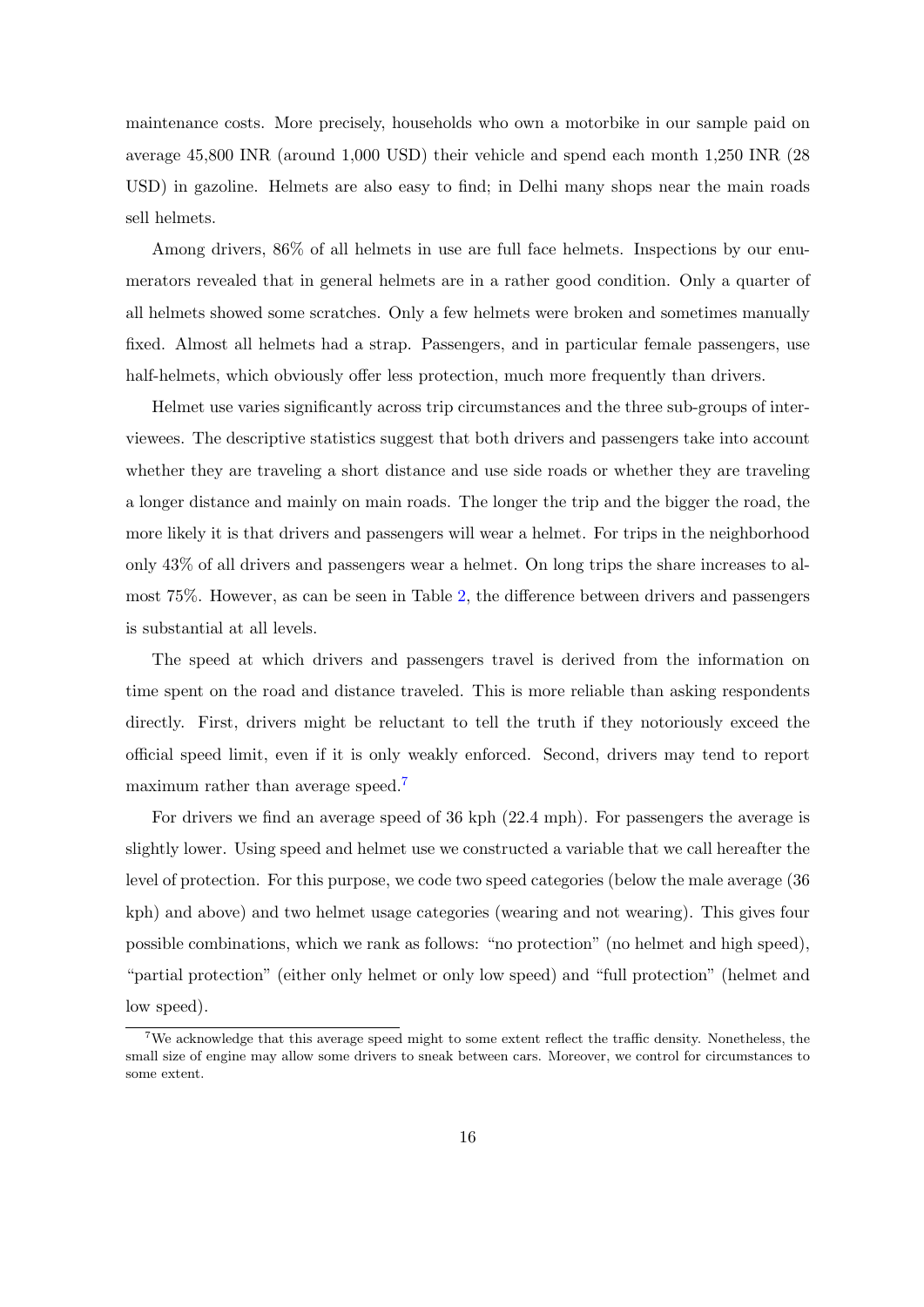#### 4.3 Measure of risk aversion

The measurement of risk aversion is a well-known challenge. Our survey covered (i) selfreported risk aversion in general and in four specific domains: on the road, in finance, in sports and in health; (ii) lottery questions, (iii) specific risk aversion questions related to finance, such as the amount the respondent would invest in a highly risky business project, to what extent the respondent would gamble with own income and the willingness to pay for lottery tickets with different gains as well as (iv) risk aversion questions related to health, for instance the willingness to take a risky drug that would in the good state allow the respondent to live in good health for the rest of the life and in the bad state lead to premature death.

After exploring these different measures and reviewing the literature, we decided to use the self-reported risk aversion measures, i.e. the respondent's answer to the question whether he or she is taking risks in general and in the four specific domains: on the road, in finance, in sports and in health. We think this choice makes sense in our case, since road accidents typically have financial and health implications. Moreover, driving has, at least for some, features of a sport and hence it is reasonable to take into account this dimension as well.<sup>[8](#page-18-0)</sup> Hence we calculate the arithmetic mean of the self-rated degree of risk-taking (reported from 1 (risk seeking) to 4 (extremely risk averse)) in general and in these four domains. This variable is thus a continuous variable taking values between 1 and 4 which we call the "Risk aversion score". Our preferred choice is also in line with recent studies in this field. [Ding](#page-31-7) [et al.](#page-31-7) [\(2010\)](#page-31-7), [Dohmen et al.](#page-31-8) [\(2011\)](#page-31-8) and [Hardeweg et al.](#page-32-9) [\(2012\)](#page-32-9) for instance use Chinese, German and Thai data respectively and all find experimental evidence that self-assessed risk aversion measures perform much better than risk aversion measures derived from lottery or hypothetical investment questions. Indeed while lottery choices are useful for predicting behavior regarding risky financial decisions, they appear to be uninformative for behaviors in other domains (see Wölbert and Riedl, [2013\)](#page-34-1). Moreover, context specificity of risk aversion has also been shown by [Barseghyan et al.](#page-30-0) [\(2011\)](#page-30-0) and [Einav et al.](#page-31-9) [\(2012\)](#page-31-9). These two studies found that many individuals reveal different degrees of risk aversion in different life domains (such as health, disability and car insurance). Finally, a further validation of our choice is

<span id="page-18-0"></span><sup>&</sup>lt;sup>8</sup>In a closely related article [Bhattacharya et al.](#page-30-1) [\(2007\)](#page-30-1) measured the willingness-to-pay to reduce the risk of dying in road accidents in Delhi, which may also be interpreted as a measure of risk aversion, although the authors use it as a measure of the value of a statistical life.

<span id="page-18-1"></span><sup>9</sup> [van der Pol and Ruggeri](#page-33-10) [\(2008\)](#page-33-10) even show that risk aversion may vary within domains across different situations. With respect to health their findings suggest that individuals are risk averse when immediate death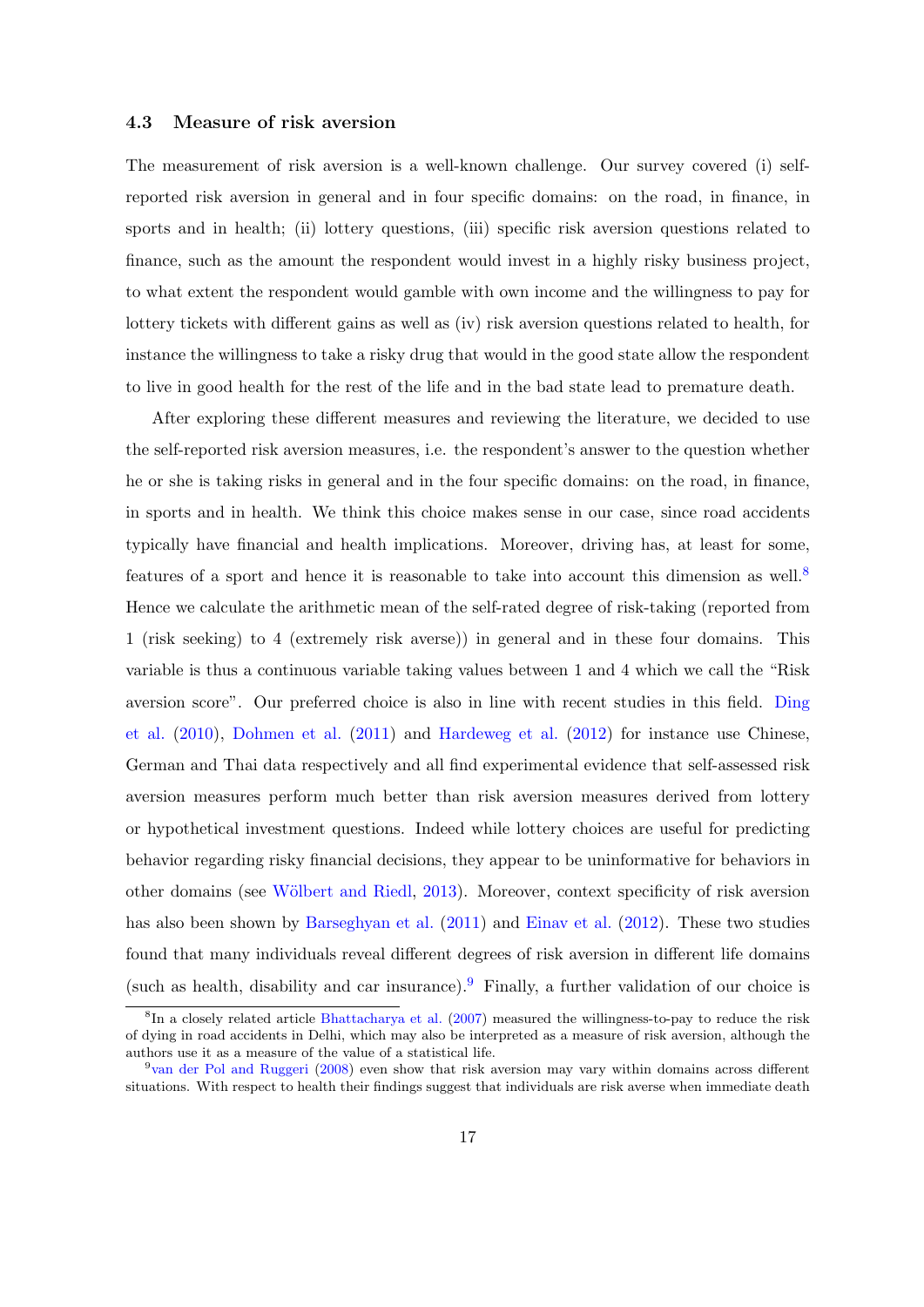shown in Table [3,](#page-37-0) where we report the correlation between the risk aversion score and three health-related risky behaviors: smoking, drinking and heavy drinking. Throughout we find a significant negative correlation, i.e. risk aversion is negatively correlated with smoking and drinking, suggesting that our preferred measure is a reasonable measure of risky behaviors with health implications.

However, since any measure of risk preferences can be subject to debate, we will make use of the richness of our data set and check the robustness of our results with respect to alternative measures, although we do not expect all measures mentioned above to give similar results as some of these measures are clearly less adapted to our context than others.

Moreover, because the literature suggests that answers to questions about risk aversion, health related behavior and safety perceptions may be subject to framing effects, i.e. answers may depend on how and by whom the questions have been asked (see [Lutz and Lipps,](#page-32-10) [2010\)](#page-32-10), we also include in all estimations below interviewer-effects.

#### [insert Table [3](#page-37-0) here]

### 4.4 Other road use behaviors, safety perceptions and motorbike characteristics

To get a good sense of the frequency of road usage, respondents were asked to provide the reason for the use of the motorbike. As can be seen in Table [4,](#page-38-0) 82% of drivers use the motorbike to commute to work. Among passengers this share is only about 40%. Frequency of use by different types of roads was also assessed, for instance whether they use ring roads. A quarter of all drivers usually travel with one or more passengers. 60% of the passengers state that they travel with at least two other persons on the motorbike, i.e. the driver and at least another passenger, often a child.

#### $[insert Table 4 here]$  $[insert Table 4 here]$  $[insert Table 4 here]$

Drivers were also asked to assess their own driving skills and whether they had any type of formal training, either by getting a driving license, taking at least some lessons or some type of exam. While about 91% report having a licence, only 65% took an exam and only  $42\%$ report having had driving lessons. 56% have confidence in their own driving ability (i.e. those is at stake, as in our case, but sometimes risk seeking with regard to other health gambles.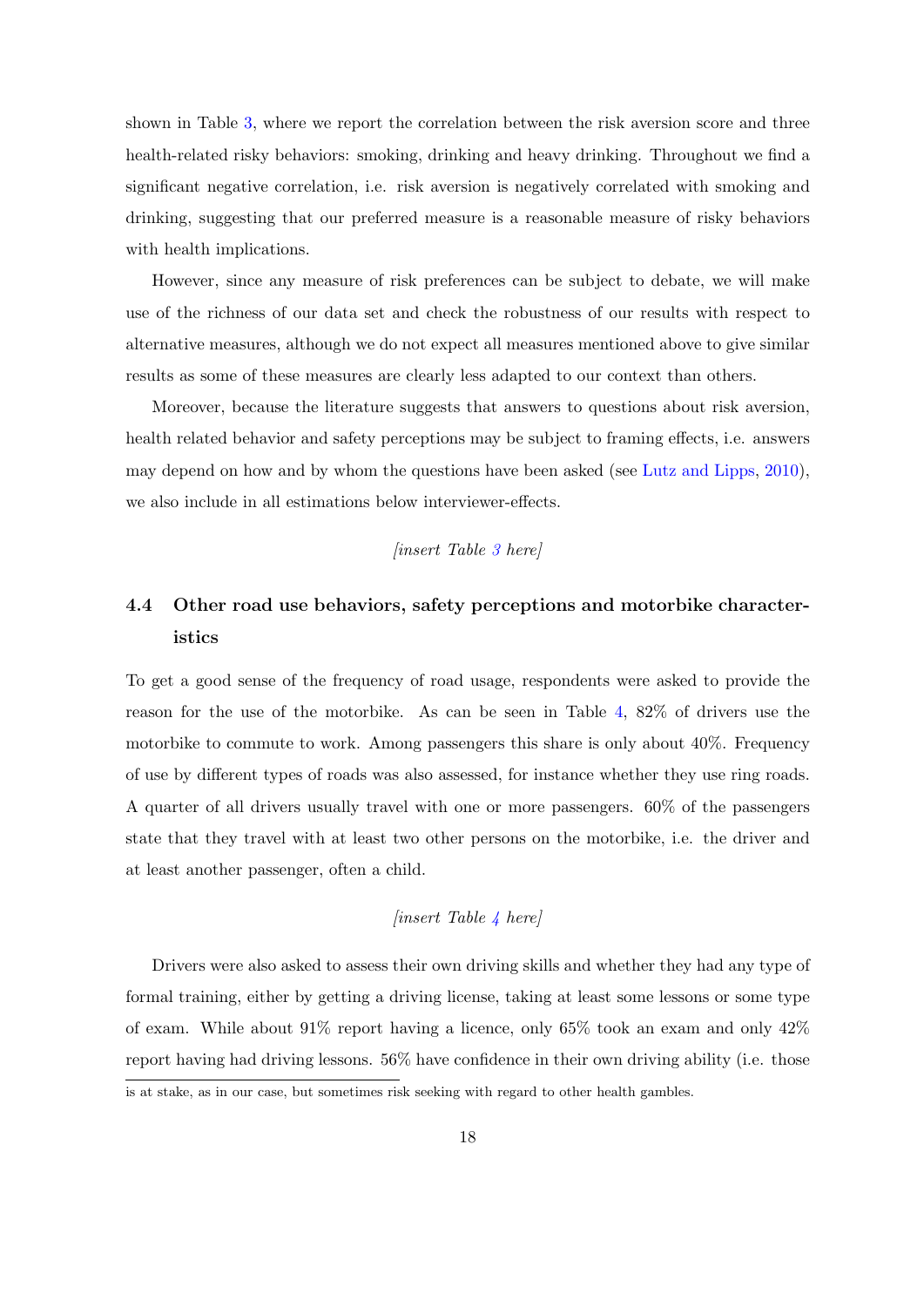individuals declare that they have better driving skills than others) and 74% think that they drive more carefully than the average driver, implying that many underestimate the riskiness of their own behavior. Passengers were asked whether they think their driver should drive more carefully; 64% of them confirmed.

Finally, we collected information about risk perceptions and own road accident experiences.[10](#page-20-0) For instance, respondents were asked to provide an estimate on the number of road deaths, road injuries and the share of motorcyclists among total road accident fatalities they thought had taken place during the previous year in Delhi. Their answers were then compared to the official figures provided by the National Crime Record Bureau for the year 2010. Hence, for each respondent we could establish whether the respondent underestimated, roughly accurately estimated or overestimated road risks. In what follows, we define underestimation as a lack of awareness. I.e. if someone overestimated the figure, we still consider this person as more aware than someone who underestimates it. So what counts is that someone is aware that at least 'x' fatalities occur. Interestingly, about 50% of the respondents underestimate the incidence of road traffic accident injuries. For fatalities the share is closer to 45%. Among passengers the share of those who underestimate is slightly higher. On average, 7% of the respondents had already experienced a road traffic accident most of these involving injuries and some fatalities.

For households that owned a motorbike, we also collected information about the motorbike such as size, age, first-hand purchase, frequency of technical checks and insurance. Some of these characteristics are shown in Table [4.](#page-38-0) Around 87% of our sample belong to a household owning a motorbike. Motorbikes are on average rather small (mostly scotters and mopeds). Only 16% have an engine displacement of more than 150 cubic centimetres.<sup>[11](#page-20-1)</sup> More than 80% of the respondents report having insurance for their motorbike.

### 5 Empirical specifications

The theoretical considerations made above imply an empirical focus on three aspects: (i) How does risk aversion affect helmet use and speed? (ii) If both can be chosen simultaneously, how are these choices correlated? (iii) How do other socio-demographic and economic char-

<span id="page-20-0"></span> $10$ [Dionne et al.](#page-31-10) [\(2007\)](#page-31-10) have shown that risk perceptions influence driving behavior.

<span id="page-20-1"></span><sup>&</sup>lt;sup>11</sup>This figure highlights the difference between motorcyclists in India and the US or Europe.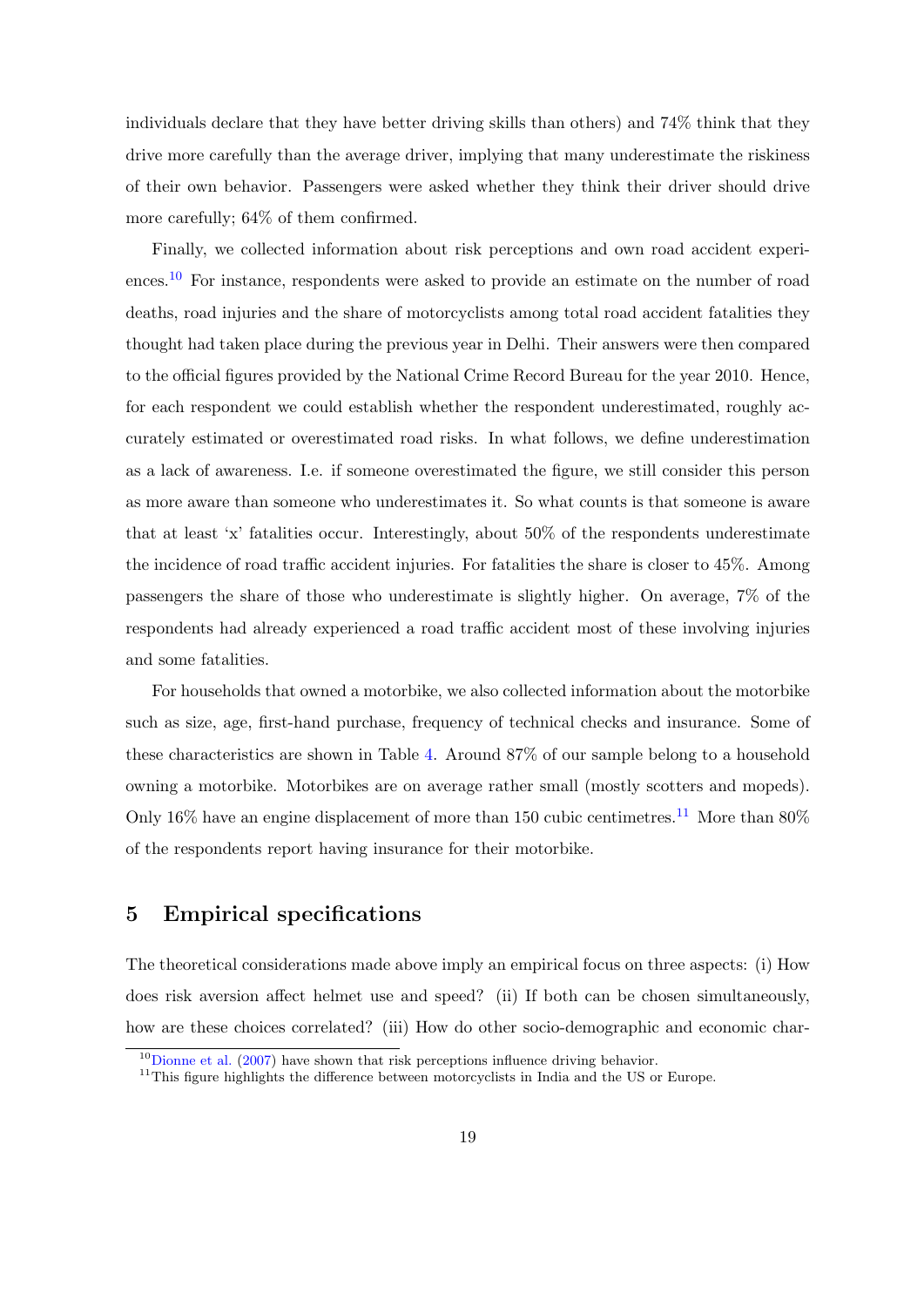acteristics as well as behaviors and perceptions influence both helmet use and speed? In our empirical analysis we propose two alternative ways of accounting for the simultaneity of the two decisions: first to combine both choices in one categorial variable (the level of 'protection' hereafter) and second to model both choices separately, but to estimate them jointly to account for the possible correlation of the residuals.

The level of protection is coded as follows: "no protection" (no helmet and high speed,  $y = 1$ , "partial protection" (either only helmet or only low speed,  $y = 2$ ) and "full protection" (helmet and low speed,  $y = 3$ ). To explore the role of risk aversion and other factors on the chosen level of protection, we estimate an ordered logit model, which can be described as follows.

The cumulative probability  $C_{ij}$  gives the probability that the *i*th individual is in the *j*th or higher category:

$$
C_{ij} = \Pr(y_i \le j) = \sum_{cat=1}^{j} \Pr(y_i = k).
$$
 (16)

This cumulative probability can be turned into the cumulative logit:

$$
logit(C_{ij}) = log(\frac{C_{ij}}{1 - C_{ij}}).
$$

The ordered logit model represents the cumulative logit as a linear function of exogenous variables  $x_i$ :

$$
logit(C_{ij}) = a_j - x_i' \beta_p,\tag{17}
$$

where  $a_j$  indicates the logit of the odds of being equal to or less than category j for the 'baseline' group, i.e. when all  $x_i$  are zero. Hence, these intercepts, or 'cut-points', increase over j. The coefficients  $\beta_p$  tell us how an increase in  $x_i$  increases the log-odds of being higher than category j. It is assumed that the effect of  $x_i$ , i.e.  $\beta_p$  does not vary with the cut-point considered. Put differently, the marginal effect of risk aversion on the chosen protection level for instance, does not vary whether a given individual has currently no or partial protection.

Again the second approach we use consists of unpacking the level of protection, and hence considering two functions one for helmet use,  $h_i$  and one for speed,  $s_i$ , but to estimate them simultaneously. Helmet adoption is used in a binary form, i.e. the driver wears a helmet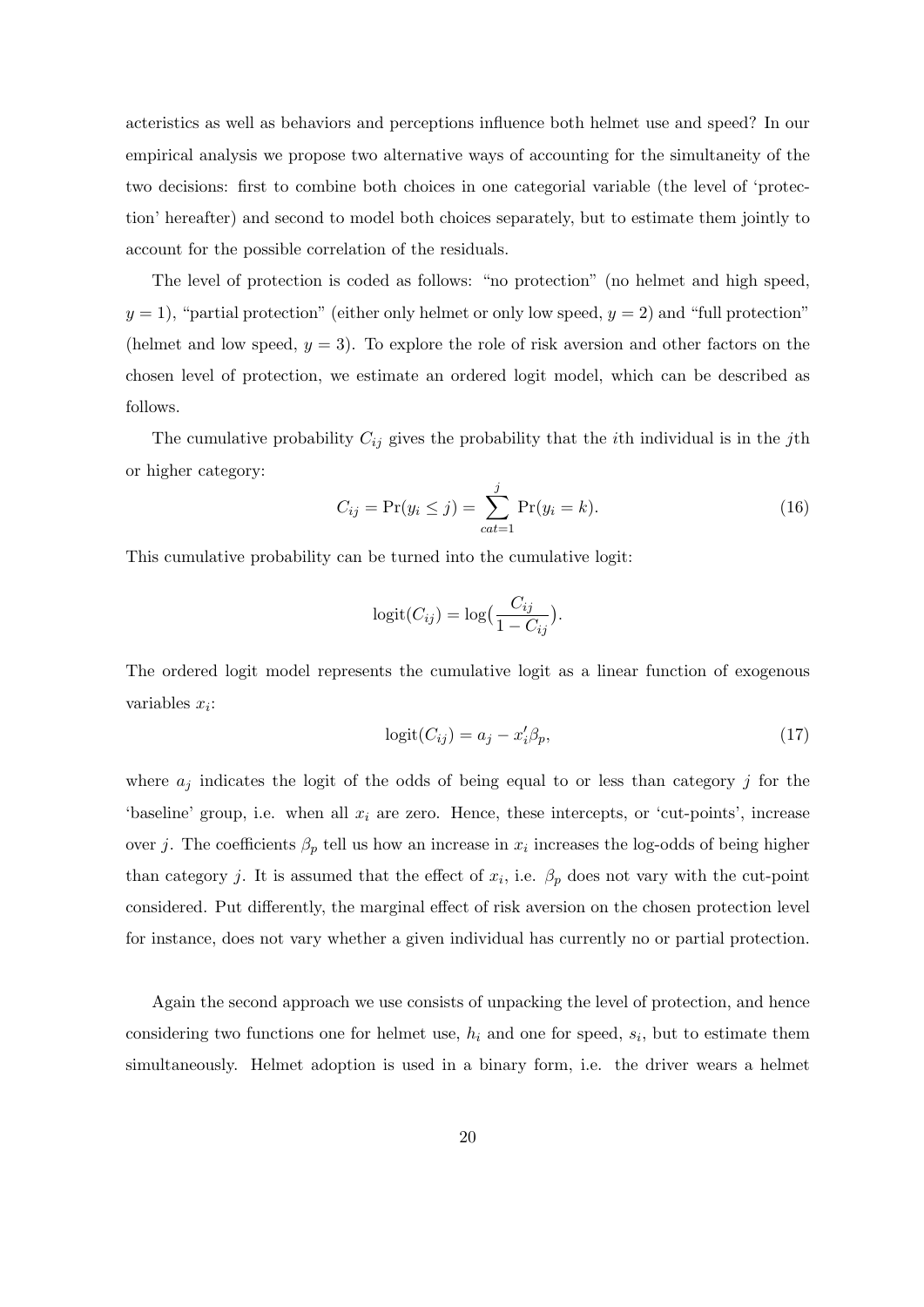$(h = 1)$  or not  $(h = 0)$ . Hence we use a simple probit model for estimation. Speed is measured continuously (in kph) and we thus use a linear regression model.

<span id="page-22-0"></span>
$$
Probability(h_i = 1|x_i) = \theta(x_i'\beta_h + \epsilon_{hi}),
$$
\n(18)

<span id="page-22-1"></span>
$$
s_i = \beta_{s0} + x_i' \beta_{s1} + \epsilon_{si}.
$$
\n<sup>(19)</sup>

We jointly estimate Equations [\(18\)](#page-22-0) and [\(19\)](#page-22-1) with full maximum likelihood, assuming that the errors,  $\epsilon_{si}$  and  $\epsilon_{hi}$ , follow a bivariate normal distribution, and then test the covariance of the error terms.<sup>[12](#page-22-2)</sup> In the absence of convincing instruments we exclude speed from the helmet equation and helmet use from the speed equation.

Again, for passengers we assume that only helmet use is a choice, which we model with a simple probit model as described in Equation [\(18\)](#page-22-0).

#### 6 Empirical analysis and results

#### 6.1 Drivers

#### 6.1.1 The chosen level of protection and the role of risk aversion

The results of the ordered logit model are shown in Table [5.](#page-39-0) We start with a model in which the only explanatory variable is risk aversion (col.  $(1)$ ), then we introduce successively socio-demographic and economic characteristics (col. (2)), religion (col. (3)) and driving behavior and attitudes towards road safety issues (col. (4)). Augmenting the model step-bystep allows us to see whether the estimated effects are sensitive to the inclusion and exclusion of particular variables. As mentioned above, we also include here and in all estimations that follow interviewer-effects.

Risk aversion has throughout a positive effect on protection, but is statistically only significant if the full set of explanatory variables is included (col. (4)). Moreover the size of the coefficient is also sensitive to the exact sample chosen. Risk aversion is significant in column (5) which uses the same sample as column (4), but does not control for driving behavior and safety perception.<sup>[13](#page-22-3)</sup> Overall, the effect of risk aversion is thus in line with the

<span id="page-22-2"></span><sup>&</sup>lt;sup>12</sup>For estimation we use the *STATA* module 'cmp' developed by [Roodman](#page-33-11) [\(2011\)](#page-33-11), which can deal with conditional mixed process models.

<span id="page-22-3"></span><sup>&</sup>lt;sup>13</sup>When we include variables that measure driving behavior and safety perceptions, we loose 116 observations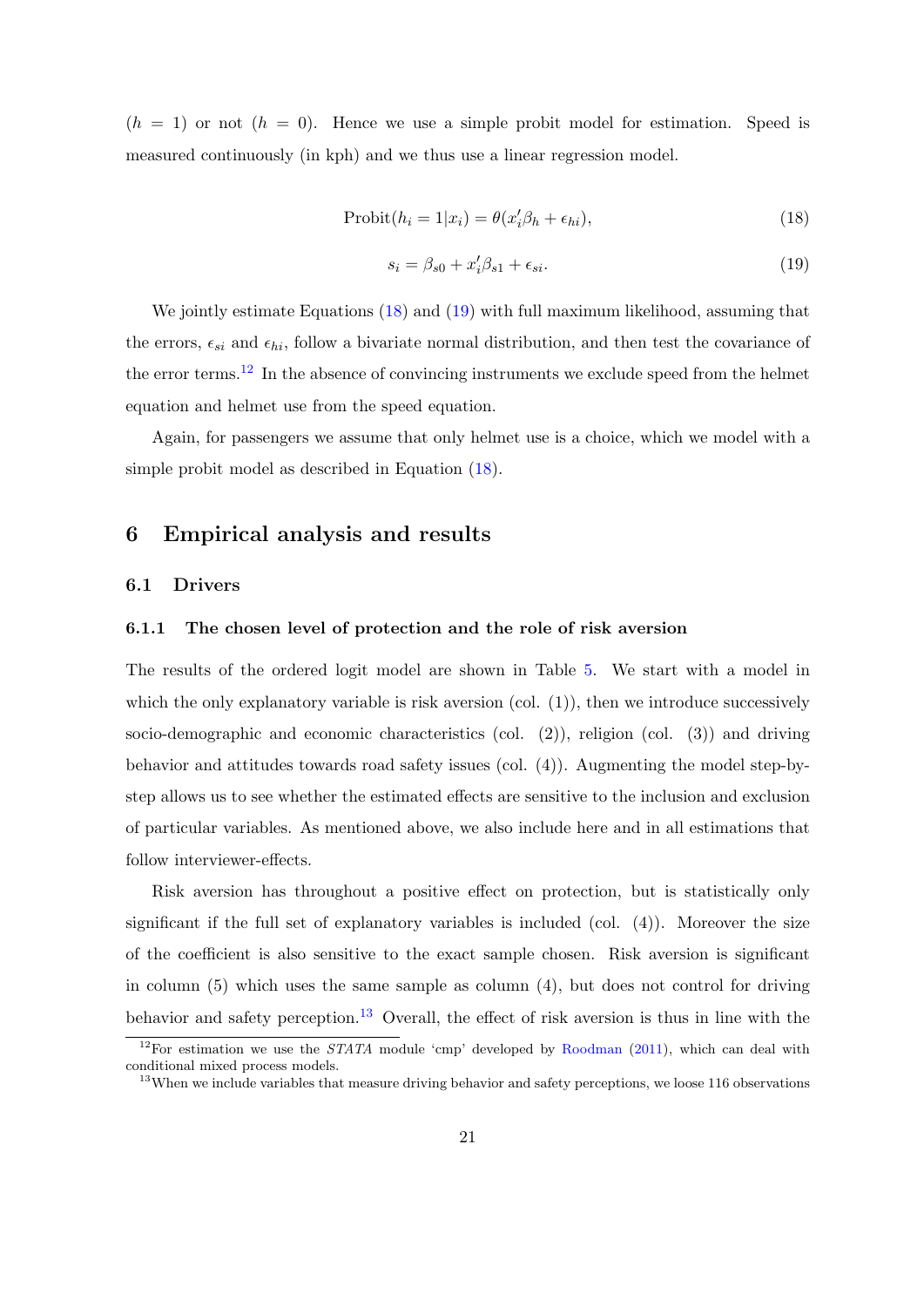prediction in the model. In quantitative terms the estimated coefficient implies that at the sample mean an increase by one standard deviation in the risk aversion score  $(+0.82 \text{ or } 29\%)$ increases the probability that a driver will choose full protection by almost eight percentage points (marginal effects are shown in the appendix). If we use risk aversion in each of the four domains constituting our index, we find qualitatively the same effects. If we use other measures such as the lottery questions and so on, we find either similar or insignificant results; only for the questions regarding risk-taking behavior in business projects does the coefficient have a significant opposite effect, but we do not consider this risk dimension as being very relevant here (results not shown in Table).

Among the socio-demographic characteristics, it is interesting to see that the number of children is positively associated with the level of protection. This may imply that drivers that feel a responsibility towards a family choose a higher level of protection. Every additional child increases the probability that the driver chooses full protection by seven to eight percentage points (the effect is probably non-linear, as household size has a negative effect). Literacy is also associated with a higher level of protection. Illiterate drivers have an approximate 25 percentage point lower probability of adopting the full protection compared to literate drivers. The estimated income effects suggest that poorer individuals choose lower levels of protection compared to richer individuals — in particular very rich individuals. Drivers with a reported monthly household income of 25,000 INR and above (420 USD and more) have a probability that is higher by 20 to 25 percentage points of choosing full protection compared to drivers with a reported household income of less than 5,000 INR. In the middle income range, the income gradient is almost flat.

Muslims relative to Hindus choose lower levels of protection, although the coefficient is not significant throughout. The effects associated with the Sikh group are not significant, although we have seen above that they show significantly lower levels of helmet use. As we will see below, they also choose lower speed levels and hence the adverse effect of no helmet use on protection is mitigated. We do not find, as one could expect, that those drivers who think that their fate is in god's hands choose lower levels of protection.

There is no difference between drivers that have already experienced an accident and those who have not. We only find that drivers who never use ring roads choose higher levels due to missing information.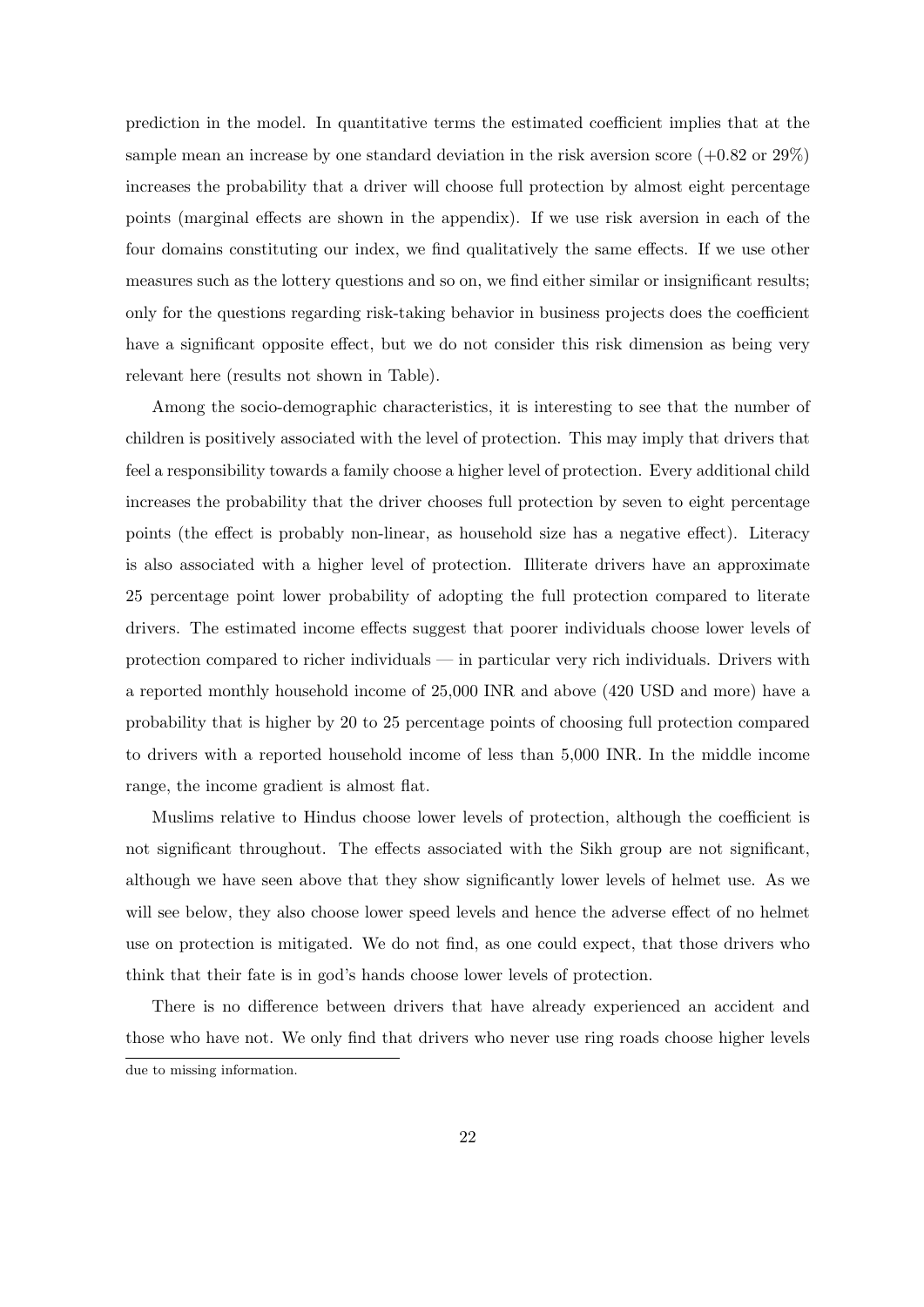of protection. As can be seen below, this has mainly to do with the lower speed chosen. The choice of the road might even be part of the safety strategy: drivers decide to avoid ring roads in order to travel at a lower speed, implying that "roads used" might be an endogenous decision variable. The effect associated with health insurance is also interesting. We do not find any evidence of moral hazard: insured people are more likely, not less, to choose high levels of protection. Finally, as already seen in our descriptive table above, drivers tend to chose higher protection on long distance trips and lower protection on short distance trips. For a long distance trip the probability of choosing full protection compared to a short distance trip is about 15 percentage points higher.

#### $[insert Table 5 here]$  $[insert Table 5 here]$  $[insert Table 5 here]$

#### 6.1.2 Unpacking protection: the choice of speed and helmet use

We now decompose the protection level adopted by the driver and consider the multidimensional aspect of this behavior by looking at the exact strategy a driver opts for. We thus investigate the relation between helmet use and average speed using the simultaneous equations system described above. Here again, we successively expand the list of explanatory variables. Using a longer list of variables again implies working with a slightly smaller sample. In all specifications we control for interviewer-effects.

Risk aversion is positively associated with helmet use. This effect is relatively robust. At the sample mean, a one standard deviation increase in the risk aversion measure (i.e. by 0.82 points or 29%) increases the probability of helmet use by roughly 3 percentage points. However, risk aversion does not have a significant impact on speed. This is coherent with the predictions of our theoretical model. Risk averse individuals engage in self-insurance, but the effect on self-protection is ambiguous. These results also largely hold if we estimate separately by the type of trip. They are also confirmed if we take risk-taking behavior in each domain alone. If we take the other risk-measures in our data set we find insignificant results except for one of the lottery-based measures and the measure based on the risky medicine question for which risk-aversion seems to lower the probability of helmet use (results not shown in Table). Again, we trust our self-reported risk measures more. We also obtain absolutely coherent results if, instead of the binary helmet variable, we use the combined helmet and strap use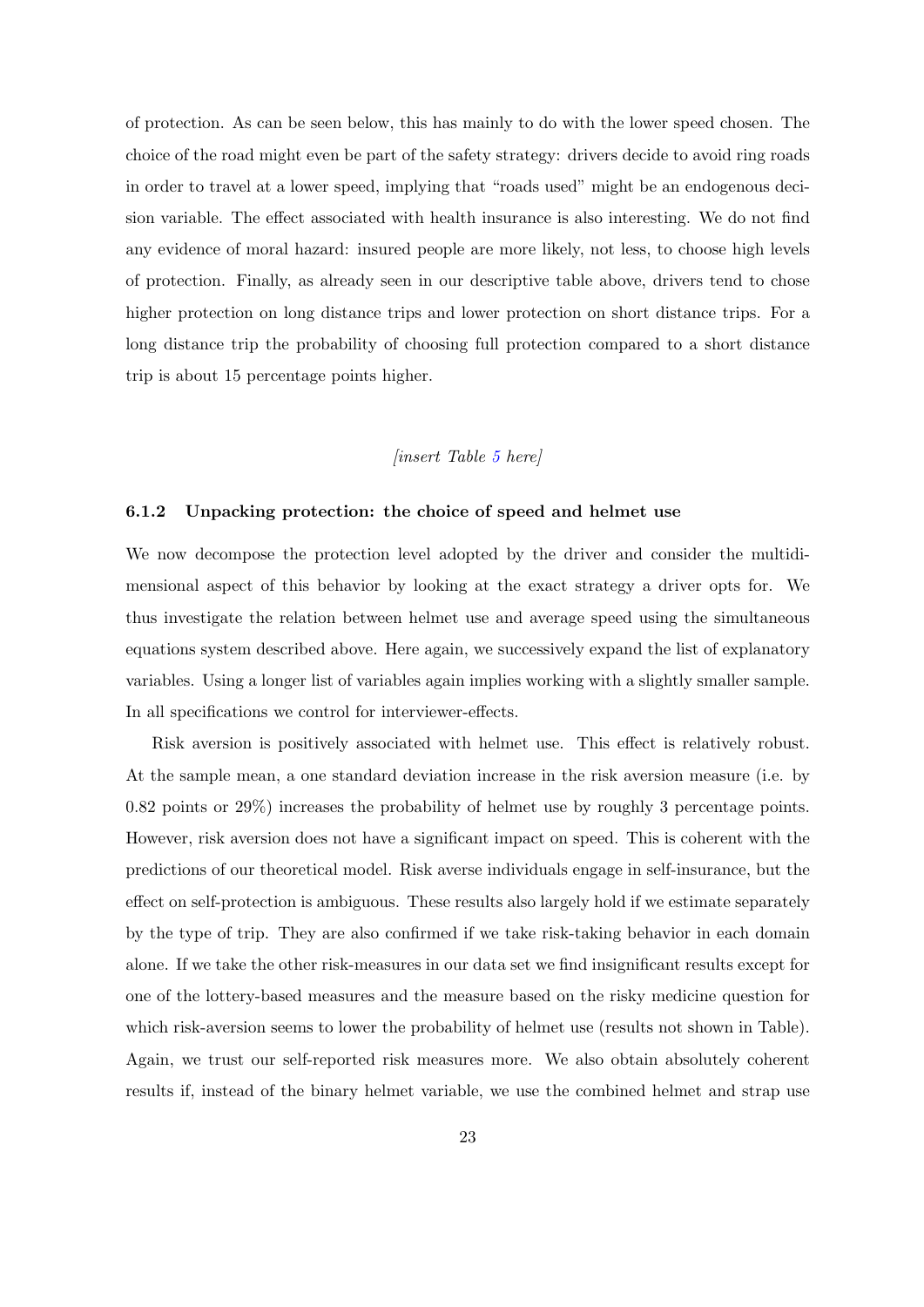(5 categories, see Table [2\)](#page-36-0). The effects of the other explanatory variables are largely in line with our findings in Table [5,](#page-39-0) where we analyzed protection, i.e. helmet and speed combined. Helmet use is lower among the illiterate population, between 10 to 12 percentage points depending on the specification. Tertiary education seems to further increase the probability of helmet use, but this effect loses significance if religiousness and social status is added to the list of regressors. Sikhs are, for the reasons given above, less likely to wear a helmet (17 to 20 percentage points less likely), but they also drive on average slower (8 to 10 kph less (4 to 6 mph)) and thus seem to compensate their increased exposure to risk. For that group, not wearing a helmet is not necessarily the preferred choice, but rather a (religious) constraint and hence risk compensation can be a rational response. The more children a driver has the lower the chosen speed level (roughly 3 kph (1.9 mph) less per child), however, more children is not associated with a higher probability of helmet use. Income also does not correlate with helmet use conditional on all other included variables, however it plays a role for speed. The results suggest that speed first increases and then decreases with income. Drivers with a monthly household income of more than 25,000 INR drive on average 15 to 25 kph (9 to 16 mph) slower than drivers with a monthly household income of 10,000 to 15,000 INR. Here it is important to note that the size of the motorbike is controlled (engine displacement).

Among the variables measuring driving behavior and safety perceptions, a few effects stand out. Drivers who use their motorbike regularly to commute to work are more likely to wear a helmet (+6 percentage points). There is no effect on speed. Risk awareness seems to matter: drivers who took driving lessons are more likely to wear a helmet  $(+7$  percentage points). Interestingly, individuals who have a driving license but did not take driving lessons are not more likely to use a helmet than those who don't have a license at all (effect not shown in Table [6\)](#page-40-0). Again, this suggests that it is awareness that matters. Drivers who underestimate the annual number of road traffic accident injuries, and thus the implied risk more generally, are less likely to wear a helmet. More passengers on the motorbike is also associated with lower helmet use. Remarkably, drivers with health insurance are more likely to wear a helmet and to drive slower. Note that this result holds even if we control for income, education and a whole range of other characteristics.

Finally, since we estimate helmet use and the choice of speed with a simultaneous equation system, it is interesting to examine the correlation between the error terms of both equations.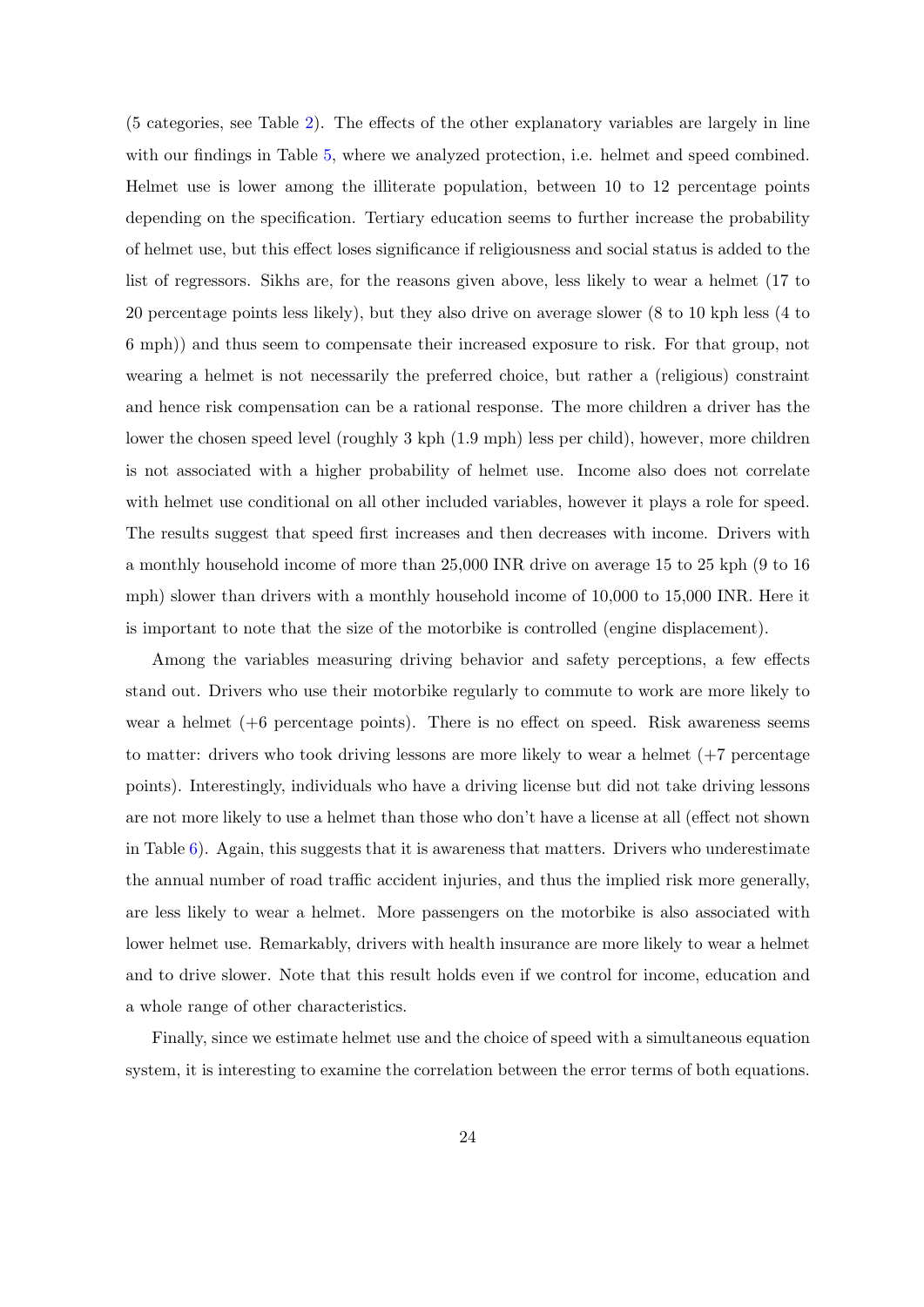The error terms capture those determinants that are not included in the list of regressors and of course measurement error. If we control only for risk aversion (col. (1)), the error terms are significantly negatively correlated, implying that the net effect of the unobserved or not included factors tends to increase helmet use and to lower speed, or, in turn to decrease helmet use and to increase speed. As more and more explanatory variables are included (col. (2) and col. (3)), we see that the correlation remains significantly negative and even increases in absolute size. If we include those variables that account for driving behavior and safety perceptions (col. (4)), we see that the correlation coefficient loses its significance. This is not due to the reduced sample size, as col. (5) shows, where we re-estimate the regression on the same sample without controlling for driving behavior and safety perceptions. As discussed above, among the variables measuring driving behavior and safety perceptions, of particular significance in both equations are those that can be related to risk awareness, such as taking driving lessons, underestimating the number of annual fatalities and having an insurance. Put differently, given that we control (even if imperfectly) for risk aversion and a large set of socio-demographic and economic characteristics including religiousness, we believe that risk awareness is a major determinant that can explain whether individuals wear a helmet and drive slowly or do not wear a helmet and drive fast. Hence, whereas risk aversion motivates drivers to compensate for higher speed through a higher propensity to use a helmet, a lack of awareness comes with both, high speed and no helmet, i.e. both decisions seem to complement each other. All our results are qualitatively not different if we limit the sample to those drivers that own a helmet (not shown in Table).

#### [insert Table [6](#page-40-0) here]

#### 6.2 Passengers

Again, for passengers we assume that they only make a choice regarding helmet use and consider speed to be determined by the driver, although there might be possibilities for the passenger to influence the driver to some extent. This is discussed in more detail below. Table [7](#page-42-0) shows the results. We only present marginal effects.

 $[insert Table 7 here]$  $[insert Table 7 here]$  $[insert Table 7 here]$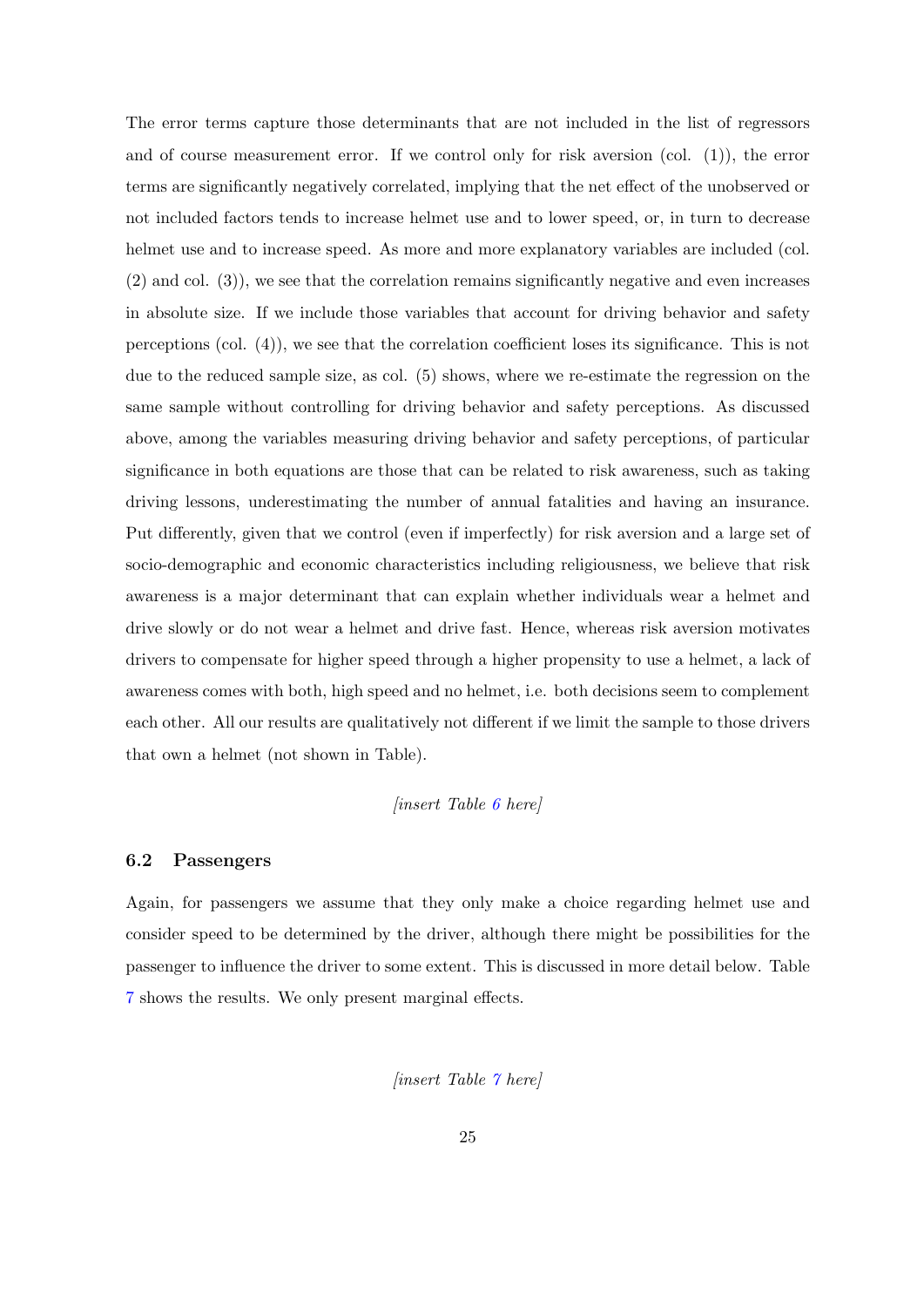Interestingly, for passengers we do not find any significant effect for risk aversion if we use our risk aversion score. However, we do find some significant positive effects when using the risky medicine question; nevertheless, for other risk aversion measures, in particular lottery questions, again the effects are negative (results not shown in Table), so no clear-cut conclusion can be drawn for passengers.

One of the most important determinants of helmet use among passengers is gender. Men are between 25 to 40 percentage points more likely to wear a helmet than women, controlling for all other socio-demographic and economic characteristics and differences in travel habits and safety perceptions. Some of the factors driving this result have already been discussed above. Women are exempted from the helmet law. Moreover, women may refuse to wear a helmet because of their hair-dress. Nevertheless according to our data (cf. Table [2\)](#page-36-0), 45% of all women always wear a helmet at least on long trips. On short trips this share is still at 15%. We also test whether owning a helmet makes a difference, even though this variable is of course highly endogenous. Owning a helmet increases the probability of wearing a helmet by about 30 percentage points. The gender effect is strongly reduced in the specification with helmet ownership.However, given the low cost of and easy access to helmets, we believe that there is no difference in modelling the decision to use and the decision to buy a helmet.

Religiousness and whether a passenger believes that life is in the hands of a superior force does not explain helmet use. Although the coefficient associated with the latter variable is negative throughout, it is never statistically significant. Education and income also seem to play no role. The same is true for marital status, having children and household size. However, being of a lower caste decreases helmet use, by 8 to 15 percentage points.

Based on the predictions derived from our theoretical model, we expect a negative correlation between helmet use and exogenous improvements in the safety level (the "Peltzmaneffect"). In Table [7](#page-42-0) we do indeed see that the passenger's choice to wear a helmet is influenced by the driver's choice of speed. Helmet use increase with speed, at least if a speed below 20 kph is compared to a speed between 20 and 40 kph (12 and 25 mph).

As with drivers, we again find that people who underestimate the risk of a road traffic accident wear a helmet less often (10 to 15 percentage points less likely). Surprisingly, for passengers, in contrast to drivers, we find that passengers with health insurance wear a helmet less often (12 percentage points less likely). It could be that for passengers there is some moral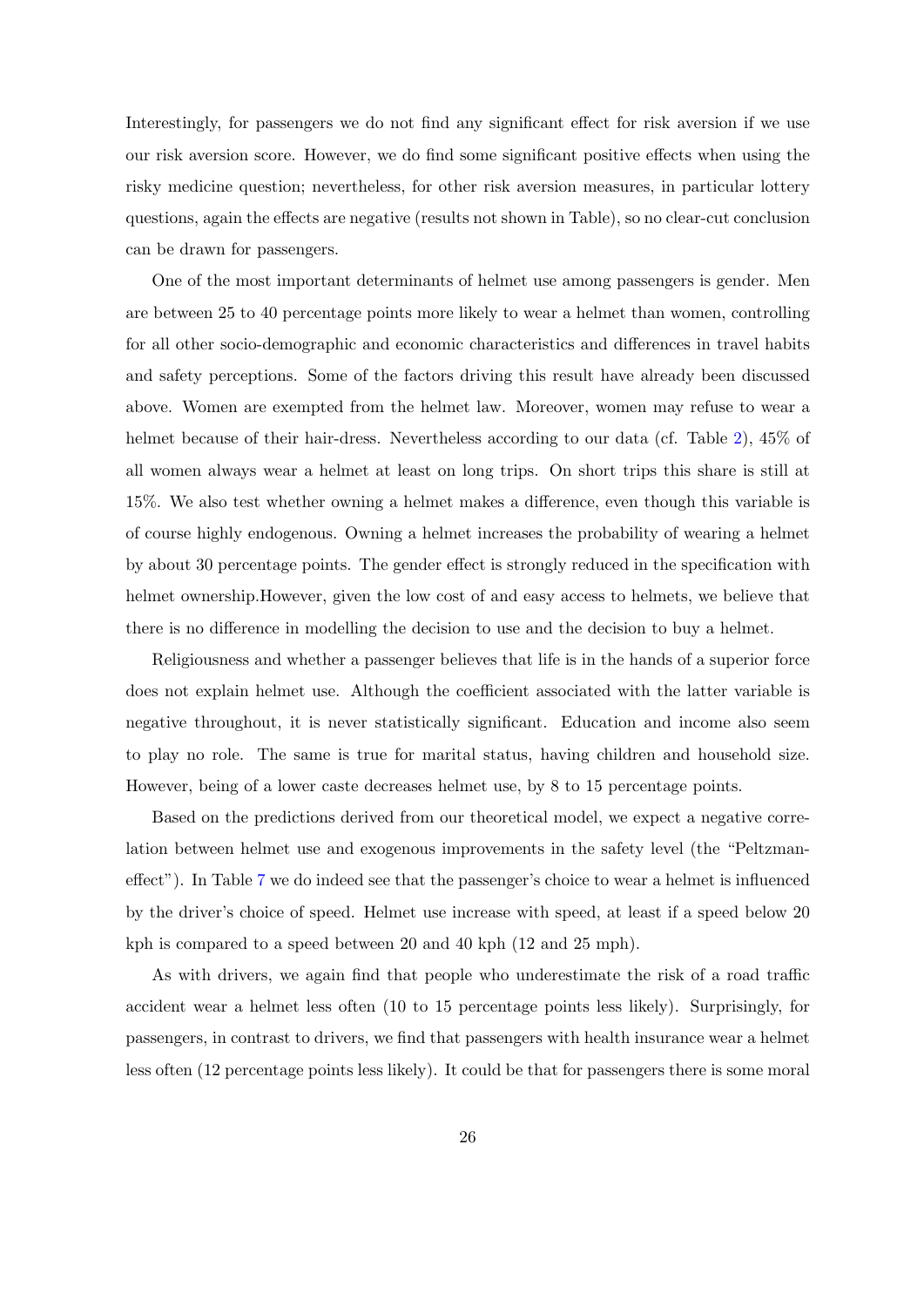hazard, in a sense that passengers think better health care reduces the cost of an injury, but this is a strong hypothesis that needs further empirical testing. Finally, we see that passengers who think their driver is speeding too much and who hence may urge their driver to pay more attention, wear a helmet less often (9 to 12 percentage points less likely). This may imply that passengers try to reduce the probability of accident involvement by influencing the driver's chosen level of speed. This result can also be seen as evidence of a 'Peltzman effect' as it reflects a trade-off between the passenger's and driver's safety efforts.

### 7 Conclusion

Risky health behavior is in many domains still only poorly understood. The analysis is often plagued by incomplete data and a general lack of information. In this study, we try to understand the behavior of helmet use among motorcycle riders and passengers in Delhi, a context in which road safety is low and helmet use is far from being the norm. We use a very detailed data set collected exactly for the purpose of that study. To guide our empirical analysis, we rely on a simple model in which drivers decide on their speed and helmet use. While a helmet provides insurance if an accident happens, speed affects the probability that an accident will occur. However, a lower speed implies time costs and helmet use comes with a level of discomfort that has to be borne by the user. Key variables in our analysis are risk aversion as well as aspects related to risk awareness.

The empirical findings suggest that risk averse drivers are more likely to wear a helmet. A one standard deviation increase in our risk aversion score (i.e. by 29%) increases the probability of using a helmet on a given trip by 3 percentage points. This is certainly not a very strong effect, but cumulated over many trips it means a substantial reduction in the risk of being seriously injured in the event of an accident. We do not find any systematic effect of risk aversion on speed. Both results are coherent with our theoretical model. Interestingly, helmet use also increases with education: illiterate drivers are by about  $10\%$  less likely to wear a helmet than literate drivers. Tertiary education further increases helmet use. Speed decreases with the number of children at home suggesting that family responsibilities stimulate drivers to take fewer risks. Speed first increases and then decreases with income, i.e. the middle class drives the fastest.

Drivers who show a higher awareness of road risks, because, for instance, they are more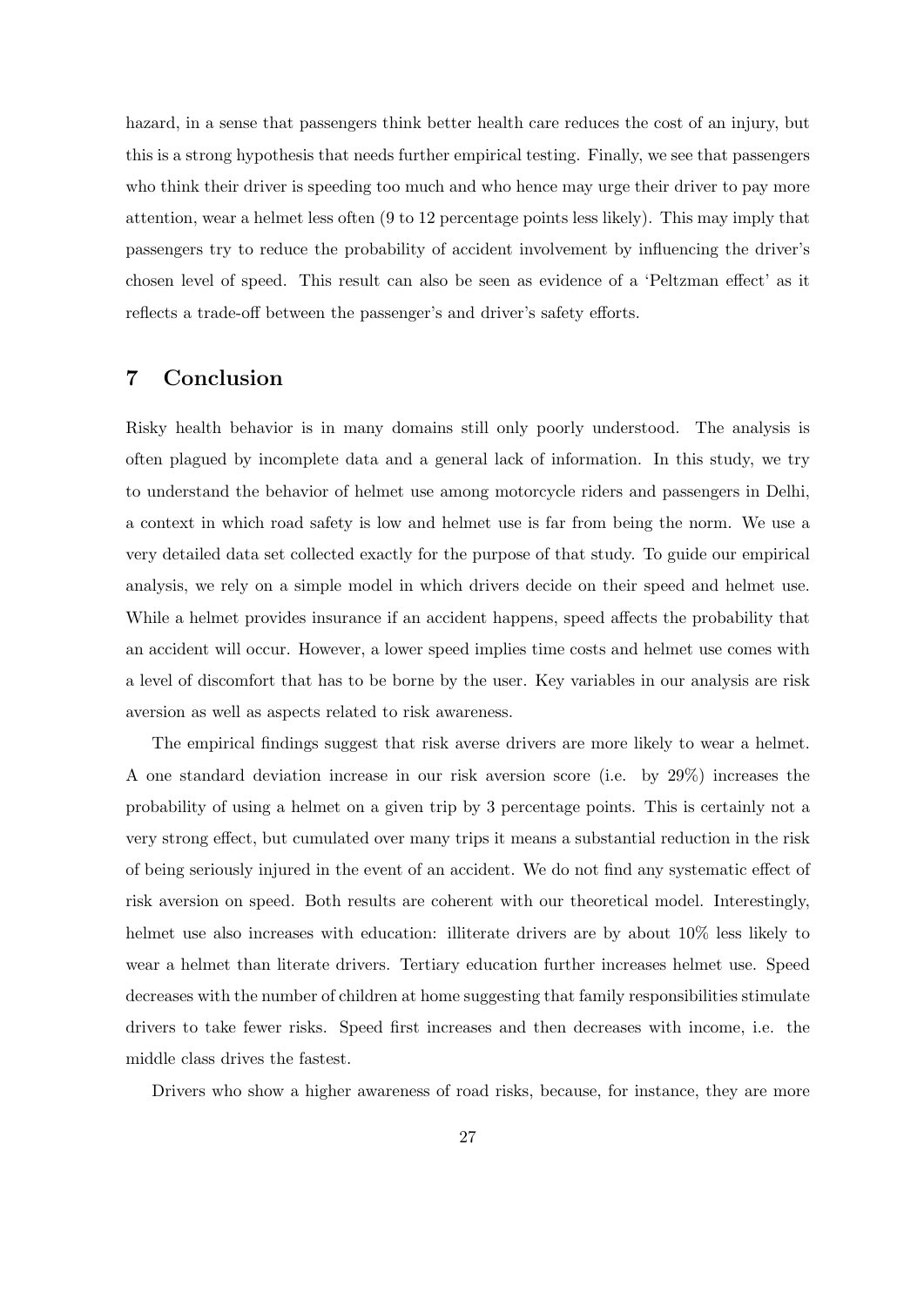conscious about the health risks faced when traveling on Delhi's roads or have taken driving lessons, are both more likely to wear a helmet and to speed less. In turn, those drivers who show a high level of unawareness take the highest risks. Controlling for risk awareness, we observe that drivers tend to compensate between speed and helmet use: the Sikh who cannot wear a helmet because of the turban, drive, on average, slower.

For passengers, we find a similar pattern. Their probability of helmet use increases with the driver's chosen level of speed. The fact that generally passengers less often wear a helmet than drivers, and women less often than men, even controlling for helmet ownership, suggests that norms and habits also play an important role. Breaking these is one of the major challenges that needs to be overcome.

The most obvious solution to India's road safety problem and the related high social costs that result from it, is to enforce the helmet law and speed limits and hence to ignore the associated private costs such as time costs and discomfort. An alternative strategy, and probably more feasible in the current context, is to design interventions which raise awareness of road risks. In terms of our model, this means bringing the expected probability of an accident at a given speed and the expected gain of helmet use closer to its actual levels. Improvements to the road infrastructure such as separate lanes for cars and motorbikes are also a possible solution, but, as our analysis and a few other examples in the literature show, these measures bear the risk that drivers will react by increasing speed or lowering helmet use.

We end our analysis with a word of caution. In this study we work with purely observational data and hence we cannot really claim to tease out causal relationships. However, given the detail of the information we have, we think there are good reasons to believe that biases due to omitted variables are relatively limited. Further research should try to validate some of the findings we generated through an adequate experimental design. Nevertheless, we believe that our analysis is a first important step in understanding helmet use in a low-income but highly-motorized context.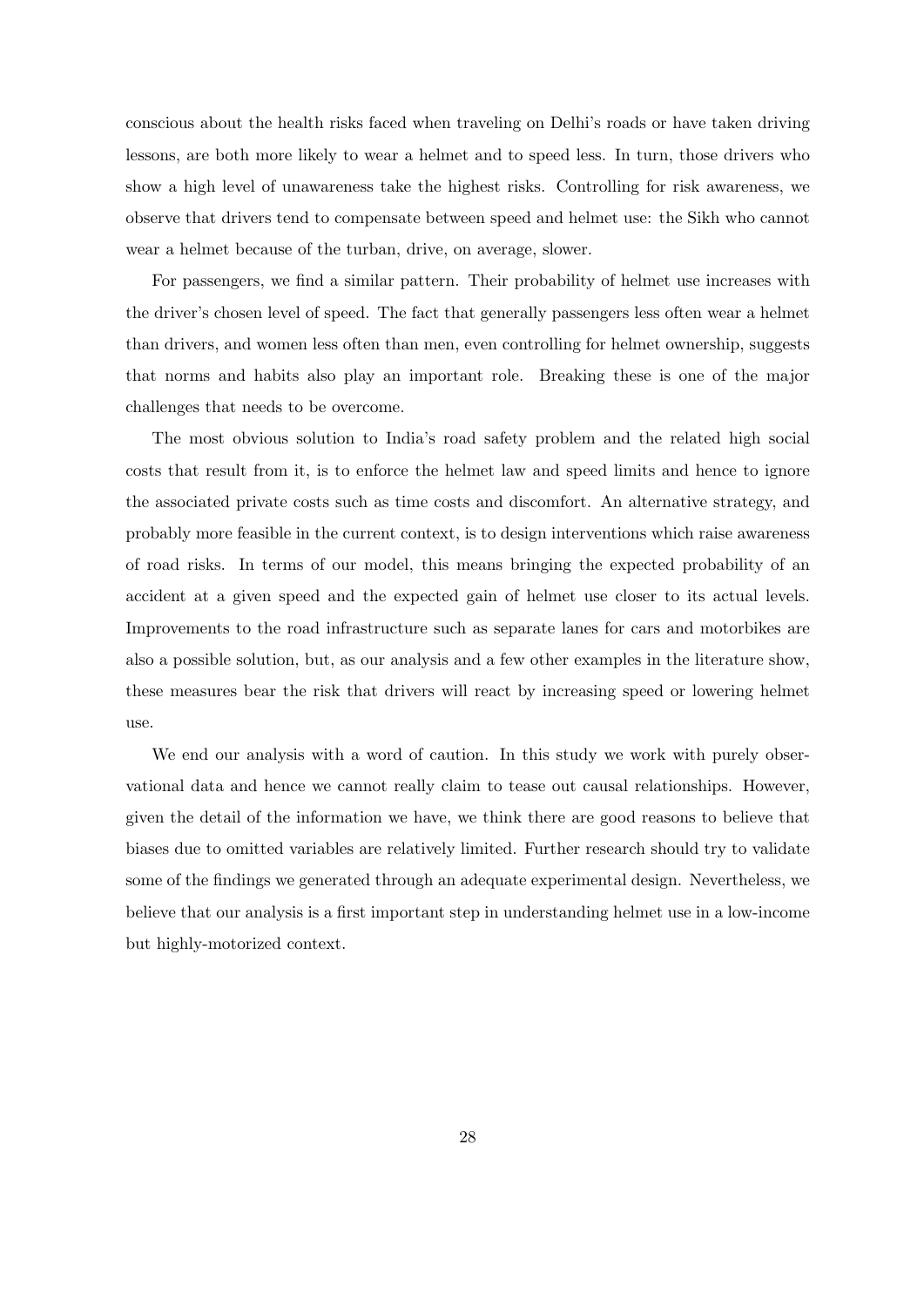### Appendix

#### Determinants of non-reporting

 $[insert Table A1 here]$ 

Marginal effects

 $[insert Tables A2 and A3 here]$ 

### Acknowledgements

We thank SIGMA Research and Consulting for excellent collaboration in the field. We are also grateful to Arjun Bedi, Denis Cogneau, Pierre-Yves Geoffard, Robert Sparrow, Lara Tobin, Armando Treibich and Rafael Treibich for very valuable comments on this version. Thanks are also due to seminar participants at Linz University, Erasmus University Rotterdam, Passau University, Université Paris Dauphine, the Paris School of Economics and the Aix-Marseille School of Economics and participants of the Development Economics Conference of the German Economic Association in Munich and of the "Research in Health and Labour" TEPP Conference in Le Mans. Financial support for this research from the Health Chair - a joint initiative by PSL, Université Paris-Dauphine, ENSAE and MGEN under the aegis of the Fondation du Risque (FDR) - the Paris School of Economics Research Fund and the International Institute of Social Studies of Erasmus University Rotterdam is gratefully acknowledged.

### References

- <span id="page-30-0"></span>Levon Barseghyan, Jeffrey Prince, and Joshua C. Teitelbaum. Are risk preferences stable across contexts? evidence from insurance data. American Economic Review, 101(2):591– 631, 2011.
- <span id="page-30-1"></span>Soma Bhattacharya, Anna Alberini, and Maureen L. Cropper. The value of mortality risk reductions in delhi, india. Journal of Risk and Uncertainty, 34:21–47, 2007.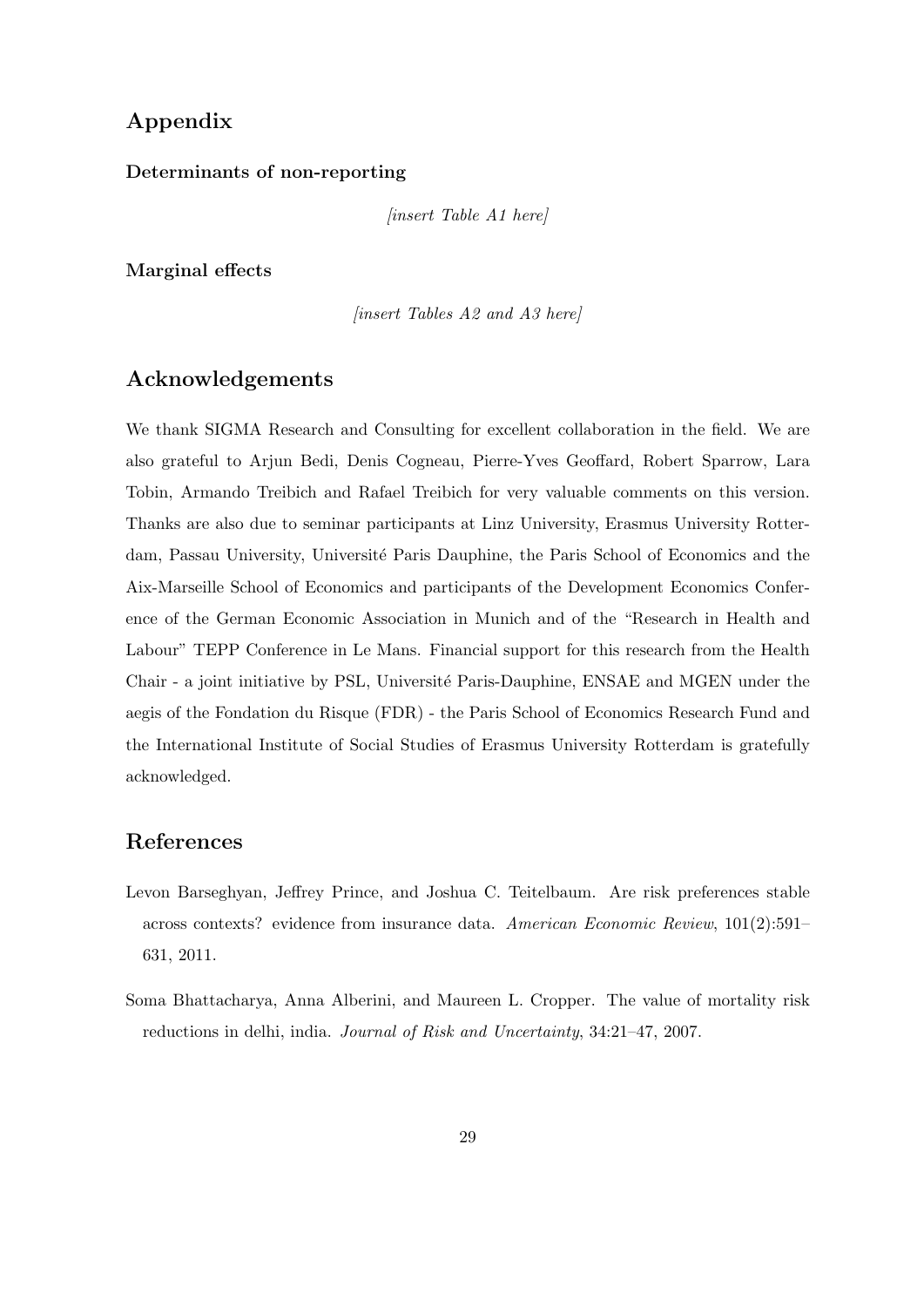- <span id="page-31-2"></span>Glenn Blomquist. A utility maximization model of driver traffic safety behavior. Accident Analysis and Prevention, 18(5):371–375, October 1986.
- <span id="page-31-4"></span>Eric Bryis and Harris Schlesinger. Risk aversion and the propensities for self-insurance and self-protection. Southern Economic Journal, 57(2):458–467, October 1990.
- <span id="page-31-6"></span>Robert S. Chirinko and Edward P. Harper Jr. Buckle up or slow down? new estimates of offsetting behavior and their implications for automobile safety regulation. Journal of Policy Analysis and Management, 12(2):270–296, 1993.
- <span id="page-31-0"></span>Thomas S. Dee. Motorcycle helmets and traffic safety. Journal of Health Economics, 28: 398–412, 2009.
- <span id="page-31-7"></span>Xiaohao Ding, Joop Hartog, and Yuze Sun. Can we measure individual risk attitudes in a survey? IZA Discussion Paper Series 4807, Bonn, March 2010.
- <span id="page-31-3"></span>Georges Dionne and Louis Eeckhoudt. Self-insurance, self-protection and increased risk aversion. Economic Letters, 17(1-2):39–42, 1985.
- <span id="page-31-10"></span>Georges Dionne, Claude Fluet, and Denise Desjardins. Predicted risk perception and risktaking behavior: The case of impaired driving. Journal of Risk and Uncertainty, 35:237–264, 2007.
- <span id="page-31-8"></span>Thomas Dohmen, Armin Falk, David Huffman, Uwe Sunde, Jürgen Schupp, and Gert G. Wagner. Individual risk attitudes: Measure, determinants, and behavioral consequences. Journal of the European Economic Association, 9(3):522–550, June 2011.
- <span id="page-31-5"></span>Isaac Ehrlich and Gary S. Becker. Market insurance, self-insurance and self-protection. Journal of Political Economy, 80:623–648, 1972.
- <span id="page-31-9"></span>Liran Einav, Amy Finkelstein, Iuliana Pascu, and Mark R. Cullen. How general are risk preferences? choices under uncertainty in different domains. American Economic Review, 102(6):2606–2538, 2012.
- <span id="page-31-1"></span>Michael T. French, Gulcin Gumus, and Jenny F. Homer. Public policies and motorcycle safety. Journal of Health Economics, 28:831–838, 2009.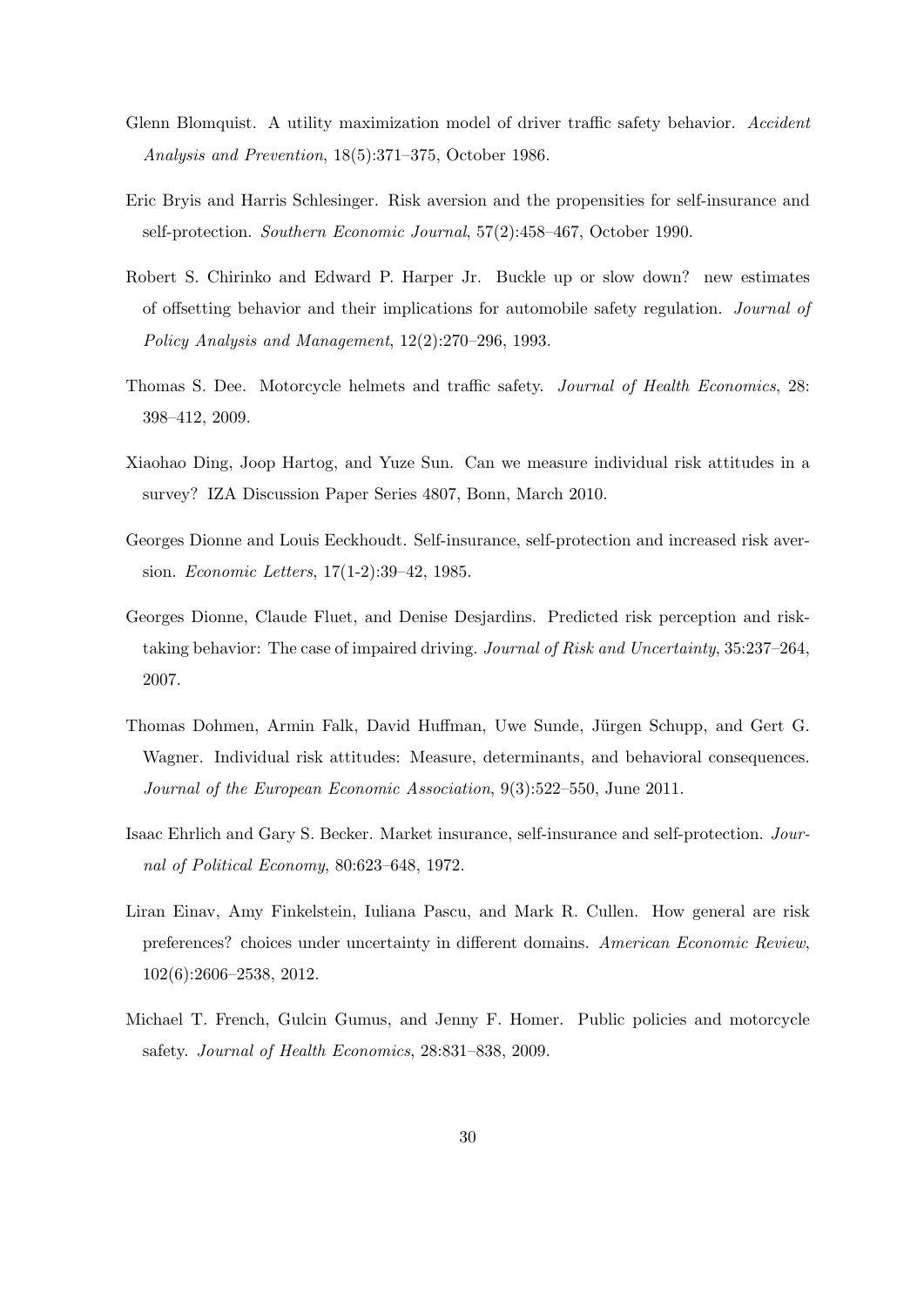- <span id="page-32-8"></span>Jonathan P. Goldstein. Self-insurance: The case of motorcycle helmets. The Journal of Risk and Insurance, 63(2):313–322, June 1996.
- <span id="page-32-2"></span>Michael Grimm and Carole Treibich. Determinants of road traffic crash fatalities across indian states. Health Economics, 22(8):915–930, August 2013.
- <span id="page-32-9"></span>Bernd Hardeweg, Lukas Menkhoff, and Hermann Waibel. Experimental validated survey evidence on individual risk attitudes in rural thailand. Discussion Paper No 464, April 2012.
- <span id="page-32-1"></span>Arvind Kumar, Sanjeev Lalwani, Deepak Agrawal, Ravi Rautji, and TD. Dogra. Fatal road traffic accidents and their relationship with head injuries: An epidemiological survey of five years. Indian Journal of Neurotrauma, 5(2):63–67, 2008.
- <span id="page-32-3"></span>Kangoh Lee. Risk aversion and self-insurance-cum-protection. Journal of Risk and Uncertainty, 17:139–150, 1998.
- <span id="page-32-7"></span>BC. Liu, R. Ivers, R. Norton, S. Boufous, S. Blows, and SK. Lo. Helmets for preventing injury in motorcycle riders. Cochrane Database of Systematic Reviews, 1, 2008.
- <span id="page-32-0"></span>Alan D. Lopez, Colin D. Mather, Majid Ezzati, Dean T. Jamison, and Christopher JL. Murray. Global and regional burden of disease and risk factors, 2001: systematic analysis of population health data. The Lancet, 367(9524):1747–1757, May 2006.
- <span id="page-32-5"></span>Adrian K. Lund and Brian O'Neill. Perceived risks and driving behavior. Accident Analysis and Prevention, 18(5):367–370, 1986.
- <span id="page-32-4"></span>Adrian K. Lund and Paul Zador. Mandatory belt use and driver risk taking. Risk Analysis, 4(1):41–53, 1984.
- <span id="page-32-10"></span>Georg Lutz and Oliver Lipps. How answers on political attitudes are shaped by interviewers: Evidence from a panel survey. Swiss Sociological Review, 36(2):345–358, 2010.
- <span id="page-32-6"></span>Patrick McCarthy and Wayne K. Talley. Evidence on risk compensation and safety behaviour. Economic Letters, 62:91–96, 1999.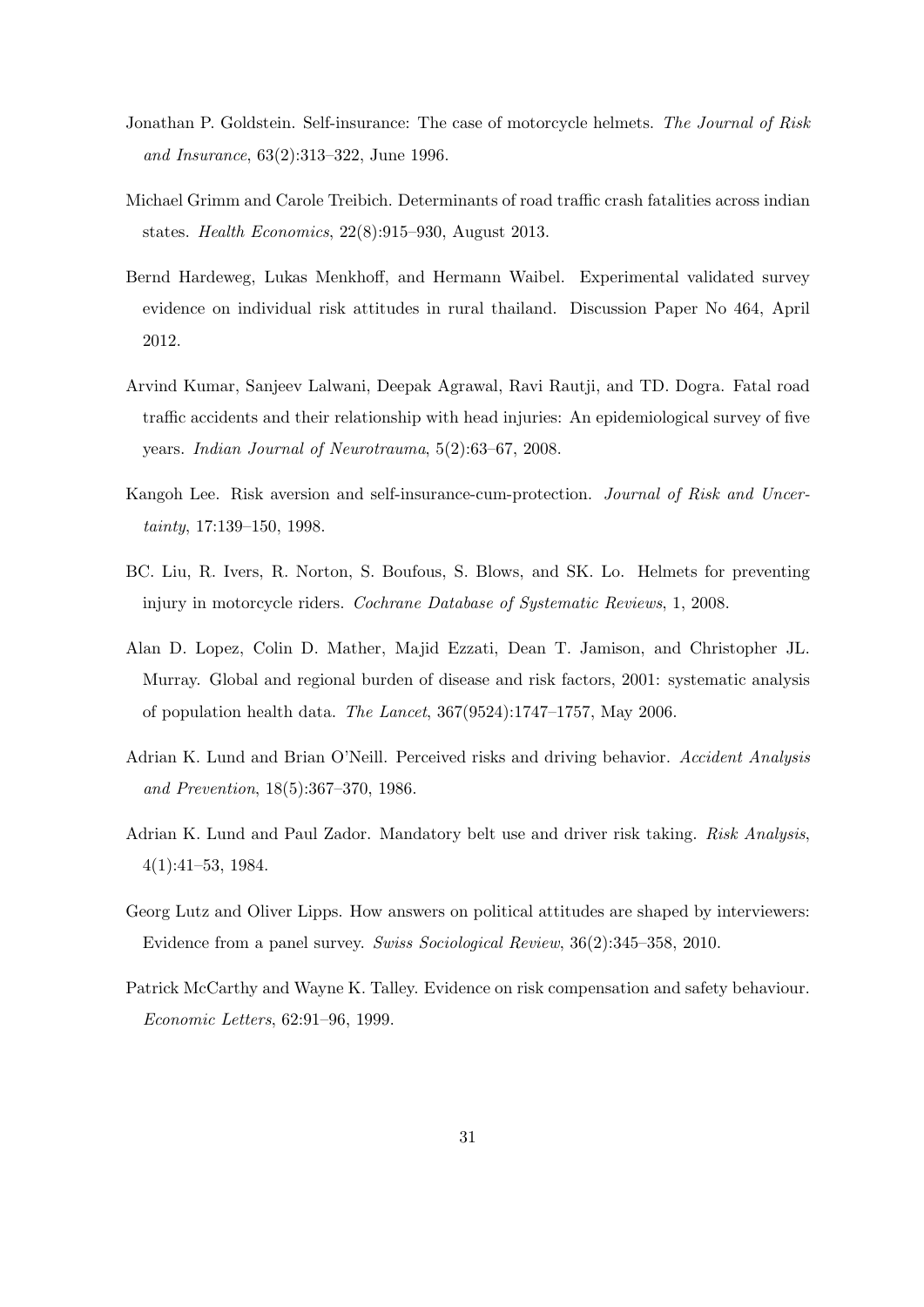- <span id="page-33-8"></span>Antoine Messiah, Aymery Constant, Benjamin Contrand, Marie-Line Felonneau, and Lagarde Emmanuel. Risk compensation: A male phenomenon? results from a controlled intervention trial promoting helmet use among cyclists. American Journal of Public Health, 102: S204–S206, 2012.
- <span id="page-33-1"></span>Dinesh Mohan. Social cost of road traffic crashes in india. In *Proceedings First Safe Commu*nity Conference on Cost of Injury, pages 33–38, October 2002.
- <span id="page-33-4"></span>Sam Peltzman. The effects of automobile safety regulation. *Journal of Political Economy*, 83 (4):677–726, August 1975.
- <span id="page-33-5"></span>Steven Peterson, George Hoffer, and Edward Millner. Are drivers of air-bag-equipped cars more agressive? a test of the offsetting behavior hypothesis. Journal of Law and Economics, 38(2):251–264, October 1995.
- <span id="page-33-9"></span>John W. Pratt. Risk aversion in the small and in the large. *Econometrica*,  $32(1/2):122-136$ , January-April 1964.
- <span id="page-33-11"></span>David Roodman. Fitting fully observed recursive mixed-process models with cmp. Stata Journal, 11(2):159–206, 2011.
- <span id="page-33-6"></span>Russel S. Sobel and Todd M. Nesbit. Automobile safety regulation and the incentive to drive recklessly: Evidence from nascar. Southern Economic Journal, 74(1):71–84, July 2007.
- <span id="page-33-7"></span>Adam Stetzer and David A. Hofmann. Risk compensation: Implications for safety interventions. Organizational Behavior and Human Decision Processes, 66(1):73–88, April 1996.
- <span id="page-33-10"></span>Marjon van der Pol and Matteo Ruggeri. Is risk attitude outcome specific within the health domain? Journal of Health Economics, 27:706–717, 2008.
- <span id="page-33-2"></span>WHO. World report on road traffic injury prevention. Technical report, World Health Organization, 2004.
- <span id="page-33-3"></span>WHO. Helmets: a road safety manual for decision-makers and practitioners. Technical report, World Health Organization, 2006.
- <span id="page-33-0"></span>WHO. Global status report on road safety. Technical report, World Health organization, 2009.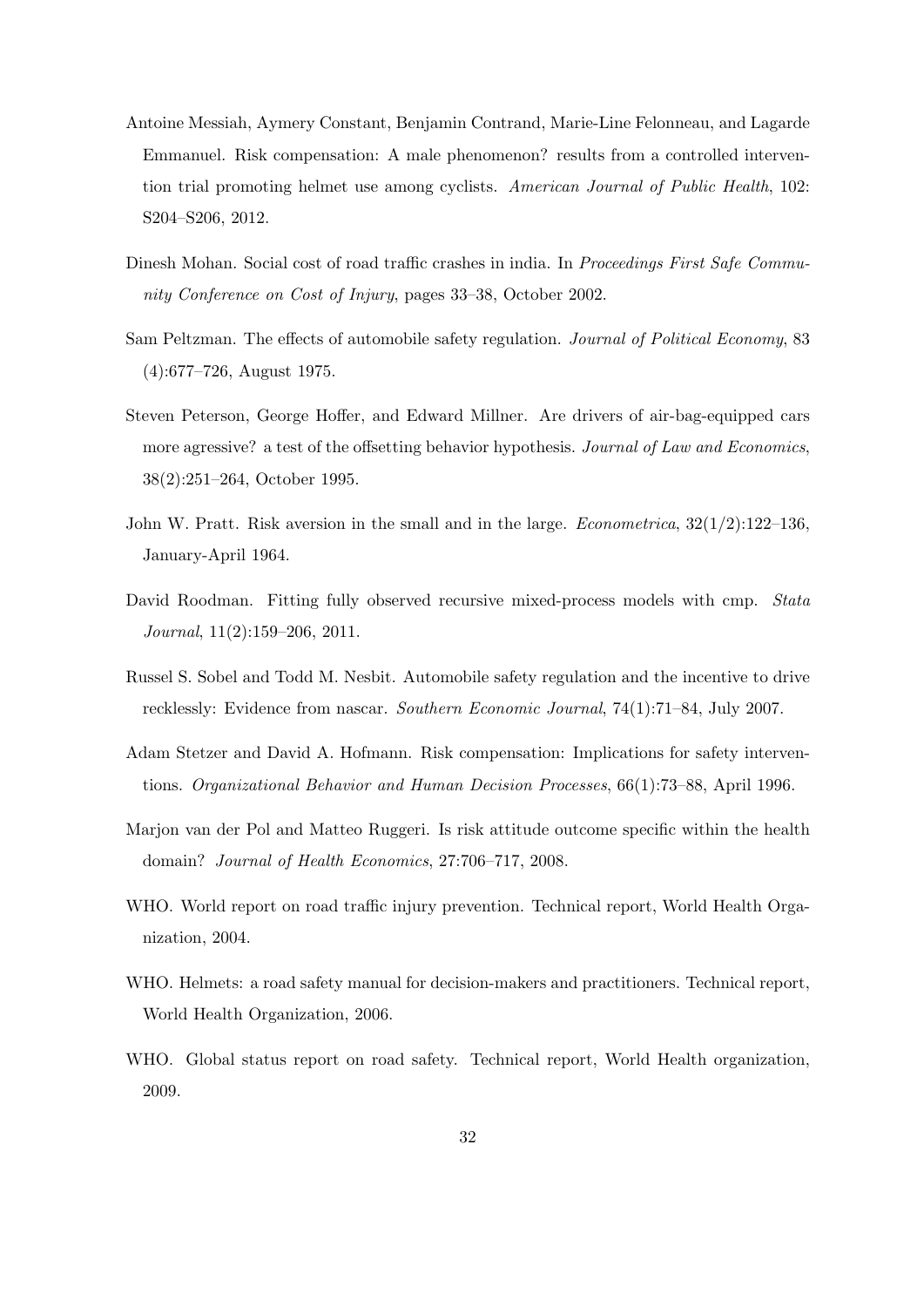- <span id="page-34-0"></span>Gerald J. S. Wilde. The theory of risk homeostasis: Implications for safety and health. Risk Analysis, 2(4):209–225, 1982.
- <span id="page-34-1"></span>Eva Wölbert and Arno Riedl. Measuring time and risk preferences: Reliability, stability, domain specificity. CESifo Working Paper 4339, Munich, July 2013.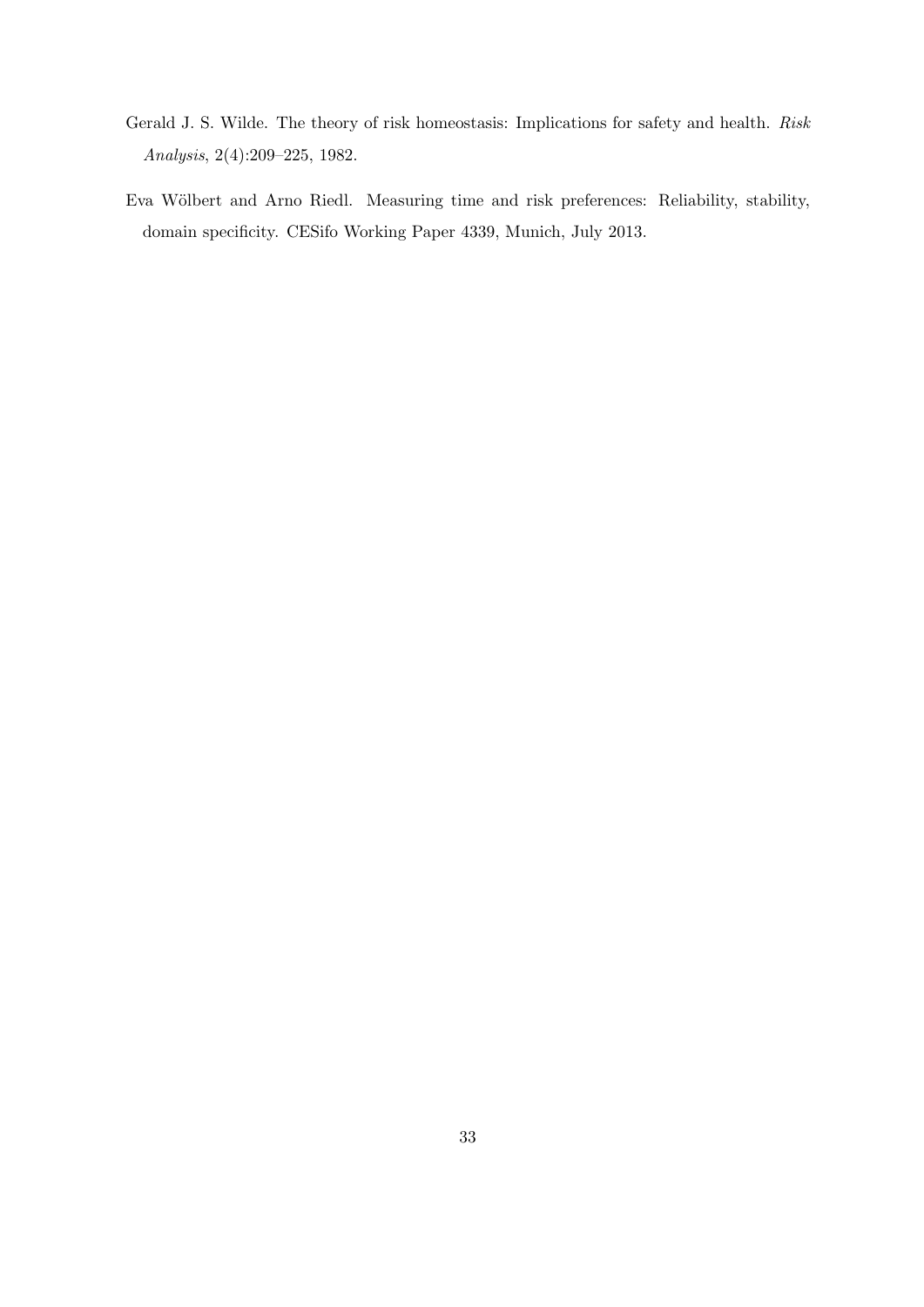# Tables

| Lable 1. Docto-definographic characteristics of drivers and passengers | Male    | All   |        |             |
|------------------------------------------------------------------------|---------|-------|--------|-------------|
| $(\% )$                                                                | drivers | Male  | Female | respondents |
| Male                                                                   |         |       |        | 67.41       |
| Age distribution                                                       |         |       |        |             |
| $15-29$ years                                                          | 37.83   | 32.26 | 27.70  | 34.92       |
| $30-39$ years                                                          | 25.36   | 13.98 | 32.37  | 26.05       |
| $40-49$ years                                                          | 20.25   | 15.05 | 25.18  | 20.84       |
| $50-59$ years                                                          | 11.25   | 17.20 | 8.99   | 10.98       |
| 60 years and above                                                     | 5.32    | 21.51 | 5.76   | 7.21        |
| Average (in years)                                                     | 35.44   | 42.10 | 37.00  | 36.47       |
| Married                                                                | 69.34   | 68.82 | 85.56  | 73.39       |
| Contributes to HH income                                               | 80.78   | 68.78 | 5.80   | 55.00       |
| Share of the contribution                                              |         |       |        |             |
| less than $40\%$                                                       | 32.09   | 44.09 | 96.01  | 54.59       |
| between $40\%$ and $60\%$                                              | 19.67   | 22.58 | 3.62   | 14.77       |
| more than $60\%$                                                       | 48.24   | 33.33 | 0.36   | 30.65       |
| <b>Education level</b>                                                 |         |       |        |             |
| illiterate                                                             | 2.49    | 7.53  | 14.75  | 6.95        |
| primary school                                                         | 3.53    | 11.83 | 4.73   | 4.93        |
| secondary school                                                       | 48.55   | 65.59 | 49.09  | 50.34       |
| tertiary education                                                     | 45.44   | 15.05 | 30.94  | 37.78       |
| Religion                                                               |         |       |        |             |
| Hindu                                                                  | 83.44   | 86.02 | 86.69  | 84.37       |
| Muslim                                                                 | 12.07   | 10.75 | 9.35   | 11.09       |
| Sikh                                                                   | 1.23    | 2.15  | 3.24   | 3.44        |
| other                                                                  | 3.27    | 1.08  | 0.72   | 1.11        |
| Prays daily                                                            | 65.30   | 74.19 | 80.73  | 71.24       |
| Believes fate is in god's hands                                        | 87.50   | 90.22 | 87.27  | 88.18       |
| Has health insurance                                                   | 15.11   | 11.83 | 12.64  | 13.77       |
| <i>Observations</i>                                                    | 489     | 93    | 278    | 902         |

<span id="page-35-0"></span>Table 1: Socio-demographic characteristics of drivers and passengers

Notes: The group "all respondents" includes 27 individuals that declared to be sometimes driver and sometimes passenger as well as 15 female drivers. Both groups are not included in any of the sub-samples.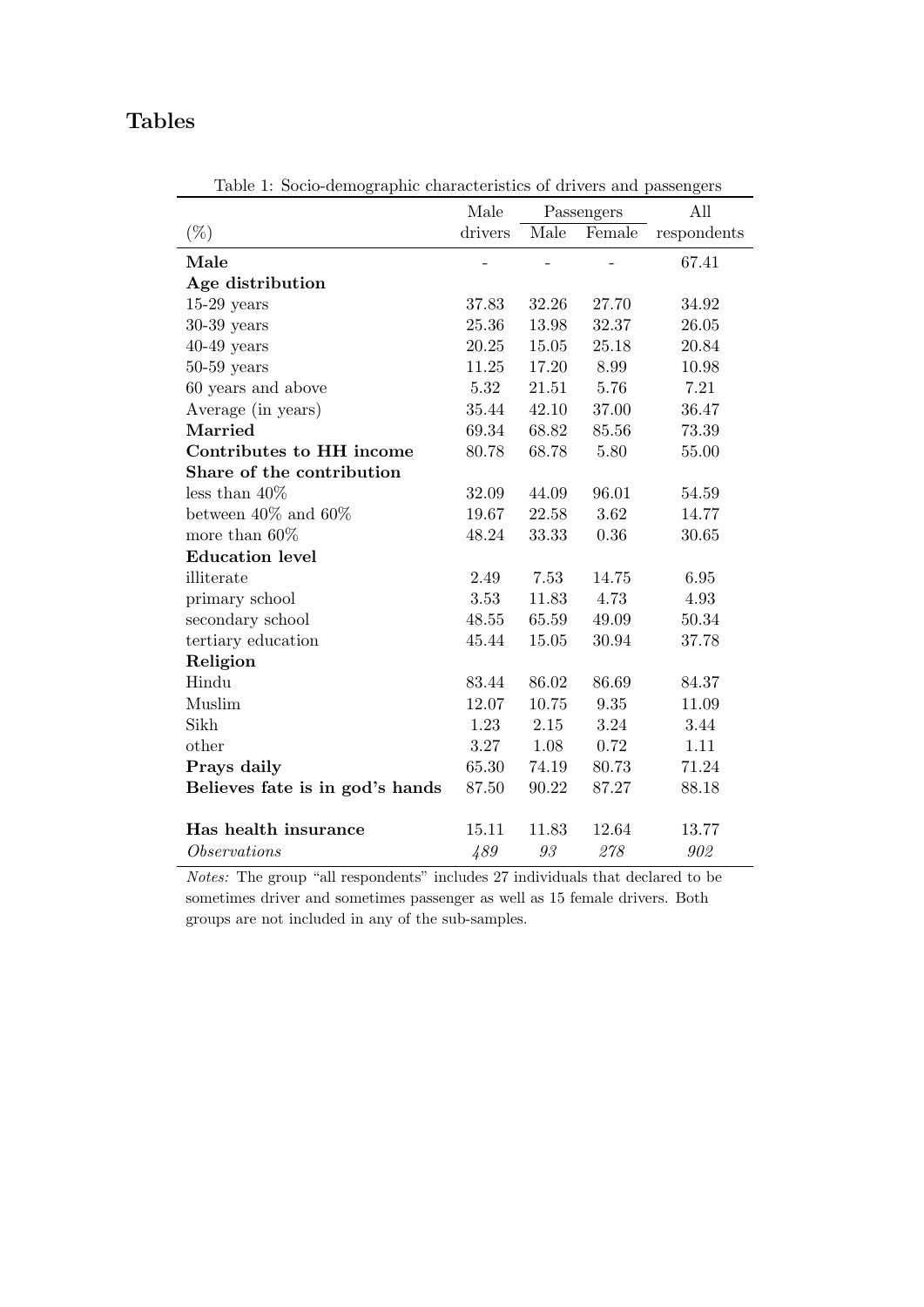|                                   | Male        |                          | Passengers | All         |
|-----------------------------------|-------------|--------------------------|------------|-------------|
|                                   | drivers     | Male                     | Female     | respondents |
| <b>HELMET CHARACTERISTICS (%)</b> |             |                          |            |             |
| Helmet ownership                  |             |                          |            |             |
| yes                               | 93.24       | 51.61                    | 56.20      | 76.92       |
| <i>Observations</i>               | 488         | 93                       | 274        | 897         |
| Type of helmet                    |             |                          |            |             |
| full face helmet                  | 86.49       | 82.98                    | 65.77      | 80.68       |
| open face helmet                  | 6.08        | 2.13                     | 6.04       | 6.09        |
| half helmet                       | 6.98        | 14.89                    | 27.52      | 12.78       |
| building site helmet              | 0.45        | $\overline{0}$           | 0.67       | 0.45        |
| Condition of the helmet           |             |                          |            |             |
| good condition                    | 72.93       | 74.47                    | 79.33      | 74.59       |
| some scratches                    | 25.95       | 25.53                    | 20.00      | 24.22       |
| broken but manually fixed         | 1.12        | $\overline{0}$           | 0.67       | 1.18        |
| Helmet with strap                 |             |                          |            |             |
| yes                               | 97.75       | 93.75                    | 93.42      | 96.49       |
| <i>Observations</i>               | 447         | 47                       | 152        | 684         |
| HELMET USE $(\%)$                 |             |                          |            |             |
| In neighbourhoods                 |             |                          |            |             |
| yes                               | 73.80       | 48.91                    | 20.15      | 54.41       |
| For short trips on main roads     |             |                          |            |             |
| yes                               | 79.84       | 48.39                    | 30.97      | 60.97       |
| For long trips on main roads      |             |                          |            |             |
| yes                               | 96.88       | 83.87                    | 52.08      | 81.14       |
| <i>Observations</i>               | 481         | $\mathcal{G}\mathcal{G}$ | 268        | 884         |
| <b>OTHER SAFETY BEHAVIORS</b>     |             |                          |            |             |
| <b>Speed</b> $(kph)^a$            |             |                          |            |             |
| average                           | 36.67       | 30.64                    | 29.58      | 33.83       |
| variance                          | 21.56       | 17.47                    | 17.28      | 20.53       |
| <i>Observations</i>               | $\angle 10$ | 73                       | 170        | 686         |

<span id="page-36-0"></span>Table 2: Helmet use and other safety behaviors by type of user and gender

Notes: The group "all respondents" includes 27 individuals that declared to be sometimes driver and sometimes passenger as well as 15 female drivers. Both groups are not included in any of the sub-samples. a) observations with a declared speed of more than 150 kph are excluded.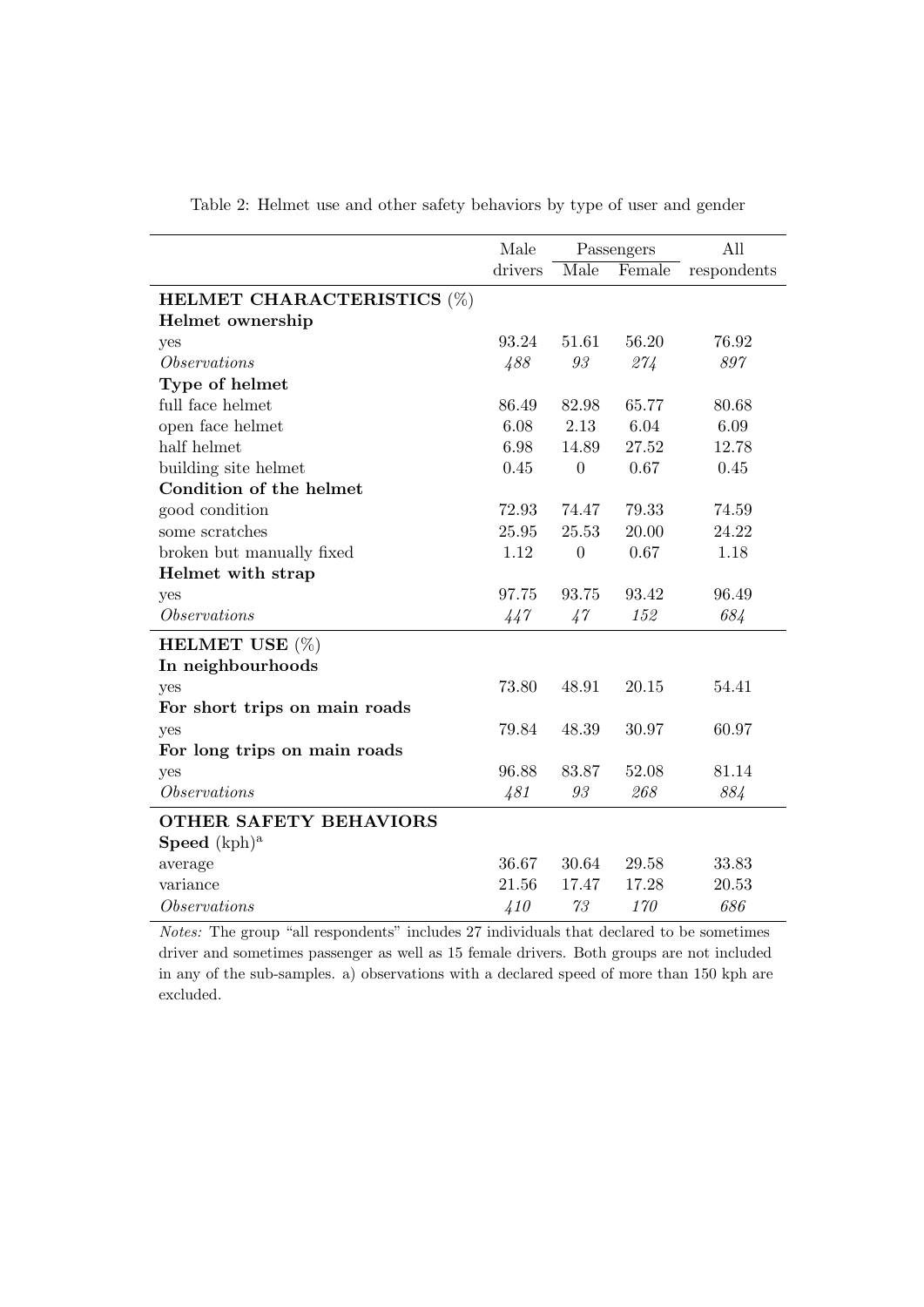<span id="page-37-0"></span>

|                              | <b>Smoking</b>        |                                  | Drinking Drinking heavily <sup>a</sup> |
|------------------------------|-----------------------|----------------------------------|----------------------------------------|
| Risk aversion score          | $-0.036**$<br>(0.016) | $-0.035**$ $-0.024**$<br>(0.014) | (0.12)                                 |
| Interviewer fixed effects    | yes                   | yes                              | yes                                    |
| $R^2$<br><i>Observations</i> | 0.275<br>832          | 0.195<br>807                     | 0.245<br>806                           |

Table 3: Probability of engaging in risky health behaviors, linear probability model

*Notes:*  $\star$  p<0.10,  $\star\star$  p<0.05,  $\star\star\star$  p<0.01. Sample of all respondents. OLS estimations. Robust standard errors are reported in parentheses. a) had three alcoholic beverages in a row at least once in the past two weeks.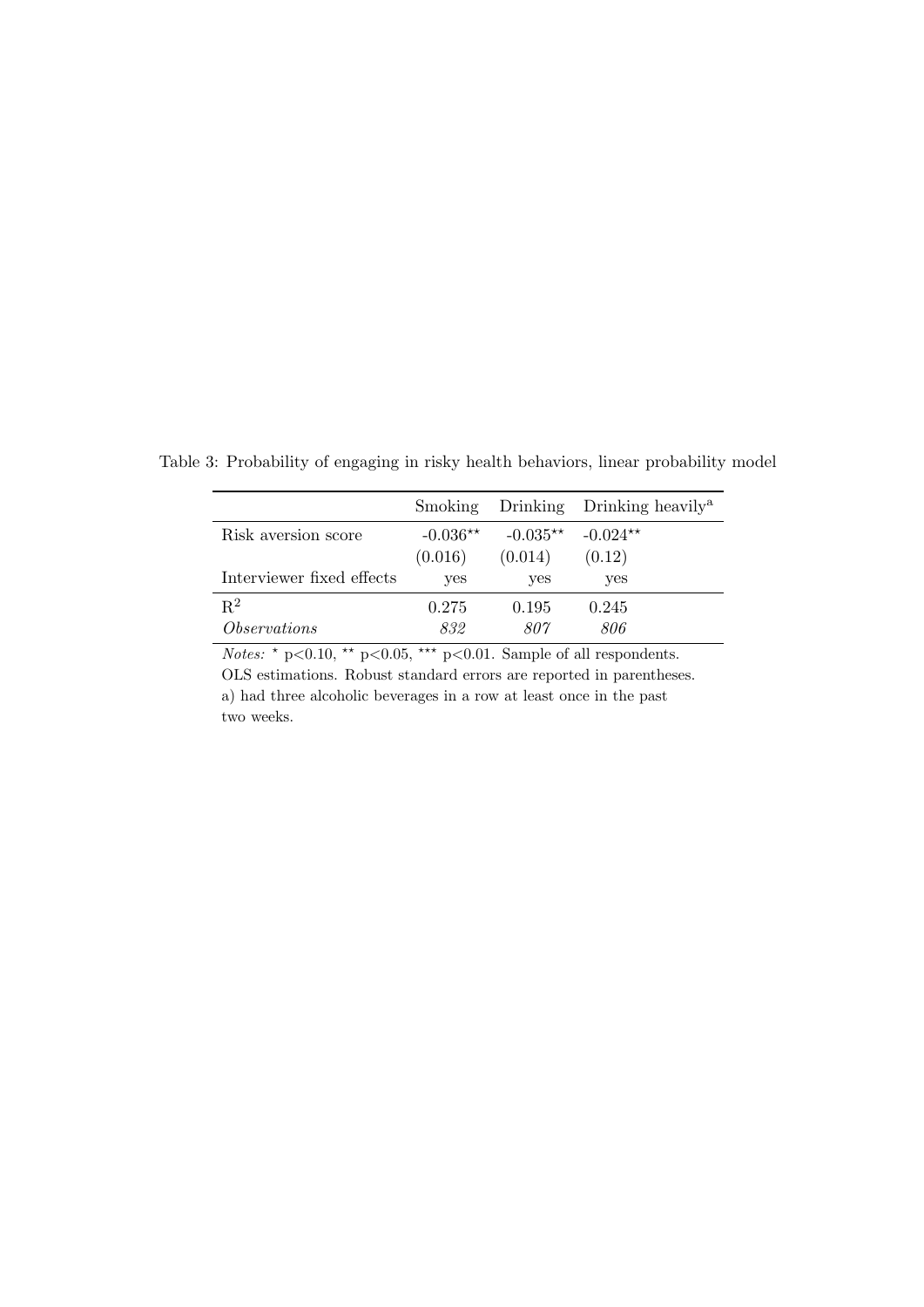| Table 4. DITTING behavious and TISK awaithess     | Male           | Passengers                    |                           | All         |
|---------------------------------------------------|----------------|-------------------------------|---------------------------|-------------|
|                                                   | drivers        | Male                          | Female                    | respondents |
| <b>DRIVING BEHAVIORS (%)</b>                      |                |                               |                           |             |
| Road exposure                                     |                |                               |                           |             |
| Uses motorbike to commute $(=1)$                  | 83.37          | 67.74                         | 29.96                     | 76.92       |
| Never uses ring roads $(=1)$                      | 12.92          | 16.09                         | 24.23                     | 16.53       |
| <i>Observations</i>                               | 487            | $\mathcal{G}\mathcal{G}$      | $277\,$                   | 897         |
| $#$ of persons on motorbike                       | 1.42           | 2.46                          | 2.72                      | 1.95        |
| <i>Observations</i>                               | 478            | $87\,$                        | 267                       | 869         |
| Driving skills                                    |                |                               |                           |             |
| Confident in own driving ability $(=1)$           | 55.94          |                               |                           |             |
| Reports driving more carefully than others $(=1)$ | 74.18          |                               |                           |             |
| Formal training                                   |                |                               |                           |             |
| Has a driving licence $(=1)$                      | 91.45          |                               |                           |             |
| Took driving lessons $(=1)$                       | 42.36          |                               |                           |             |
| Took a driving exam $(=1)$                        | 65.44          |                               |                           |             |
| <i>Observations</i>                               | 488            |                               |                           |             |
| Says own driver should pay more attention $(=1)$  |                | 56.06                         | 67.00                     |             |
| <i>Observations</i>                               |                | 66                            | 200                       |             |
| <b>SAFETY PERCEPTIONS (%)</b>                     |                |                               |                           |             |
| Experienced road trafic accident $(=1)$           | 9.67           | 8.79                          | 2.17                      | 7.15        |
| <i>Observations</i>                               | 486            | $\mathfrak{g}_{\mathfrak{1}}$ | $277\,$                   | $895\,$     |
| Awareness                                         |                |                               |                           |             |
| Underest. Annual road injuries $(=1)$             | $50.06\,$      | 60.81                         | $55.05\,$                 | 53.45       |
| Underest. Annual road deaths $(=1)$               | 42.76          | 49.35                         | 41.18                     | 43.43       |
| <i>Observations</i>                               | 442            | $\gamma\gamma$                | 221                       | 769         |
| MOTORBIKE CHARACTERISTICS (%)                     |                |                               |                           |             |
| HH owns a motorbike $(=1)$                        | 92.62          | 48.39                         | 90.65                     | 87.35       |
| <i>Observations</i>                               | 488            | $\mathfrak{g}_\mathfrak{I}$   | $278\,$                   | 901         |
| Size of the motorbike                             |                |                               |                           |             |
| Less than 100cc                                   | 28.07          | 30.00                         | 32.58                     | 29.45       |
| Between 100cc and 150cc                           | 54.52          | $57.50\,$                     | 53.39                     | 54.52       |
| Above 150cc                                       | 17.40          | 12.50                         | 14.03                     | 16.03       |
| <i>Observations</i>                               | $\frac{1}{31}$ | 40 <sup>°</sup>               | $\mathcal{2}\mathcal{2}1$ | $730\,$     |
| Has motorbike insurance $(=1)$                    | 80.96          | 85.71                         | 82.25                     | 81.61       |
| <i>Observations</i>                               | 436            | $4^{2}$                       | 231                       | 745         |

<span id="page-38-0"></span>Table 4: Driving behaviors and risk awareness

Notes: The group "all respondents" includes 27 individuals that declared to be sometimes driver and sometimes passenger as well as 15 female drivers. Both groups are not included in any of the sub-samples.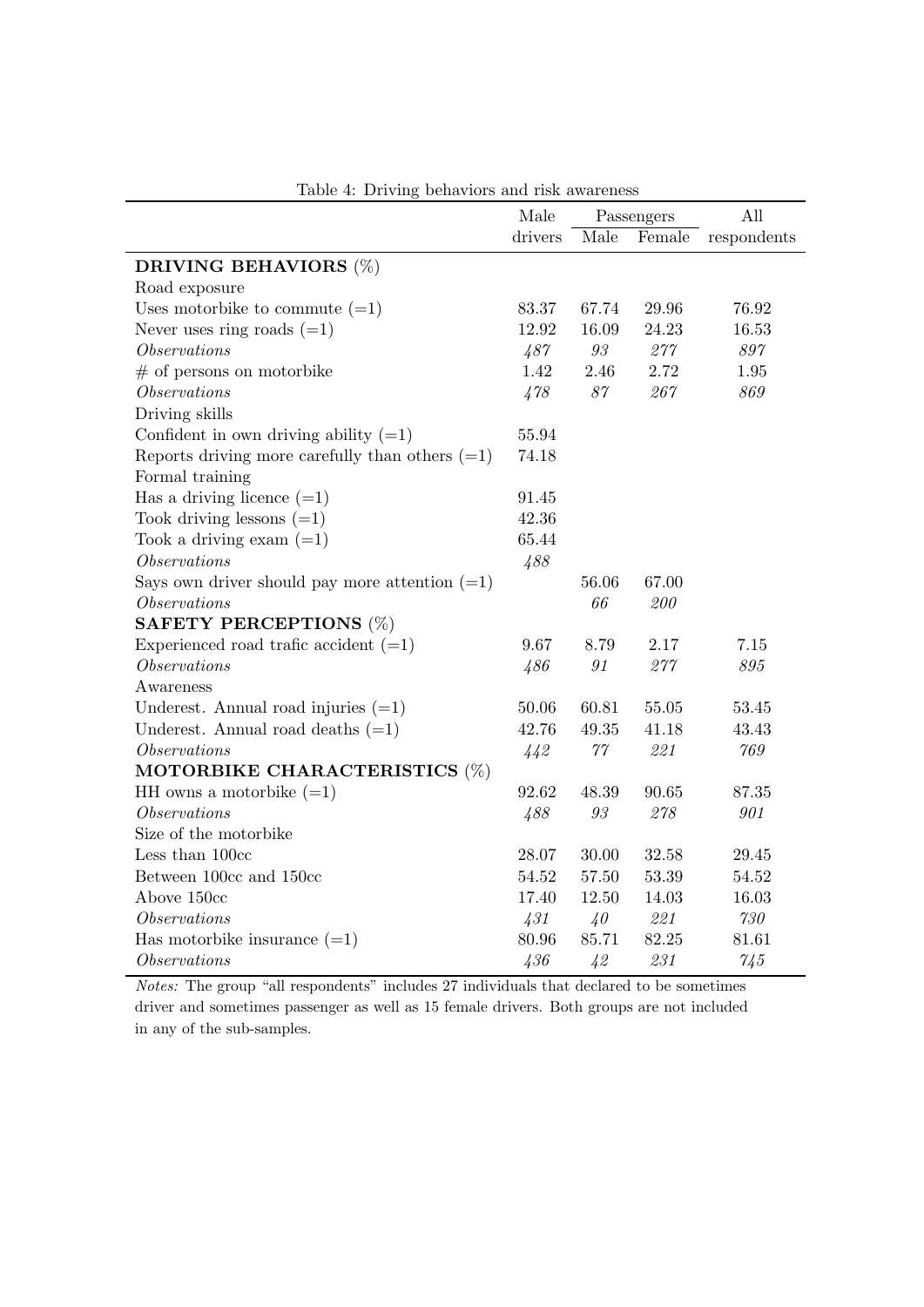|  | Table 5: Determinants of level of protection chosen by drivers, ordered logit specification, coefficients |  |  |  |  |  |  |
|--|-----------------------------------------------------------------------------------------------------------|--|--|--|--|--|--|
|--|-----------------------------------------------------------------------------------------------------------|--|--|--|--|--|--|

<span id="page-39-0"></span>

|                                                                                                                 | (1)                              | (2)                              | (3)                               | (4)                               | (5)                               |
|-----------------------------------------------------------------------------------------------------------------|----------------------------------|----------------------------------|-----------------------------------|-----------------------------------|-----------------------------------|
| Risk aversion score                                                                                             | 0.244<br>(0.163)                 | 0.229<br>(0.174)                 | 0.274<br>(0.175)                  | $0.386**$<br>(0.197)              | $0.411***$<br>(0.189)             |
| Socio-demographic characteristics<br>Age (in years)                                                             |                                  | 0.008                            | 0.006                             | 0.006                             | 0.002                             |
| Married $(=1)$                                                                                                  |                                  | (0.012)<br>$-0.422$              | (0.012)<br>$-0.464$               | (0.014)<br>$-0.263$               | (0.013)<br>$-0.314$               |
| Number of children                                                                                              |                                  | (0.331)<br>$0.276**$             | (0.340)<br>$0.292**$              | (0.375)<br>$0.321***$             | (0.370)<br>$0.355***$             |
| Household head $(=1)$                                                                                           |                                  | (0.120)<br>$-0.354$              | (0.122)<br>$-0.357$               | (0.130)<br>$-0.583$               | (0.133)<br>$-0.612$               |
| Household size                                                                                                  |                                  | (0.325)<br>$-0.102*$             | (0.328)<br>$-0.090$               | (0.378)<br>$-0.111*$              | (0.375)<br>$-0.117**$             |
| Education ref: Primary-secondary education                                                                      |                                  | (0.055)                          | (0.055)                           | (0.059)                           | (0.057)                           |
| Illiterate                                                                                                      |                                  | $-1.195*$<br>(0.614)             | $-1.076*$<br>(0.646)              | $-0.959$<br>(0.675)               | $-1.141*$<br>(0.622)              |
| Tertiary education                                                                                              |                                  | 0.251<br>(0.209)                 | 0.210<br>(0.214)                  | 0.083<br>(0.231)                  | 0.167<br>(0.226)                  |
| Household monthly income, ref. less than 5,000 INR<br>between $5,000$ and $10,000$ INR                          |                                  | $-0.313$                         | $-0.259$                          | $-0.398$                          | $-0.345$                          |
| between $10,000$ and $15,000$ INR                                                                               |                                  | (0.418)<br>$-0.843**$            | (0.413)<br>$-0.773**$             | (0.477)<br>$-0.571$               | (0.448)<br>$-0.700$               |
| between $15,000$ and $20,000$ INR                                                                               |                                  | (0.381)<br>$-0.498$              | (0.392)<br>$-0.449$               | (0.463)<br>$-0.247$               | (0.439)<br>$-0.357$               |
| between $20,000$ and $25,000$ INR                                                                               |                                  | (0.423)<br>$-0.615$              | (0.427)<br>$-0.718*$              | (0.481)<br>-0.445                 | (0.460)<br>$-0.519$               |
| above $25,000$ INR                                                                                              |                                  | (0.414)<br>0.753                 | (0.420)<br>0.709                  | (0.464)<br>$1.064*$               | (0.435)<br>0.801                  |
| Contribution to hh income (share)                                                                               |                                  | (0.537)<br>$-0.047$              | (0.543)<br>$-0.046$               | (0.621)<br>$-0.021$               | (0.604)<br>$-0.035$               |
| Religion, ref: Hindu<br>Muslim                                                                                  |                                  | (0.095)                          | (0.095)<br>$-0.325$               | (0.107)<br>$-0.461$               | (0.104)<br>$-0.508*$              |
| Sikh                                                                                                            |                                  |                                  | (0.292)<br>$-0.742$               | (0.330)<br>$-1.055$               | (0.308)<br>$-1.055$               |
| Believes fate in god's hands $(=1)$                                                                             |                                  |                                  | (1.018)<br>0.156                  | (1.056)<br>0.068                  | (1.060)<br>0.312                  |
| Caste $(=1)$                                                                                                    |                                  |                                  | (0.317)<br>$-0.325$               | (0.364)<br>$-0.117$               | (0.334)<br>$-0.141$               |
| Driving behaviors and safety perceptions<br>Uses motorbike to commute $(=1)$                                    |                                  |                                  | (0.231)                           | (0.247)<br>0.061                  | (0.242)                           |
| Never uses ring roads $(=1)$                                                                                    |                                  |                                  |                                   | (0.328)<br>$1.017**$              |                                   |
| $#$ of persons on motorbike                                                                                     |                                  |                                  |                                   | (0.439)<br>$-0.304$               |                                   |
| Confident in own driving ability $(=1)$                                                                         |                                  |                                  |                                   | (0.194)<br>$-0.275$               |                                   |
| Took driving lessons $(=1)$                                                                                     |                                  |                                  |                                   | (0.257)<br>0.192                  |                                   |
| Experienced road traffic accident $(=1)$                                                                        |                                  |                                  |                                   | (0.250)<br>$-0.148$               |                                   |
| Underest. ann. road inj. $(=1)$                                                                                 |                                  |                                  |                                   | (0.456)<br>$-0.258$               |                                   |
| Owns motorbike $(=1)$                                                                                           |                                  |                                  |                                   | (0.261)<br>$-0.951$               |                                   |
| Size of motorbike in cc, ref: 100cc or less<br>between 100cc and 150cc                                          |                                  |                                  |                                   | (0.614)<br>$-0.177$               |                                   |
| above 150cc                                                                                                     |                                  |                                  |                                   | (0.297)<br>0.163                  |                                   |
| Has health insurance $(=1)$                                                                                     |                                  |                                  |                                   | (0.382)<br>$0.039***$<br>(0.013)  |                                   |
| Type of trips, ref. Short distance trip<br>Long distance trip                                                   | $0.564***$                       | $0.598***$                       | $0.601***$                        | $0.687***$                        | $0.646***$                        |
| Neighbourhood trip                                                                                              | (0.065)<br>$-0.147**$<br>(0.058) | (0.070)<br>$-0.163**$<br>(0.063) | (0.072)<br>$-0.168***$<br>(0.064) | (0.084)<br>$-0.200***$<br>(0.075) | (0.079)<br>$-0.186***$<br>(0.071) |
| Interviewer fixed effects                                                                                       | yes                              | yes                              | yes                               | yes                               | yes                               |
| Pseudo $\mathbf{R}^2$<br><i>Observations</i><br>$#$ of respondents<br>$#$ of observations per respondent (mean) | 0.125<br>1369<br>457<br>2.99     | 0.158<br>1324<br>442<br>2.99     | 0.168<br>1294<br>432<br>2.99      | 0.223<br>1178<br>393<br>2.99      | 0.189<br>1178<br>393<br>2.99      |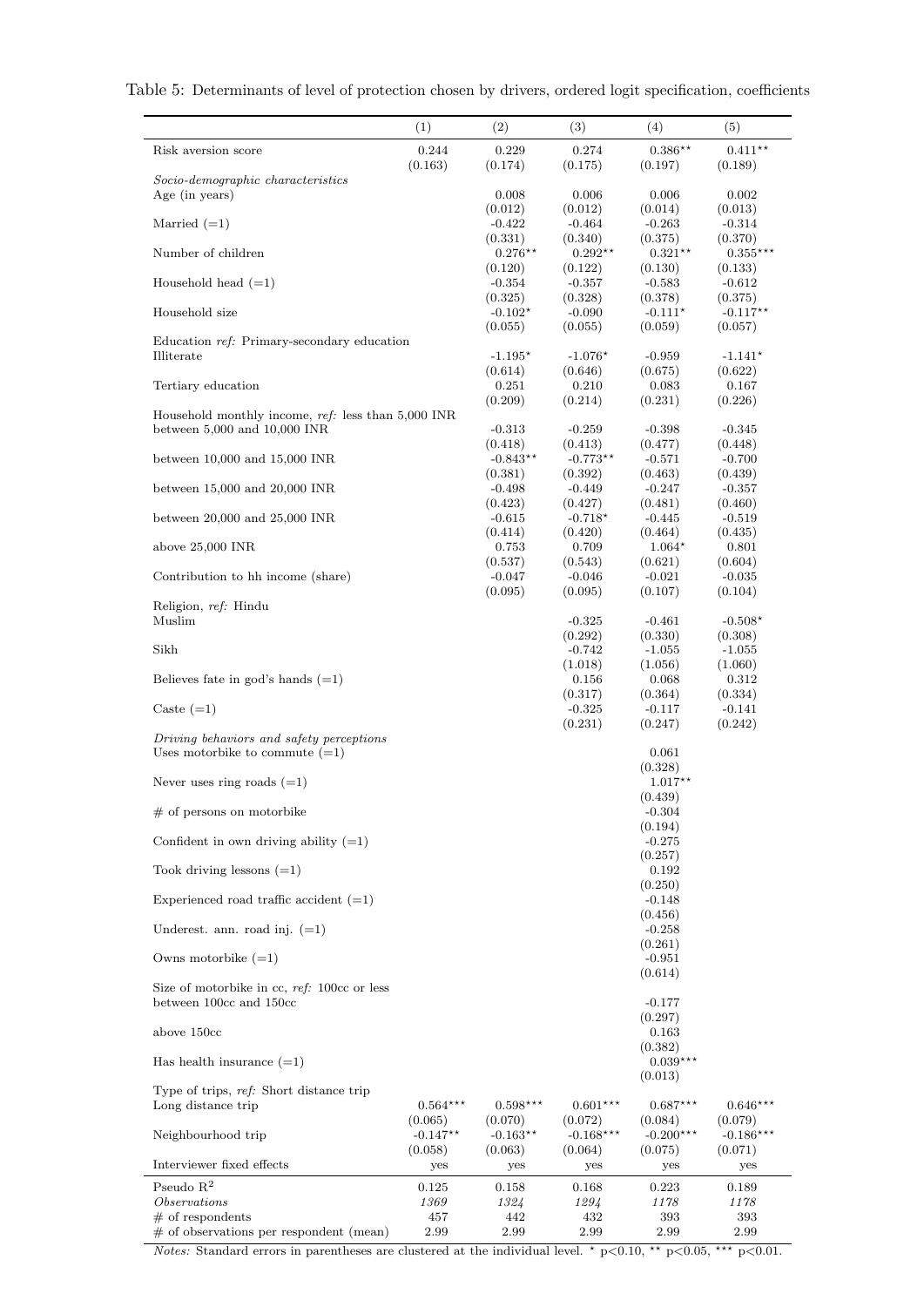<span id="page-40-0"></span>

| ᄔᅛ                                                   | (1)         | (2)                   | (3)                   | (4)                    | (5)                    |
|------------------------------------------------------|-------------|-----------------------|-----------------------|------------------------|------------------------|
|                                                      |             |                       |                       |                        |                        |
| <b>HELMET USE</b> (Probit)                           |             |                       |                       |                        |                        |
| Risk aversion score                                  | 0.165       | 0.152                 | $0.208*$              | $0.229*$               | $0.327***$             |
|                                                      | (0.113)     | (0.118)               | (0.118)               | (0.134)                | (0.124)                |
| Socio-demographic characteristics                    |             |                       |                       |                        |                        |
| Age (in years)                                       |             | $-0.005$              | $-0.000$              | 0.006                  | $-0.002$               |
|                                                      |             | (0.009)               | (0.010)               | (0.009)                | (0.010)                |
| Married $(=1)$                                       |             | 0.145                 | 0.180                 | 0.195                  | 0.180                  |
|                                                      |             | (0.237)               | (0.252)               | (0.288)                | (0.265)                |
| Number of children                                   |             | 0.082                 | 0.034                 | 0.008                  | 0.078                  |
| Household head $(=1)$                                |             | (0.079)               | (0.076)<br>0.155      | (0.086)                | (0.083)<br>0.001       |
|                                                      |             | 0.171                 |                       | 0.051                  |                        |
| Household size                                       |             | (0.242)<br>$-0.082**$ | (0.255)<br>$-0.076**$ | (0.272)<br>$-0.110***$ | (0.286)<br>$-0.094***$ |
|                                                      |             | (0.034)               | (0.034)               | (0.038)                | (0.036)                |
| Education, ref: Primary-secondary education          |             |                       |                       |                        |                        |
| Illiterate                                           |             | $-0.749***$           | $-0.639**$            | $-0.662*$              | $-0.670**$             |
|                                                      |             | (0.249)               | (0.285)               | (0.363)                | (0.301)                |
| Tertiary education                                   |             | $0.305**$             | 0.235                 | 0.156                  | 0.226                  |
|                                                      |             | (0.142)               | (0.144)               | (0.158)                | (0.147)                |
| Household monthly income, $ref:$ less than 5,000 INR |             |                       |                       |                        |                        |
| between $5,000$ and $10,000$ INR                     |             | $-0.264$              | $-0.172$              | $-0.270$               | $-0.163$               |
|                                                      |             | (0.278)               | (0.269)               | (0.296)                | (0.302)                |
| between $10,000$ and $15,000$ INR                    |             | $-0.397$              | $-0.258$              | $-0.299$               | $-0.204$               |
|                                                      |             | (0.257)               | (0.253)               | (0.265)                | (0.279)                |
| between $15,000$ and $20,000$ INR                    |             | 0.066                 | 0.104                 | 0.037                  | 0.165                  |
|                                                      |             | (0.306)               | (0.305)               | (0.328)                | (0.339)                |
| between $20,000$ and $25,000$ INR                    |             | 0.133                 | 0.166                 | 0.460                  | 0.571                  |
|                                                      |             | (0.331)               | (0.348)               | (0.347)                | (0.355)                |
| above $25,000$ INR                                   |             | 0.377                 | 0.348                 | 0.285                  | 0.397                  |
|                                                      |             | (0.399)               | (0.414)               | (0.539)                | (0.452)                |
| Contribution to hh income (share)                    |             | $-0.004$              | $-0.004$              | $-0.004$               | 0.007                  |
|                                                      |             | (0.059)               | (0.060)               | (0.065)                | (0.064)                |
| Religion, ref: Hindu                                 |             |                       |                       |                        |                        |
| Muslim                                               |             |                       | $-0.012$              | $-0.152$               | $-0.220$               |
|                                                      |             |                       | (0.224)               | (0.247)                | (0.232)                |
| Sikh                                                 |             |                       | $-1.207***$           | $-1.117***$            | $-1.071***$            |
|                                                      |             |                       | (0.403)               | (0.394)                | (0.398)                |
| Believes fate in god's hands $(=1)$                  |             |                       | $-0.095$              | $-0.242$               | $-0.050$               |
|                                                      |             |                       | (0.214)               | (0.284)                | (0.245)                |
| Caste $(=1)$                                         |             |                       | $-0.245*$             | $-0.037$               | $-0.169$               |
|                                                      |             |                       | (0.146)               | (0.156)                | (0.154)                |
| Driving behaviors and safety perceptions             |             |                       |                       |                        |                        |
| Uses motorbike to commute $(=1)$                     |             |                       |                       | $0.398*$               |                        |
|                                                      |             |                       |                       | (0.230)                |                        |
| Never uses ring roads $(=1)$                         |             |                       |                       | 0.037                  |                        |
|                                                      |             |                       |                       | (0.234)                |                        |
| $#$ of persons on motorbike                          |             |                       |                       | $-0.297**$             |                        |
|                                                      |             |                       |                       | (0.119)                |                        |
| Confident in own driving ability $(=1)$              |             |                       |                       | $-0.152$               |                        |
|                                                      |             |                       |                       | (0.179)                |                        |
| Took driving lessons $(=1)$                          |             |                       |                       | $0.434**$              |                        |
|                                                      |             |                       |                       | (0.187)                |                        |
| Underest. ann. road inj. $(=1)$                      |             |                       |                       | $-0.428**$             |                        |
|                                                      |             |                       |                       | (0.189)                |                        |
| Experienced road traffic accident $(=1)$             |             |                       |                       | $-0.039$               |                        |
|                                                      |             |                       |                       | (0.258)                |                        |
| Owns motorbike $(=1)$                                |             |                       |                       | $-0.074$<br>(0.371)    |                        |
| Size of motorbike in cc, ref. 100cc or less          |             |                       |                       |                        |                        |
| between 100cc and 150cc                              |             |                       |                       | 0.055                  |                        |
|                                                      |             |                       |                       |                        |                        |
| above 150cc                                          |             |                       |                       | (0.193)<br>0.349       |                        |
|                                                      |             |                       |                       | (0.255)                |                        |
| Has motorbike insurance $(=1)$                       |             |                       |                       | $-0.023$               |                        |
|                                                      |             |                       |                       | (0.233)                |                        |
| Has health insurance $(=1)$                          |             |                       |                       | $0.020**$              |                        |
|                                                      |             |                       |                       | (0.008)                |                        |
| Type of trips, ref. Short distance trip              |             |                       |                       |                        |                        |
| Long distance trip                                   | $1.190***$  | $1.276***$            | $1.340***$            | $1.648***$             | $1.531***$             |
|                                                      | (0.147)     | (0.150)               | (0.157)               | (0.183)                | (0.188)                |
| Neighbourhood trip                                   | $-0.194***$ | $-0.237***$           | $-0.255***$           | $-0.319***$            | $-0.284***$            |
|                                                      | (0.072)     | (0.079)               | (0.081)               | (0.094)                | (0.089)                |

Table 6: Helmet use and speed level chosen by drivers, simultaneous equation system, coefficients

(continues next page)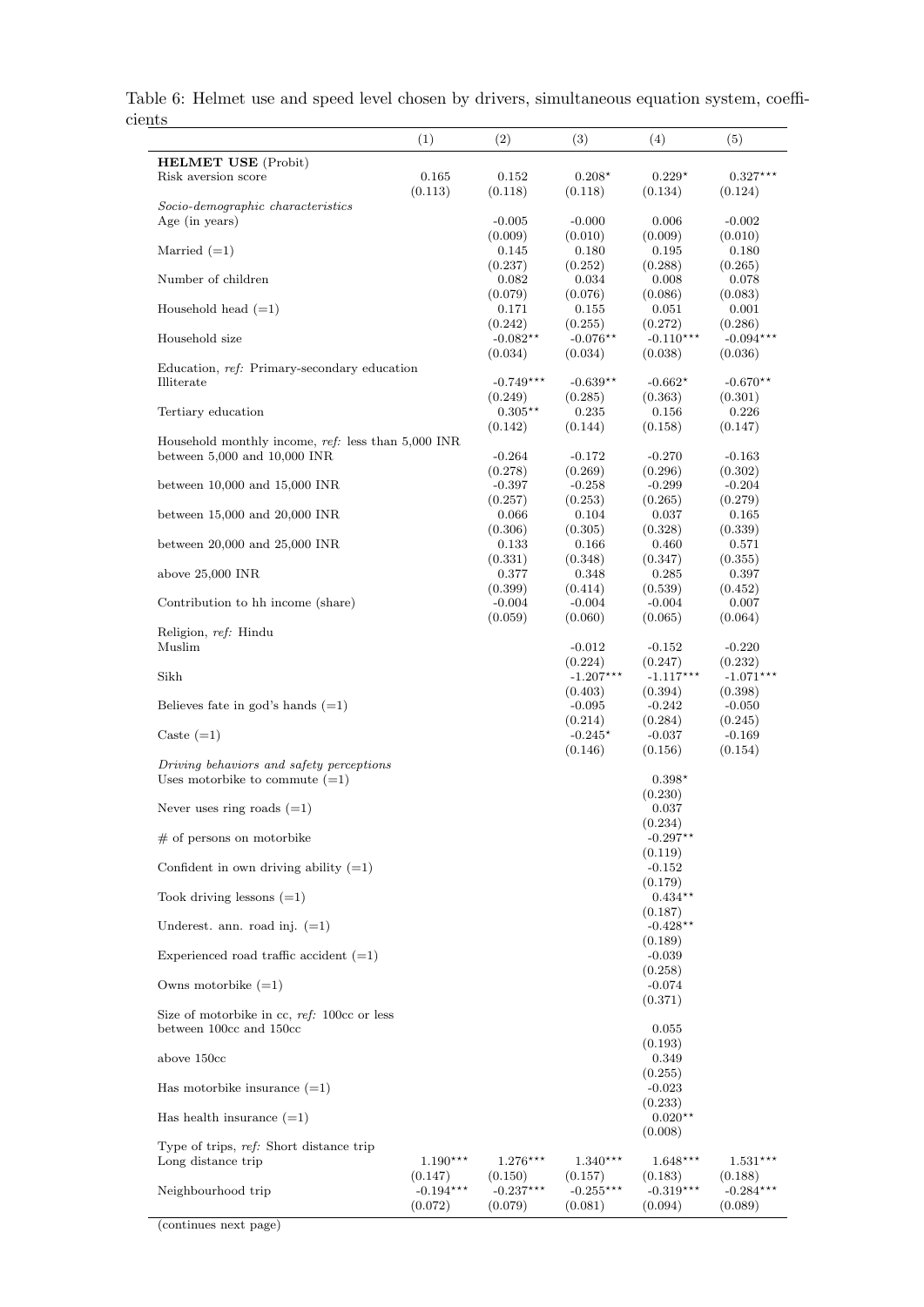|                                                                              | (1)              | (2)                  | (3)                               | (4)                               | (5)                             |  |
|------------------------------------------------------------------------------|------------------|----------------------|-----------------------------------|-----------------------------------|---------------------------------|--|
| <b>SPEED</b> (kph) (Linear model)                                            |                  |                      |                                   |                                   |                                 |  |
| Risk aversion score                                                          | 1.334<br>(1.569) | 2.016                | 2.046                             | 0.465                             | 0.591                           |  |
| Socio-demographic characteristics                                            |                  | (1.554)              | (1.570)                           | (1.657)                           | (1.532)                         |  |
| Age (in years)                                                               |                  | $-0.174$             | $-0.112$                          | $-0.069$                          | $-0.087$                        |  |
| Married $(=1)$                                                               |                  | (0.126)<br>$7.296*$  | (0.125)<br>$6.919*$               | (0.122)<br>5.013                  | (0.121)<br>5.426                |  |
|                                                                              |                  | (3.733)              | (3.692)                           | (3.620)                           | (3.788)                         |  |
| Number of children                                                           |                  | $-2.675**$           | $-2.960**$                        | $-3.446***$                       | $-3.330***$                     |  |
| Household head $(=1)$                                                        |                  | (1.285)<br>3.167     | (1.295)<br>3.229                  | (1.165)<br>3.506                  | (1.254)<br>3.412                |  |
|                                                                              |                  | (2.961)              | (2.833)                           | (2.737)                           | (2.854)                         |  |
| Household size                                                               |                  | $-0.086$<br>(0.605)  | $-0.102$                          | 0.247                             | 0.164                           |  |
| Education, ref: Primary-secondary education<br>Illiterate                    |                  | 3.413                | (0.588)<br>4.907                  | (0.547)<br>3.700                  | (0.533)<br>6.398                |  |
|                                                                              |                  | (7.644)              | (7.464)                           | (7.149)                           | (7.021)                         |  |
| Tertiary education                                                           |                  | $-0.658$             | $-0.299$                          | 1.384                             | 0.791                           |  |
| Household monthly income, $ref:$ less than 5,000 INR                         |                  | (2.027)              | (2.013)                           | (2.101)                           | (2.074)                         |  |
| between $5,000$ and $10,000$ INR                                             |                  | 1.499                | 2.019                             | 0.613                             | 2.070                           |  |
|                                                                              |                  | (3.309)              | (3.376)                           | (3.465)                           | (3.379)                         |  |
| between $10,000$ and $15,000$ INR                                            |                  | $7.445**$<br>(3.559) | $8.184**$<br>(3.689)              | 3.978<br>(3.727)                  | $6.167*$<br>(3.665)             |  |
| between $15,000$ and $20,000$ INR                                            |                  | 2.855                | 3.477                             | 0.120                             | 2.175                           |  |
| between $20,000$ and $25,000$ INR                                            |                  | (3.498)<br>5.344     | (3.625)<br>$6.875*$               | (3.783)<br>3.143                  | (3.621)<br>5.426                |  |
|                                                                              |                  | (3.702)              | (3.740)                           | (3.931)                           | (3.825)                         |  |
| above $25,000$ INR                                                           |                  | $-8.606*$            | $-8.424*$                         | $-15.115***$                      | $-10.970**$                     |  |
| Contribution to hh income (share)                                            |                  | (4.490)<br>0.604     | (4.609)<br>0.628                  | (4.347)<br>0.603                  | (4.607)<br>0.695                |  |
|                                                                              |                  | (0.705)              | (0.691)                           | (0.643)                           | (0.652)                         |  |
| Religion, ref. Hindu<br>Muslim                                               |                  |                      | 0.069                             | 0.170                             | $-1.023$                        |  |
| Sikh                                                                         |                  |                      | (2.457)<br>$-11.714**$<br>(4.749) | (2.529)<br>$-9.672**$<br>(4.249)  | (2.479)<br>$-8.353*$<br>(4.275) |  |
| Believes fate in god's hands $(=1)$                                          |                  |                      | $-5.891$<br>(3.805)               | 0.071<br>(3.474)                  | $-3.571$<br>(3.201)             |  |
| Caste $(=1)$                                                                 |                  |                      | 1.964<br>(2.258)                  | 0.704<br>(2.134)                  | 0.509<br>(2.306)                |  |
| Driving behaviors and safety perceptions<br>Uses motorbike to commute $(=1)$ |                  |                      |                                   | 0.902                             |                                 |  |
| Never uses ring roads $(=1)$                                                 |                  |                      |                                   | (2.603)<br>$-6.882***$<br>(2.442) |                                 |  |
| $#$ of persons on motorbike                                                  |                  |                      |                                   | 1.982<br>(2.221)                  |                                 |  |
| Confident in own driving ability $(=1)$                                      |                  |                      |                                   | $-0.734$<br>(2.096)               |                                 |  |
| Took driving lessons $(=1)$                                                  |                  |                      |                                   | 1.231<br>(1.963)                  |                                 |  |
| Underest. ann. road inj. $(=1)$                                              |                  |                      |                                   | 3.191<br>(2.444)                  |                                 |  |
| Experienced road traffic accident $(=1)$                                     |                  |                      |                                   | $-0.233$<br>(3.324)               |                                 |  |
| Owns motorbike $(=1)$                                                        |                  |                      |                                   | 5.979<br>(3.824)                  |                                 |  |
| Size of motorbike in cc, ref: 100cc or less<br>between 100cc and 150cc       |                  |                      |                                   | 2.049                             |                                 |  |
| above 150cc                                                                  |                  |                      |                                   | (2.306)<br>3.462                  |                                 |  |
| Has motorbike insurance $(=1)$                                               |                  |                      |                                   | (3.268)<br>0.954<br>(2.381)       |                                 |  |
| Has health insurance $(=1)$                                                  |                  |                      |                                   | $-0.139**$<br>(0.061)             |                                 |  |
| Type of trips, ref. Short distance trip<br>Long distance trip                | 0.012            | 0.014                | 0.029                             | 0.022                             | 0.024                           |  |
| Neighbourhood trip                                                           | (0.022)<br>0.003 | (0.024)<br>0.011     | (0.033)<br>0.006                  | (0.024)<br>$-0.004$               | (0.028)<br>$-0.002$             |  |
| Interviewer fixed effects                                                    | (0.022)<br>yes   | (0.025)<br>yes       | (0.032)<br>yes                    | (0.022)<br>yes                    | (0.025)<br>yes                  |  |
| Correlation residuals                                                        | $-0.096*$        | $-0.110*$            | $-0.155**$                        | $-0.120$                          | $-0.126*$                       |  |
| $\it Observations$                                                           | 1367             | 1328                 | 1295                              | <i>1160</i>                       | 1160                            |  |
| $#$ of respondents<br>$#$ of observations per respondent (mean)              | 456<br>3.00      | 443<br>3.00          | 432<br>3.00                       | 387<br>3.00                       | 387<br>3.00                     |  |

Notes: Standard errors in parentheses are clustered at the individual level.  $*$  p<0.10,  $**$  p<0.05,  $***$  p<0.01.

### Table  $6$  (... continued)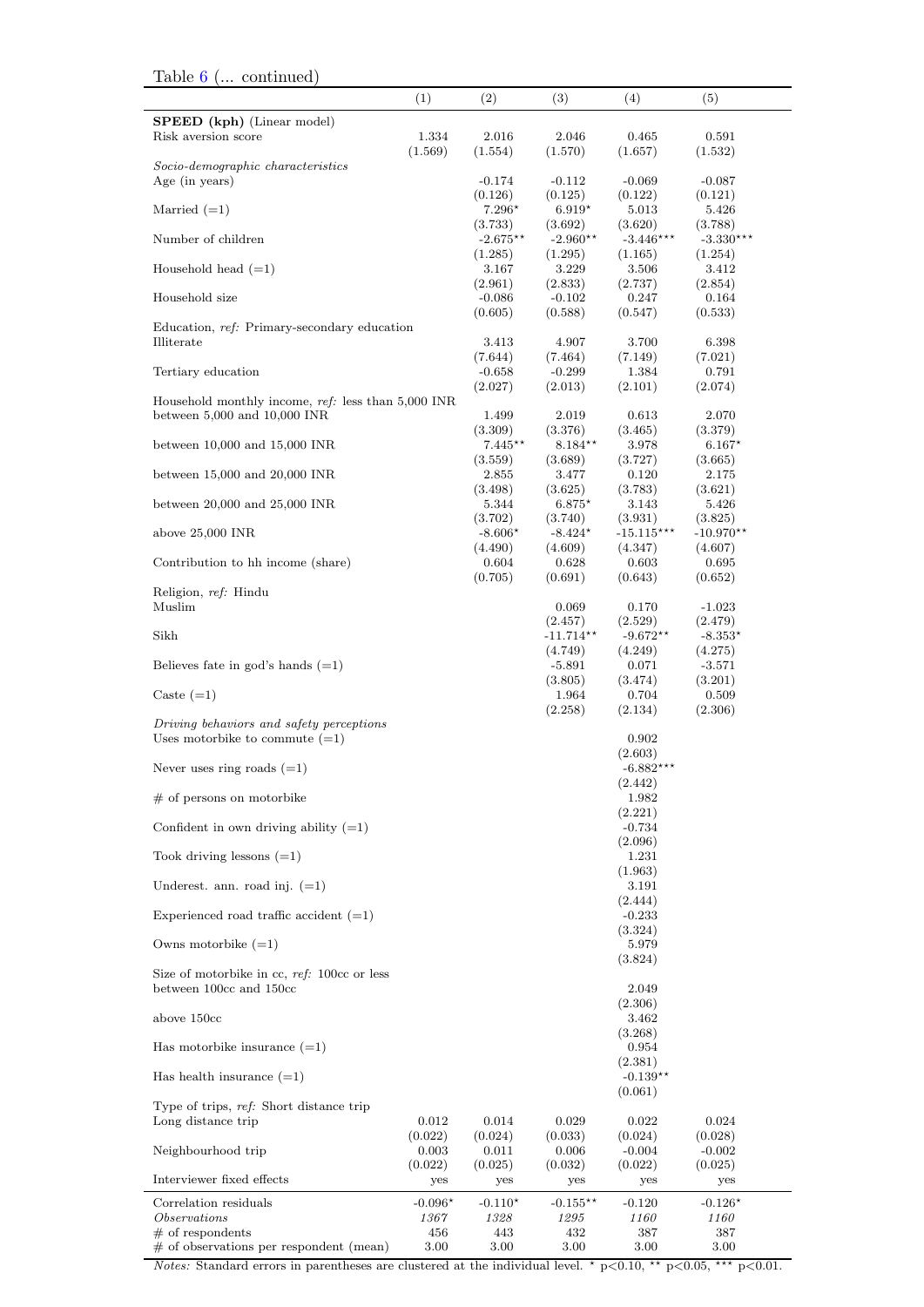| Table T. Determinants of hennet use for passengers, probit specification, marginal effects                                               | (1)                   | (2)                            | (3)                                  | (4)                            | (5)                            | (6)                            | (7)                            | (8)                            |
|------------------------------------------------------------------------------------------------------------------------------------------|-----------------------|--------------------------------|--------------------------------------|--------------------------------|--------------------------------|--------------------------------|--------------------------------|--------------------------------|
|                                                                                                                                          |                       |                                |                                      |                                |                                |                                |                                |                                |
| Risk aversion score                                                                                                                      | $-0.063$<br>(0.040)   | $-0.056$<br>(0.044)            | $-0.067$<br>(0.046)                  | $-0.019$<br>(0.034)            | $-0.054$<br>(0.040)            | $-0.014$<br>(0.033)            | $-0.019$<br>(0.021)            | $-0.057$<br>(0.049)            |
| Speed, ref: between 20 and 40 kph<br>below 20 kph                                                                                        |                       |                                |                                      |                                | $-0.114*$                      | $-0.093*$                      |                                |                                |
| above 40 kph                                                                                                                             |                       |                                |                                      |                                | (0.064)<br>$-0.063$<br>(0.062) | (0.054)<br>$-0.042$<br>(0.050) |                                |                                |
| Owns a helmet $(=1)$                                                                                                                     |                       |                                |                                      |                                |                                |                                | $0.314***$<br>(0.120)          |                                |
| Socio-demographic characteristics<br>Age (in years)                                                                                      |                       | $-0.003$                       | $-0.003$                             | $-0.003*$                      |                                | $-0.003*$                      | $-0.002$                       | $-0.004*$                      |
| Male $(=1)$                                                                                                                              |                       | (0.002)<br>$0.412***$          | (0.002)<br>$0.426^{\star\star\star}$ | (0.002)<br>$0.401***$          |                                | (0.002)<br>$0.405***$          | (0.001)<br>$0.242**$           | (0.002)<br>$0.429***$          |
| Married $(=1)$                                                                                                                           |                       | (0.076)<br>0.047               | (0.075)<br>0.051                     | (0.111)<br>0.049               |                                | (0.110)<br>0.045               | (0.108)<br>0.023               | (0.082)<br>0.071               |
| Number of children                                                                                                                       |                       | (0.066)<br>$-0.009$            | (0.069)<br>0.003                     | (0.053)<br>0.008               |                                | (0.052)<br>0.007               | (0.033)<br>0.007               | (0.080)<br>0.008               |
| Household head $(=1)$                                                                                                                    |                       | (0.024)<br>$-0.088$<br>(0.085) | (0.025)<br>$-0.073$<br>(0.087)       | (0.018)<br>$-0.034$<br>(0.069) |                                | (0.018)<br>$-0.051$<br>(0.065) | (0.011)<br>$-0.031$<br>(0.040) | (0.027)<br>$-0.082$<br>(0.092) |
| Household size                                                                                                                           |                       | 0.013<br>(0.011)               | 0.009<br>(0.011)                     | 0.003<br>(0.009)               |                                | 0.003<br>(0.009)               | 0.000<br>(0.005)               | 0.003<br>(0.012)               |
| Education, ref. Primary-secondary education<br>Illiterate                                                                                |                       | $-0.102$                       | $-0.082$                             | $-0.068$                       |                                | $-0.057$                       | $-0.021$                       | $-0.077$                       |
| Tertiary education                                                                                                                       |                       | (0.081)<br>$-0.070$            | (0.084)<br>$-0.093$                  | (0.059)<br>$-0.071$            |                                | (0.059)<br>$-0.069$            | (0.036)<br>$-0.020$            | (0.089)<br>$-0.112$            |
| Household monthly income, ref: less than 10,000 INR                                                                                      |                       | (0.060)                        | (0.062)                              | (0.053)                        |                                | (0.052)                        | (0.029)                        | (0.069)                        |
| between $10,000$ and $20,000$ INR                                                                                                        |                       | $-0.062$<br>(0.062)            | $-0.057$<br>(0.063)                  | $-0.013$<br>(0.051)            |                                | $-0.011$<br>(0.050)            | $-0.021$<br>(0.029)            | $-0.021$<br>(0.069)            |
| above $20,000$ INR                                                                                                                       |                       | 0.059<br>(0.090)               | 0.026<br>(0.090)                     | 0.001<br>(0.069)               |                                | 0.018<br>(0.071)               | $-0.037$<br>(0.038)            | $-0.007$<br>(0.102)            |
| Religion, ref: Hindu<br>Muslim                                                                                                           |                       |                                | 0.033                                | 0.035<br>(0.077)               |                                | 0.019                          | 0.024                          | 0.061                          |
| Sikh                                                                                                                                     |                       |                                | (0.094)<br>$-0.025$<br>(0.128)       | $-0.045$<br>(0.067)            |                                | (0.073)<br>$-0.025$<br>(0.069) | (0.050)<br>$-0.056$<br>(0.037) | (0.103)<br>$-0.011$<br>(0.127) |
| Believes fate in god's hands $(=1)$                                                                                                      |                       |                                | $-0.046$<br>(0.090)                  | $-0.039$<br>(0.084)            |                                | $-0.017$<br>(0.076)            | $-0.024$<br>(0.052)            | $-0.058$<br>(0.106)            |
| Caste $(=1)$                                                                                                                             |                       |                                | $-0.110**$<br>(0.055)                | $-0.090*$<br>(0.048)           |                                | $-0.087*$<br>(0.047)           | $-0.042$<br>(0.033)            | $-0.145**$<br>(0.060)          |
| Driving behaviors and safety perceptions<br>Uses motorbike to commute $(=1)$                                                             |                       |                                |                                      | $-0.010$                       |                                | $-0.010$                       | $-0.018$                       |                                |
| Never uses ring roads $(=1)$                                                                                                             |                       |                                |                                      | (0.050)<br>0.035               |                                | (0.048)<br>0.059               | (0.026)<br>0.027               |                                |
| Size of motorbike in cc, ref: 100cc or less<br>between 100cc and 150cc                                                                   |                       |                                |                                      | (0.067)<br>0.077               |                                | (0.071)<br>0.077               | (0.044)<br>0.024               |                                |
| above 150cc                                                                                                                              |                       |                                |                                      | (0.053)<br>0.222               |                                | (0.053)<br>0.195               | (0.035)<br>0.060               |                                |
| Experienced road traffic accident $(=1)$                                                                                                 |                       |                                |                                      | (0.137)<br>$-0.081$            |                                | (0.133)<br>$-0.079$            | (0.081)<br>$-0.032$            |                                |
| Underest. ann. road inj. $(=1)$                                                                                                          |                       |                                |                                      | (0.056)<br>$-0.142**$          |                                | (0.056)<br>$-0.136**$          | (0.031)<br>$-0.091*$           |                                |
| Has health insurance $(=1)$                                                                                                              |                       |                                |                                      | (0.065)<br>$-0.122***$         |                                | (0.063)<br>$-0.125***$         | (0.053)<br>$-0.116***$         |                                |
| Says own driver should pay more attention $(=1)$                                                                                         |                       |                                |                                      | (0.035)<br>$-0.123*$           |                                | (0.031)<br>$-0.120*$           | (0.020)<br>$-0.090*$           |                                |
| Type of trips, ref: Short distance trip                                                                                                  |                       |                                |                                      | (0.066)                        |                                | (0.068)                        | (0.051)                        |                                |
| Long distance trip                                                                                                                       | $0.262***$            | $0.298***$                     | $0.296***$                           | $0.275***$                     | $0.264***$                     | $0.273***$                     | $0.230***$                     | $0.336***$                     |
| Neighbourhood trip                                                                                                                       | (0.026)<br>$-0.063**$ | (0.029)<br>$-0.078**$          | (0.029)<br>$-0.078**$                | (0.066)<br>$-0.056*$           | (0.026)<br>$-0.065**$          | (0.065)<br>$-0.055*$           | (0.089)<br>$-0.038$            | (0.034)<br>$-0.081**$          |
| Interviewer fixed effects                                                                                                                | (0.028)<br>yes        | (0.031)<br>yes                 | (0.031)<br>yes                       | (0.030)<br>yes                 | (0.028)<br>yes                 | (0.030)<br>yes                 | (0.025)<br>yes                 | (0.036)<br>yes                 |
| Pseudo $\mathbf{R}^2$                                                                                                                    | 0.151                 | 0.247                          | 0.255                                | 0.309                          | 0.159                          | 0.315                          | 0.440                          | 0.267                          |
| $\label{thm:observation} Observations% \[ D\left( \mathcal{A}\right) =\left( \mathcal{A}\right) \rho _{0}\left( \mathcal{A}\right) . \]$ | 963                   | 954                            | 936                                  | 759                            | 963                            | 759                            | 756                            | 756                            |
| $#$ of respondents                                                                                                                       | $322\,$               | 319                            | 313                                  | 254                            | $322\,$                        | 254                            | 253                            | $253\,$                        |
| $\#$ of observations per respondent (mean)                                                                                               | 2.99                  | 2.99                           | 2.99                                 | 2.99                           | 2.99                           | 2.99                           | 2.99                           | 2.99                           |

<span id="page-42-0"></span>

| Table 7: Determinants of helmet use for passengers, probit specification, marginal effects |  |  |  |  |
|--------------------------------------------------------------------------------------------|--|--|--|--|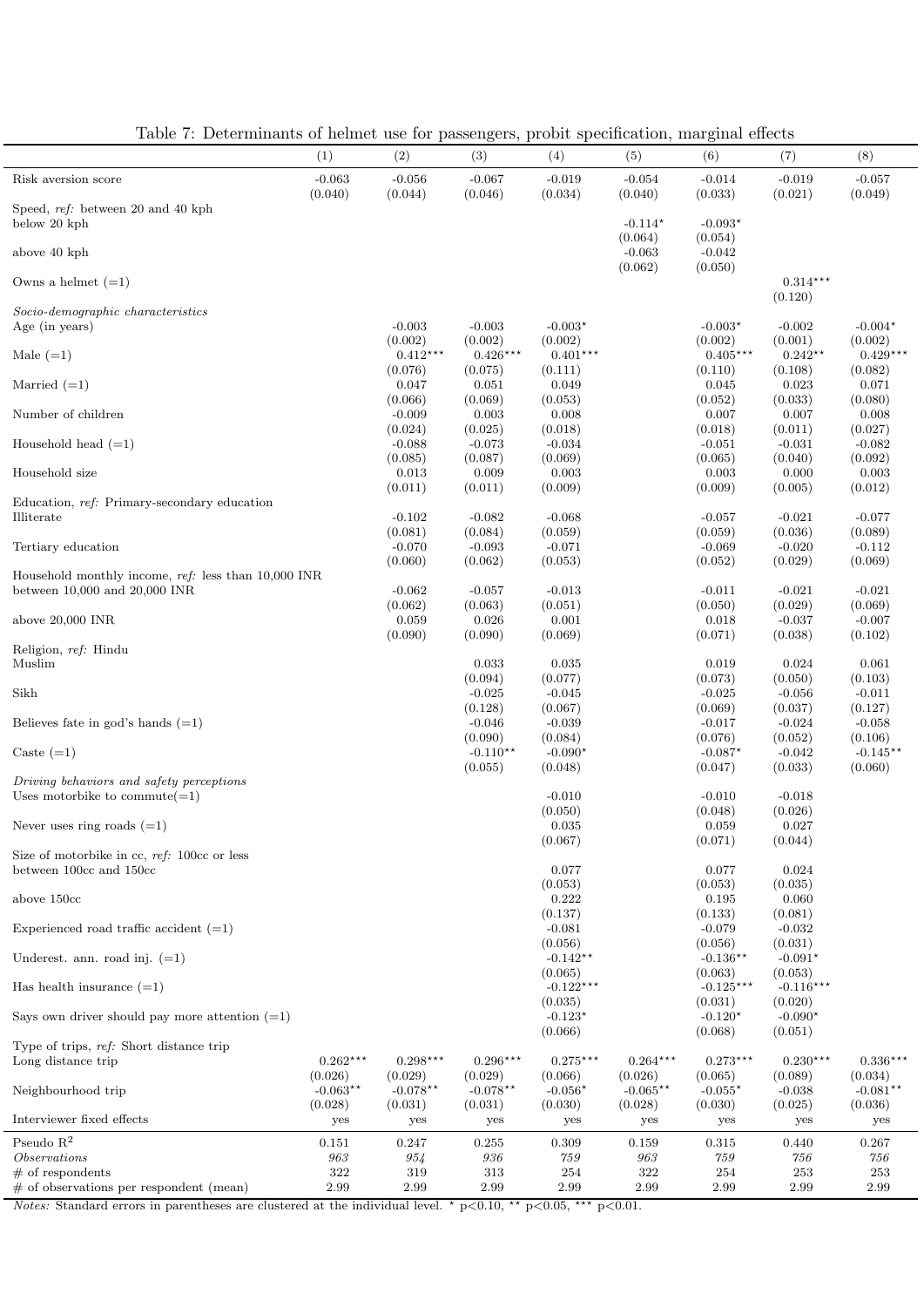|                                                | Male drivers |           | All passengers |             |  |
|------------------------------------------------|--------------|-----------|----------------|-------------|--|
| Male $(=1)$                                    |              |           | $-0.753***$    | $-0.649**$  |  |
|                                                |              |           | (0.194)        | (0.282)     |  |
| Age (in years)                                 | $-0.005$     | $-0.006$  | $0.010*$       | 0.010       |  |
|                                                | (0.005)      | (0.009)   | (0.006)        | (0.007)     |  |
| Education level (3 categories)                 | $0.006\,$    | 0.054     | 0.012          | $-0.060$    |  |
|                                                | (0.117)      | (0.130)   | (0.109)        | (0.133)     |  |
| HH monthly income, $ref:$ Less than 10,000 INR |              |           |                |             |  |
| Between $10,000$ and $20,000$ INR              | 0.079        | $-0.009$  | 0.044          | $-0.017$    |  |
|                                                | (0.186)      | (0.204)   | (0.177)        | (0.191)     |  |
| More than $20,000$ INR                         | 0.012        | $-0.174$  | $-0.268$       | $-0.529**$  |  |
|                                                | (0.220)      | (0.255)   | (0.240)        | (0.262)     |  |
| Married $(=1)$                                 |              | 0.131     |                | $-0.214$    |  |
|                                                |              | (0.282)   |                | (0.254)     |  |
| Number of children                             |              | $-0.044$  |                | $-0.051$    |  |
|                                                |              | (0.089)   |                | (0.083)     |  |
| Head of household $(=1)$                       |              | $-0.122$  |                | 0.264       |  |
|                                                |              | (0.243)   |                | (0.364)     |  |
| Household size                                 |              | 0.025     |                | $\,0.039\,$ |  |
|                                                |              | (0.042)   |                | (0.031)     |  |
| Contributes to HH income (share)               |              | 0.057     |                | $-0.220**$  |  |
|                                                |              | (0.067)   |                | (0.111)     |  |
| Religion, ref: Hindu                           |              |           |                |             |  |
| Muslim                                         |              | $-0.235$  |                | $-0.309$    |  |
|                                                |              | (0.253)   |                | (0.300)     |  |
| Sikh                                           |              | $-0.395$  |                | $-1.013*$   |  |
|                                                |              | (0.455)   |                | (0.569)     |  |
| Believes fate is in god's hands                |              | $-0.344$  |                | $-0.250$    |  |
|                                                |              | (0.221)   |                | (0.235)     |  |
| Belongs to low caste $(=1)$                    |              | $-0.189$  |                | $-0.563***$ |  |
|                                                |              | (0.172)   |                | (0.182)     |  |
| Constant                                       | $-0.936***$  | $-0.967*$ | $-0.853**$     | $-0.174$    |  |
|                                                | (0.345)      | (0.510)   | (0.343)        | (0.484)     |  |
| Pseudo $\mathbb{R}^2$                          | 0.006        | 0.023     | 0.052          | 0.122       |  |
| Observations                                   | 482          | 456       | 368            | 354         |  |
| Total observations in survey                   | 489          | 489       | 371            | 371         |  |
| Share of observations in sample $(\%)$         | 98.50        | 93.25     | 99.00          | 95.40       |  |

*Notes:* \*\*\*, \*\* and \* stands for 1%, 5% and 10% significance respectively. Robust standard errors reported in parentheses.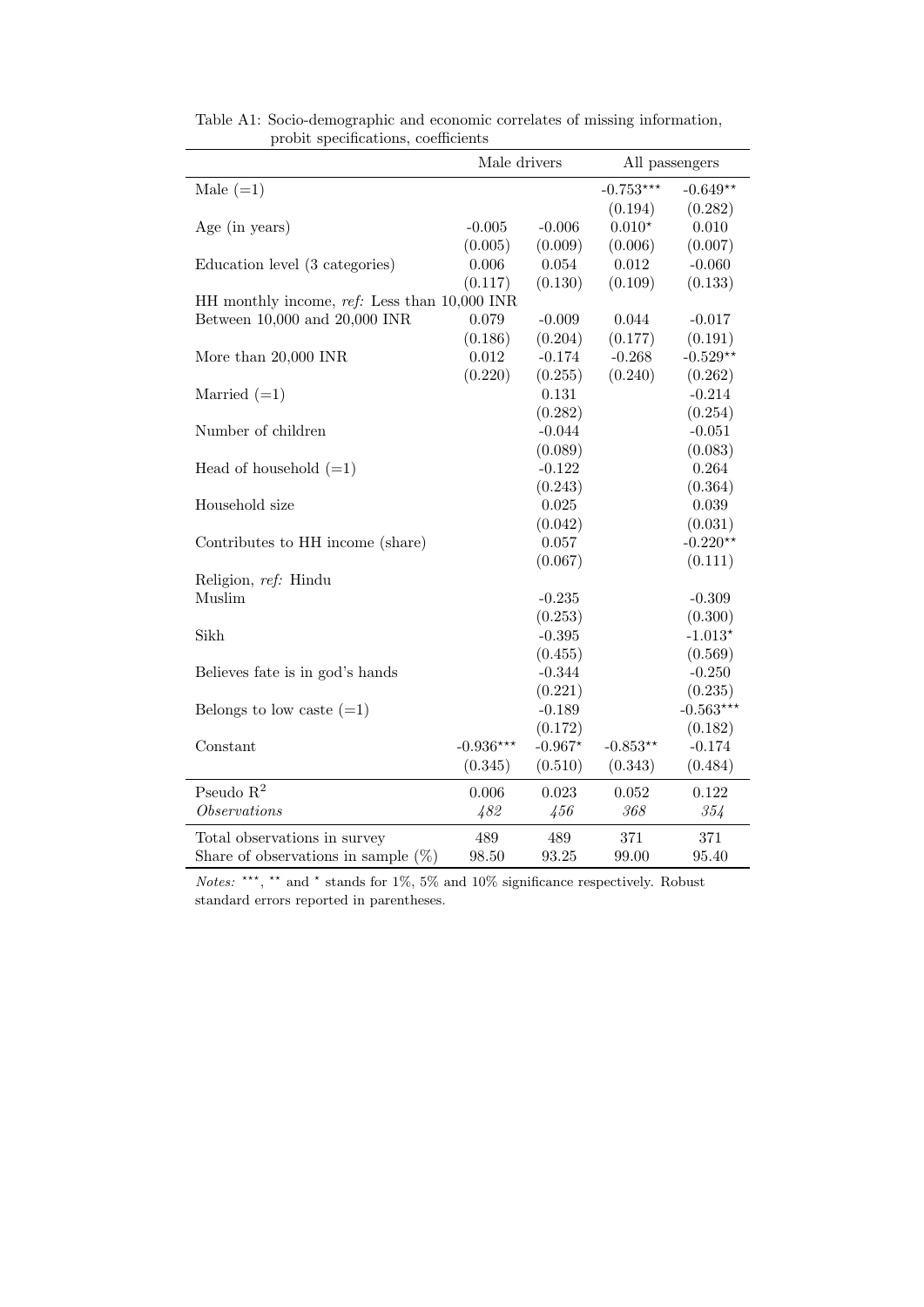| $Pr(no\; protection)$                                                                    | (1)                  | (2)                  | (3)                   | (4)                               | (5)                   |
|------------------------------------------------------------------------------------------|----------------------|----------------------|-----------------------|-----------------------------------|-----------------------|
| Risk aversion score                                                                      | $-0.017$             | $-0.014$             | $-0.017$              | $-0.019**$                        | $-0.023**$            |
| Socio-demographic characteristics                                                        | (0.012)              | (0.011)              | (0.011)               | (0.010)                           | (0.011)               |
| Age (in years)                                                                           |                      | $-0.001$             | $-0.000$              | $-0.000$                          | $-0.000$              |
|                                                                                          |                      | (0.001)              | (0.001)               | (0.001)                           | (0.001)               |
| Married $(=1)$                                                                           |                      | 0.027<br>(0.021)     | 0.028<br>(0.021)      | 0.013<br>(0.018)                  | 0.018<br>(0.021)      |
| Number of children                                                                       |                      | $-0.018**$           | $-0.018**$            | $-0.016**$                        | $-0.020***$           |
| Household head $(=1)$                                                                    |                      | (0.008)<br>0.022     | (0.007)<br>0.022      | (0.006)<br>0.029                  | (0.007)<br>0.034      |
|                                                                                          |                      | (0.021)              | (0.020)               | (0.018)                           | (0.021)               |
| Household size                                                                           |                      | $0.006*$<br>(0.004)  | 0.005<br>(0.003)      | $0.005*$<br>(0.003)               | $0.007**$<br>(0.003)  |
| Education, ref. Primary-secondary education                                              |                      |                      |                       |                                   |                       |
| Illiterate                                                                               |                      | $0.076*$             | $0.065*$              | 0.047                             | $0.064*$              |
| Tertiary education                                                                       |                      | (0.039)<br>$-0.016$  | (0.039)<br>$-0.013$   | (0.033)<br>$-0.004$               | (0.035)<br>$-0.009$   |
|                                                                                          |                      | (0.013)              | (0.013)               | (0.011)                           | (0.013)               |
| Household monthly income, $ref:$ less than 5,000 INR<br>between $5,000$ and $10,000$ INR |                      | 0.020                | 0.016                 | 0.020                             | 0.019                 |
|                                                                                          |                      | (0.026)              | (0.025)               | (0.023)                           | (0.025)               |
| between $10,000$ and $15,000$ INR                                                        |                      | $0.053***$           | $0.047**$             | 0.028                             | 0.039                 |
| between $15,000$ and $20,000$ INR                                                        |                      | (0.024)<br>0.032     | (0.023)<br>0.027      | (0.022)<br>0.012                  | (0.024)<br>0.020      |
|                                                                                          |                      | (0.027)              | (0.026)               | (0.023)                           | (0.025)               |
| between $20,000$ and $25,000$ INR                                                        |                      | 0.039                | $0.043*$              | 0.022                             | 0.029                 |
| above $25,000$ INR                                                                       |                      | (0.026)<br>$-0.048$  | (0.025)<br>$-0.043$   | (0.022)<br>$-0.052*$              | (0.024)<br>$-0.045$   |
|                                                                                          |                      | (0.034)              | (0.033)               | (0.031)                           | (0.034)               |
| Contribution to hh income (share)                                                        |                      | 0.003<br>(0.006)     | 0.003<br>(0.006)      | 0.001<br>(0.005)                  | 0.002<br>(0.006)      |
| Religion, ref: Hindu                                                                     |                      |                      |                       |                                   |                       |
| Muslim                                                                                   |                      |                      | 0.020                 | 0.023                             | $0.029*$              |
| Sikh                                                                                     |                      |                      | (0.018)<br>0.045      | (0.016)<br>0.052                  | (0.017)<br>0.059      |
|                                                                                          |                      |                      | (0.062)               | (0.052)                           | (0.060)               |
| Believes fate in god's hands $(=1)$                                                      |                      |                      | $-0.009$<br>(0.019)   | $-0.003$<br>(0.018)               | $-0.018$<br>(0.019)   |
| Caste $(=1)$                                                                             |                      |                      | 0.020                 | 0.006                             | 0.008                 |
|                                                                                          |                      |                      | (0.014)               | (0.012)                           | (0.014)               |
| Driving behaviors and safety perceptions<br>Uses motorbike to commute $(=1)$             |                      |                      |                       | $-0.003$                          |                       |
|                                                                                          |                      |                      |                       | (0.016)                           |                       |
| Never uses ring roads $(=1)$                                                             |                      |                      |                       | $-0.050**$<br>(0.021)             |                       |
| $#$ of persons on motorbike                                                              |                      |                      |                       | 0.015                             |                       |
|                                                                                          |                      |                      |                       | (0.010)                           |                       |
| Confident in own driving ability $(=1)$                                                  |                      |                      |                       | 0.014<br>(0.013)                  |                       |
| Took driving lessons $(=1)$                                                              |                      |                      |                       | $-0.009$                          |                       |
| Underest. ann. road inj. $(=1)$                                                          |                      |                      |                       | (0.012)<br>0.013                  |                       |
|                                                                                          |                      |                      |                       | (0.013)                           |                       |
| Experienced road traffic accident $(=1)$                                                 |                      |                      |                       | 0.007                             |                       |
| Owns motorbike $(=1)$                                                                    |                      |                      |                       | (0.022)<br>0.047                  |                       |
| Size of motorbike in cc, ref: 100cc or less<br>between 100cc and 150cc                   |                      |                      |                       | (0.029)<br>0.009                  |                       |
| above 150cc                                                                              |                      |                      |                       | (0.015)<br>$-0.008$               |                       |
| Has health insurance $(=1)$                                                              |                      |                      |                       | (0.019)<br>$-0.002***$<br>(0.001) |                       |
| Type of trips, ref. Short distance trip<br>Long distance trip                            | $-0.040***$          | $-0.038***$          | $-0.036***$           | $-0.034***$                       | $-0.036***$           |
| Neighbourhood trip                                                                       | (0.007)<br>$0.010**$ | (0.007)<br>$0.010**$ | (0.006)<br>$0.010***$ | (0.006)<br>$0.010***$             | (0.007)<br>$0.010***$ |
| Interviewer fixed effects                                                                | (0.004)<br>yes       | (0.004)<br>yes       | (0.004)<br>yes        | (0.004)<br>yes                    | (0.004)<br>yes        |
| Pseudo $R^2$<br><i>Observations</i>                                                      | 0.125<br>1369        | 0.158<br>1324        | 0.168<br>1294         | 0.223<br>1178                     | 0.189<br>1178         |

Table A2a: Level of protection chosen by drivers, ordered logit specification, marginal effects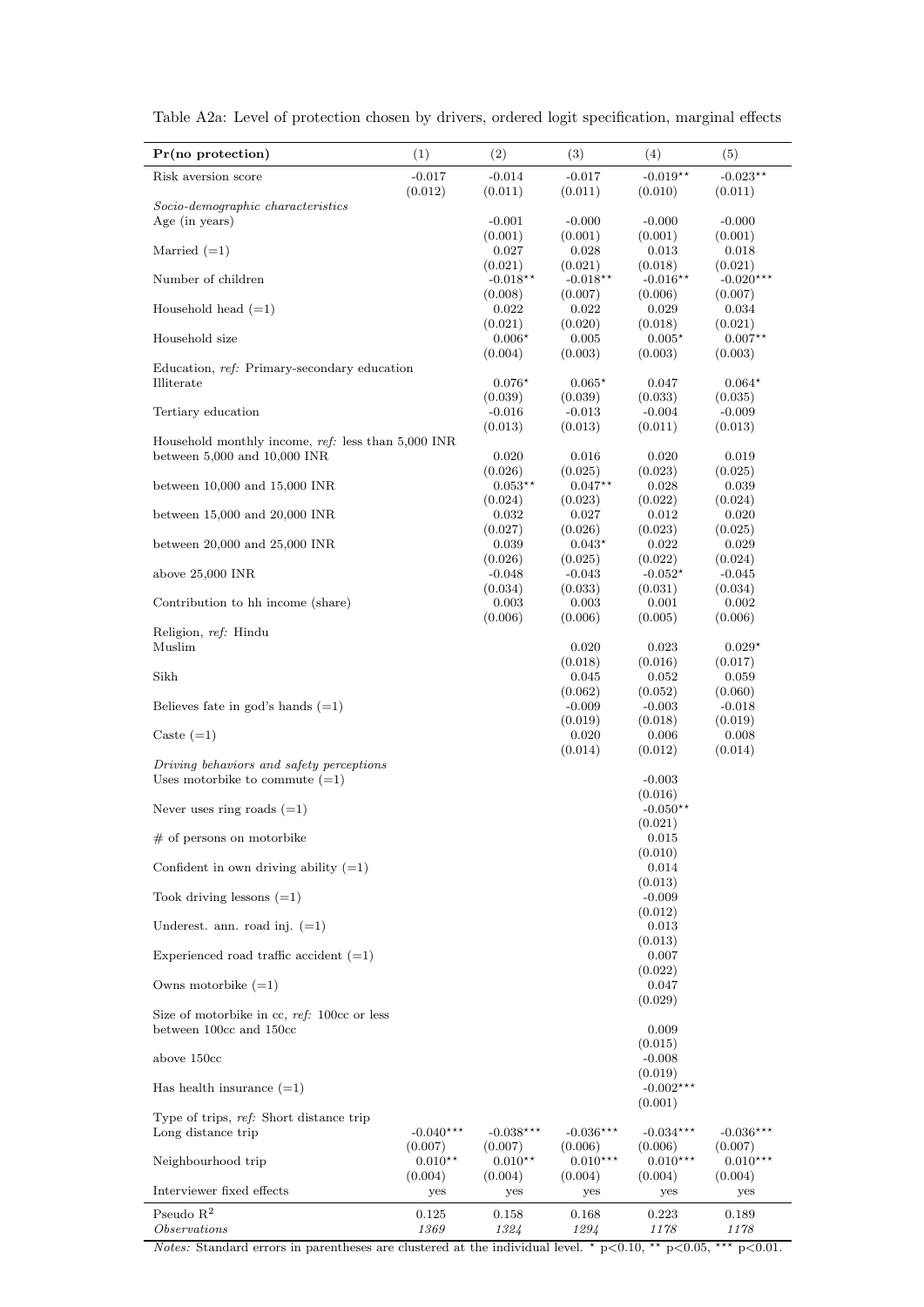| $-0.074**$<br>$-0.041$<br>$-0.039$<br>$-0.048$<br>$-0.076**$<br>Risk aversion score<br>(0.027)<br>(0.030)<br>(0.031)<br>(0.038)<br>(0.035)<br>Socio-demographic characteristics<br>$-0.001$<br>$-0.001$<br>$-0.001$<br>$-0.000$<br>Age (in years)<br>(0.002)<br>(0.003)<br>(0.002)<br>(0.002)<br>Married $(=1)$<br>0.073<br>0.050<br>0.082<br>0.058<br>(0.058)<br>(0.061)<br>(0.072)<br>(0.068)<br>Number of children<br>$-0.047**$<br>$-0.051**$<br>$-0.061**$<br>$-0.065***$<br>(0.021)<br>(0.022)<br>(0.025)<br>(0.025)<br>Household head $(=1)$<br>0.061<br>0.063<br>0.112<br>0.113<br>(0.056)<br>(0.058)<br>(0.073)<br>(0.070)<br>Household size<br>$0.018*$<br>$0.021*$<br>$0.021**$<br>0.016<br>(0.009)<br>(0.010)<br>(0.011)<br>(0.010)<br>Education, ref: Primary-secondary education<br>Illiterate<br>$0.206*$<br>$0.189*$<br>$0.210*$<br>0.183<br>(0.107)<br>(0.115)<br>(0.130)<br>(0.116)<br>Tertiary education<br>$-0.043$<br>$-0.016$<br>$-0.031$<br>$-0.037$<br>(0.036)<br>(0.038)<br>(0.044)<br>(0.042)<br>Household monthly income, ref: less than 5,000 INR<br>between $5,000$ and $10,000$ INR<br>0.054<br>0.046<br>0.076<br>0.063<br>(0.092)<br>(0.072)<br>(0.073)<br>(0.083)<br>$0.145***$<br>between $10,000$ and $15,000$ INR<br>$0.136**$<br>0.109<br>0.129<br>(0.068)<br>(0.071)<br>(0.090)<br>(0.083)<br>between $15,000$ and $20,000$ INR<br>0.086<br>0.047<br>0.079<br>0.066<br>(0.074)<br>(0.076)<br>(0.092)<br>(0.085)<br>0.106<br>$0.126*$<br>0.085<br>between $20,000$ and $25,000$ INR<br>0.096<br>(0.072)<br>(0.075)<br>(0.089)<br>(0.081)<br>above $25,000$ INR<br>$-0.130$<br>$-0.125$<br>$-0.203*$<br>$-0.147$<br>(0.093)<br>(0.096)<br>(0.119)<br>(0.111)<br>0.008<br>0.008<br>0.004<br>0.006<br>Contribution to hh income (share)<br>(0.016)<br>(0.020)<br>(0.017)<br>(0.019)<br>Religion, ref: Hindu<br>Muslim<br>0.057<br>0.088<br>$0.094*$<br>(0.052)<br>(0.064)<br>(0.058)<br>Sikh<br>0.131<br>0.202<br>0.194<br>(0.178)<br>(0.201)<br>(0.194)<br>Believes fate in god's hands $(=1)$<br>$-0.027$<br>$-0.013$<br>$-0.057$<br>(0.056)<br>(0.070)<br>(0.062)<br>Caste $(=1)$<br>0.057<br>0.022<br>0.026<br>(0.041)<br>(0.047)<br>(0.045)<br>Driving behaviors and safety perceptions<br>Uses motorbike to commute $(=1)$<br>$-0.012$<br>(0.063)<br>$-0.194**$<br>Never uses ring roads $(=1)$<br>(0.087)<br>$#$ of persons on motorbike<br>0.058<br>(0.037)<br>Confident in own driving ability $(=1)$<br>0.053<br>(0.049)<br>Took driving lessons $(=1)$<br>$-0.037$<br>(0.048)<br>Underest. ann. road inj. $(=1)$<br>0.049<br>(0.050)<br>Experienced road traffic accident $(=1)$<br>0.028<br>(0.087)<br>Owns motorbike $(=1)$<br>0.182<br>(0.119)<br>Size of motorbike in cc, ref: 100cc or less<br>between 100 and 150cc<br>0.034<br>(0.057)<br>above 150cc<br>$-0.031$<br>(0.073)<br>$-0.007***$<br>Has health insurance $(=1)$<br>(0.003)<br>Type of trips, ref. Short distance trip<br>$-0.095***$<br>$-0.103***$<br>$-0.106***$<br>$-0.131***$<br>$-0.119***$<br>Long distance trip<br>(0.011)<br>(0.012)<br>(0.013)<br>(0.017)<br>(0.015)<br>Neighbourhood trip<br>$0.029***$<br>$0.038***$<br>$0.034***$<br>$0.025**$<br>$0.028**$<br>(0.013)<br>(0.010)<br>(0.011)<br>(0.011)<br>(0.014)<br>Interviewer fixed effects<br>yes<br>yes<br>yes<br>yes<br>yes<br>Pseudo $R^2$<br>0.125<br>0.168<br>0.223<br>0.189<br>0.158 | Pr(partial protection) | (1)  | (2)  | (3)  | (4)  | (5)  |
|---------------------------------------------------------------------------------------------------------------------------------------------------------------------------------------------------------------------------------------------------------------------------------------------------------------------------------------------------------------------------------------------------------------------------------------------------------------------------------------------------------------------------------------------------------------------------------------------------------------------------------------------------------------------------------------------------------------------------------------------------------------------------------------------------------------------------------------------------------------------------------------------------------------------------------------------------------------------------------------------------------------------------------------------------------------------------------------------------------------------------------------------------------------------------------------------------------------------------------------------------------------------------------------------------------------------------------------------------------------------------------------------------------------------------------------------------------------------------------------------------------------------------------------------------------------------------------------------------------------------------------------------------------------------------------------------------------------------------------------------------------------------------------------------------------------------------------------------------------------------------------------------------------------------------------------------------------------------------------------------------------------------------------------------------------------------------------------------------------------------------------------------------------------------------------------------------------------------------------------------------------------------------------------------------------------------------------------------------------------------------------------------------------------------------------------------------------------------------------------------------------------------------------------------------------------------------------------------------------------------------------------------------------------------------------------------------------------------------------------------------------------------------------------------------------------------------------------------------------------------------------------------------------------------------------------------------------------------------------------------------------------------------------------------------------------------------------------------------------------------------------------------------------------------------------------------------------------------------------------------------------------------------------------------------------------------------------------------------------------------------|------------------------|------|------|------|------|------|
|                                                                                                                                                                                                                                                                                                                                                                                                                                                                                                                                                                                                                                                                                                                                                                                                                                                                                                                                                                                                                                                                                                                                                                                                                                                                                                                                                                                                                                                                                                                                                                                                                                                                                                                                                                                                                                                                                                                                                                                                                                                                                                                                                                                                                                                                                                                                                                                                                                                                                                                                                                                                                                                                                                                                                                                                                                                                                                                                                                                                                                                                                                                                                                                                                                                                                                                                                                           |                        |      |      |      |      |      |
|                                                                                                                                                                                                                                                                                                                                                                                                                                                                                                                                                                                                                                                                                                                                                                                                                                                                                                                                                                                                                                                                                                                                                                                                                                                                                                                                                                                                                                                                                                                                                                                                                                                                                                                                                                                                                                                                                                                                                                                                                                                                                                                                                                                                                                                                                                                                                                                                                                                                                                                                                                                                                                                                                                                                                                                                                                                                                                                                                                                                                                                                                                                                                                                                                                                                                                                                                                           |                        |      |      |      |      |      |
|                                                                                                                                                                                                                                                                                                                                                                                                                                                                                                                                                                                                                                                                                                                                                                                                                                                                                                                                                                                                                                                                                                                                                                                                                                                                                                                                                                                                                                                                                                                                                                                                                                                                                                                                                                                                                                                                                                                                                                                                                                                                                                                                                                                                                                                                                                                                                                                                                                                                                                                                                                                                                                                                                                                                                                                                                                                                                                                                                                                                                                                                                                                                                                                                                                                                                                                                                                           |                        |      |      |      |      |      |
|                                                                                                                                                                                                                                                                                                                                                                                                                                                                                                                                                                                                                                                                                                                                                                                                                                                                                                                                                                                                                                                                                                                                                                                                                                                                                                                                                                                                                                                                                                                                                                                                                                                                                                                                                                                                                                                                                                                                                                                                                                                                                                                                                                                                                                                                                                                                                                                                                                                                                                                                                                                                                                                                                                                                                                                                                                                                                                                                                                                                                                                                                                                                                                                                                                                                                                                                                                           |                        |      |      |      |      |      |
|                                                                                                                                                                                                                                                                                                                                                                                                                                                                                                                                                                                                                                                                                                                                                                                                                                                                                                                                                                                                                                                                                                                                                                                                                                                                                                                                                                                                                                                                                                                                                                                                                                                                                                                                                                                                                                                                                                                                                                                                                                                                                                                                                                                                                                                                                                                                                                                                                                                                                                                                                                                                                                                                                                                                                                                                                                                                                                                                                                                                                                                                                                                                                                                                                                                                                                                                                                           |                        |      |      |      |      |      |
|                                                                                                                                                                                                                                                                                                                                                                                                                                                                                                                                                                                                                                                                                                                                                                                                                                                                                                                                                                                                                                                                                                                                                                                                                                                                                                                                                                                                                                                                                                                                                                                                                                                                                                                                                                                                                                                                                                                                                                                                                                                                                                                                                                                                                                                                                                                                                                                                                                                                                                                                                                                                                                                                                                                                                                                                                                                                                                                                                                                                                                                                                                                                                                                                                                                                                                                                                                           |                        |      |      |      |      |      |
|                                                                                                                                                                                                                                                                                                                                                                                                                                                                                                                                                                                                                                                                                                                                                                                                                                                                                                                                                                                                                                                                                                                                                                                                                                                                                                                                                                                                                                                                                                                                                                                                                                                                                                                                                                                                                                                                                                                                                                                                                                                                                                                                                                                                                                                                                                                                                                                                                                                                                                                                                                                                                                                                                                                                                                                                                                                                                                                                                                                                                                                                                                                                                                                                                                                                                                                                                                           |                        |      |      |      |      |      |
|                                                                                                                                                                                                                                                                                                                                                                                                                                                                                                                                                                                                                                                                                                                                                                                                                                                                                                                                                                                                                                                                                                                                                                                                                                                                                                                                                                                                                                                                                                                                                                                                                                                                                                                                                                                                                                                                                                                                                                                                                                                                                                                                                                                                                                                                                                                                                                                                                                                                                                                                                                                                                                                                                                                                                                                                                                                                                                                                                                                                                                                                                                                                                                                                                                                                                                                                                                           |                        |      |      |      |      |      |
|                                                                                                                                                                                                                                                                                                                                                                                                                                                                                                                                                                                                                                                                                                                                                                                                                                                                                                                                                                                                                                                                                                                                                                                                                                                                                                                                                                                                                                                                                                                                                                                                                                                                                                                                                                                                                                                                                                                                                                                                                                                                                                                                                                                                                                                                                                                                                                                                                                                                                                                                                                                                                                                                                                                                                                                                                                                                                                                                                                                                                                                                                                                                                                                                                                                                                                                                                                           |                        |      |      |      |      |      |
|                                                                                                                                                                                                                                                                                                                                                                                                                                                                                                                                                                                                                                                                                                                                                                                                                                                                                                                                                                                                                                                                                                                                                                                                                                                                                                                                                                                                                                                                                                                                                                                                                                                                                                                                                                                                                                                                                                                                                                                                                                                                                                                                                                                                                                                                                                                                                                                                                                                                                                                                                                                                                                                                                                                                                                                                                                                                                                                                                                                                                                                                                                                                                                                                                                                                                                                                                                           |                        |      |      |      |      |      |
|                                                                                                                                                                                                                                                                                                                                                                                                                                                                                                                                                                                                                                                                                                                                                                                                                                                                                                                                                                                                                                                                                                                                                                                                                                                                                                                                                                                                                                                                                                                                                                                                                                                                                                                                                                                                                                                                                                                                                                                                                                                                                                                                                                                                                                                                                                                                                                                                                                                                                                                                                                                                                                                                                                                                                                                                                                                                                                                                                                                                                                                                                                                                                                                                                                                                                                                                                                           |                        |      |      |      |      |      |
|                                                                                                                                                                                                                                                                                                                                                                                                                                                                                                                                                                                                                                                                                                                                                                                                                                                                                                                                                                                                                                                                                                                                                                                                                                                                                                                                                                                                                                                                                                                                                                                                                                                                                                                                                                                                                                                                                                                                                                                                                                                                                                                                                                                                                                                                                                                                                                                                                                                                                                                                                                                                                                                                                                                                                                                                                                                                                                                                                                                                                                                                                                                                                                                                                                                                                                                                                                           |                        |      |      |      |      |      |
|                                                                                                                                                                                                                                                                                                                                                                                                                                                                                                                                                                                                                                                                                                                                                                                                                                                                                                                                                                                                                                                                                                                                                                                                                                                                                                                                                                                                                                                                                                                                                                                                                                                                                                                                                                                                                                                                                                                                                                                                                                                                                                                                                                                                                                                                                                                                                                                                                                                                                                                                                                                                                                                                                                                                                                                                                                                                                                                                                                                                                                                                                                                                                                                                                                                                                                                                                                           |                        |      |      |      |      |      |
|                                                                                                                                                                                                                                                                                                                                                                                                                                                                                                                                                                                                                                                                                                                                                                                                                                                                                                                                                                                                                                                                                                                                                                                                                                                                                                                                                                                                                                                                                                                                                                                                                                                                                                                                                                                                                                                                                                                                                                                                                                                                                                                                                                                                                                                                                                                                                                                                                                                                                                                                                                                                                                                                                                                                                                                                                                                                                                                                                                                                                                                                                                                                                                                                                                                                                                                                                                           |                        |      |      |      |      |      |
|                                                                                                                                                                                                                                                                                                                                                                                                                                                                                                                                                                                                                                                                                                                                                                                                                                                                                                                                                                                                                                                                                                                                                                                                                                                                                                                                                                                                                                                                                                                                                                                                                                                                                                                                                                                                                                                                                                                                                                                                                                                                                                                                                                                                                                                                                                                                                                                                                                                                                                                                                                                                                                                                                                                                                                                                                                                                                                                                                                                                                                                                                                                                                                                                                                                                                                                                                                           |                        |      |      |      |      |      |
|                                                                                                                                                                                                                                                                                                                                                                                                                                                                                                                                                                                                                                                                                                                                                                                                                                                                                                                                                                                                                                                                                                                                                                                                                                                                                                                                                                                                                                                                                                                                                                                                                                                                                                                                                                                                                                                                                                                                                                                                                                                                                                                                                                                                                                                                                                                                                                                                                                                                                                                                                                                                                                                                                                                                                                                                                                                                                                                                                                                                                                                                                                                                                                                                                                                                                                                                                                           |                        |      |      |      |      |      |
|                                                                                                                                                                                                                                                                                                                                                                                                                                                                                                                                                                                                                                                                                                                                                                                                                                                                                                                                                                                                                                                                                                                                                                                                                                                                                                                                                                                                                                                                                                                                                                                                                                                                                                                                                                                                                                                                                                                                                                                                                                                                                                                                                                                                                                                                                                                                                                                                                                                                                                                                                                                                                                                                                                                                                                                                                                                                                                                                                                                                                                                                                                                                                                                                                                                                                                                                                                           |                        |      |      |      |      |      |
|                                                                                                                                                                                                                                                                                                                                                                                                                                                                                                                                                                                                                                                                                                                                                                                                                                                                                                                                                                                                                                                                                                                                                                                                                                                                                                                                                                                                                                                                                                                                                                                                                                                                                                                                                                                                                                                                                                                                                                                                                                                                                                                                                                                                                                                                                                                                                                                                                                                                                                                                                                                                                                                                                                                                                                                                                                                                                                                                                                                                                                                                                                                                                                                                                                                                                                                                                                           |                        |      |      |      |      |      |
|                                                                                                                                                                                                                                                                                                                                                                                                                                                                                                                                                                                                                                                                                                                                                                                                                                                                                                                                                                                                                                                                                                                                                                                                                                                                                                                                                                                                                                                                                                                                                                                                                                                                                                                                                                                                                                                                                                                                                                                                                                                                                                                                                                                                                                                                                                                                                                                                                                                                                                                                                                                                                                                                                                                                                                                                                                                                                                                                                                                                                                                                                                                                                                                                                                                                                                                                                                           |                        |      |      |      |      |      |
|                                                                                                                                                                                                                                                                                                                                                                                                                                                                                                                                                                                                                                                                                                                                                                                                                                                                                                                                                                                                                                                                                                                                                                                                                                                                                                                                                                                                                                                                                                                                                                                                                                                                                                                                                                                                                                                                                                                                                                                                                                                                                                                                                                                                                                                                                                                                                                                                                                                                                                                                                                                                                                                                                                                                                                                                                                                                                                                                                                                                                                                                                                                                                                                                                                                                                                                                                                           |                        |      |      |      |      |      |
|                                                                                                                                                                                                                                                                                                                                                                                                                                                                                                                                                                                                                                                                                                                                                                                                                                                                                                                                                                                                                                                                                                                                                                                                                                                                                                                                                                                                                                                                                                                                                                                                                                                                                                                                                                                                                                                                                                                                                                                                                                                                                                                                                                                                                                                                                                                                                                                                                                                                                                                                                                                                                                                                                                                                                                                                                                                                                                                                                                                                                                                                                                                                                                                                                                                                                                                                                                           |                        |      |      |      |      |      |
|                                                                                                                                                                                                                                                                                                                                                                                                                                                                                                                                                                                                                                                                                                                                                                                                                                                                                                                                                                                                                                                                                                                                                                                                                                                                                                                                                                                                                                                                                                                                                                                                                                                                                                                                                                                                                                                                                                                                                                                                                                                                                                                                                                                                                                                                                                                                                                                                                                                                                                                                                                                                                                                                                                                                                                                                                                                                                                                                                                                                                                                                                                                                                                                                                                                                                                                                                                           |                        |      |      |      |      |      |
|                                                                                                                                                                                                                                                                                                                                                                                                                                                                                                                                                                                                                                                                                                                                                                                                                                                                                                                                                                                                                                                                                                                                                                                                                                                                                                                                                                                                                                                                                                                                                                                                                                                                                                                                                                                                                                                                                                                                                                                                                                                                                                                                                                                                                                                                                                                                                                                                                                                                                                                                                                                                                                                                                                                                                                                                                                                                                                                                                                                                                                                                                                                                                                                                                                                                                                                                                                           |                        |      |      |      |      |      |
|                                                                                                                                                                                                                                                                                                                                                                                                                                                                                                                                                                                                                                                                                                                                                                                                                                                                                                                                                                                                                                                                                                                                                                                                                                                                                                                                                                                                                                                                                                                                                                                                                                                                                                                                                                                                                                                                                                                                                                                                                                                                                                                                                                                                                                                                                                                                                                                                                                                                                                                                                                                                                                                                                                                                                                                                                                                                                                                                                                                                                                                                                                                                                                                                                                                                                                                                                                           |                        |      |      |      |      |      |
|                                                                                                                                                                                                                                                                                                                                                                                                                                                                                                                                                                                                                                                                                                                                                                                                                                                                                                                                                                                                                                                                                                                                                                                                                                                                                                                                                                                                                                                                                                                                                                                                                                                                                                                                                                                                                                                                                                                                                                                                                                                                                                                                                                                                                                                                                                                                                                                                                                                                                                                                                                                                                                                                                                                                                                                                                                                                                                                                                                                                                                                                                                                                                                                                                                                                                                                                                                           |                        |      |      |      |      |      |
|                                                                                                                                                                                                                                                                                                                                                                                                                                                                                                                                                                                                                                                                                                                                                                                                                                                                                                                                                                                                                                                                                                                                                                                                                                                                                                                                                                                                                                                                                                                                                                                                                                                                                                                                                                                                                                                                                                                                                                                                                                                                                                                                                                                                                                                                                                                                                                                                                                                                                                                                                                                                                                                                                                                                                                                                                                                                                                                                                                                                                                                                                                                                                                                                                                                                                                                                                                           |                        |      |      |      |      |      |
|                                                                                                                                                                                                                                                                                                                                                                                                                                                                                                                                                                                                                                                                                                                                                                                                                                                                                                                                                                                                                                                                                                                                                                                                                                                                                                                                                                                                                                                                                                                                                                                                                                                                                                                                                                                                                                                                                                                                                                                                                                                                                                                                                                                                                                                                                                                                                                                                                                                                                                                                                                                                                                                                                                                                                                                                                                                                                                                                                                                                                                                                                                                                                                                                                                                                                                                                                                           |                        |      |      |      |      |      |
|                                                                                                                                                                                                                                                                                                                                                                                                                                                                                                                                                                                                                                                                                                                                                                                                                                                                                                                                                                                                                                                                                                                                                                                                                                                                                                                                                                                                                                                                                                                                                                                                                                                                                                                                                                                                                                                                                                                                                                                                                                                                                                                                                                                                                                                                                                                                                                                                                                                                                                                                                                                                                                                                                                                                                                                                                                                                                                                                                                                                                                                                                                                                                                                                                                                                                                                                                                           |                        |      |      |      |      |      |
|                                                                                                                                                                                                                                                                                                                                                                                                                                                                                                                                                                                                                                                                                                                                                                                                                                                                                                                                                                                                                                                                                                                                                                                                                                                                                                                                                                                                                                                                                                                                                                                                                                                                                                                                                                                                                                                                                                                                                                                                                                                                                                                                                                                                                                                                                                                                                                                                                                                                                                                                                                                                                                                                                                                                                                                                                                                                                                                                                                                                                                                                                                                                                                                                                                                                                                                                                                           |                        |      |      |      |      |      |
|                                                                                                                                                                                                                                                                                                                                                                                                                                                                                                                                                                                                                                                                                                                                                                                                                                                                                                                                                                                                                                                                                                                                                                                                                                                                                                                                                                                                                                                                                                                                                                                                                                                                                                                                                                                                                                                                                                                                                                                                                                                                                                                                                                                                                                                                                                                                                                                                                                                                                                                                                                                                                                                                                                                                                                                                                                                                                                                                                                                                                                                                                                                                                                                                                                                                                                                                                                           |                        |      |      |      |      |      |
|                                                                                                                                                                                                                                                                                                                                                                                                                                                                                                                                                                                                                                                                                                                                                                                                                                                                                                                                                                                                                                                                                                                                                                                                                                                                                                                                                                                                                                                                                                                                                                                                                                                                                                                                                                                                                                                                                                                                                                                                                                                                                                                                                                                                                                                                                                                                                                                                                                                                                                                                                                                                                                                                                                                                                                                                                                                                                                                                                                                                                                                                                                                                                                                                                                                                                                                                                                           |                        |      |      |      |      |      |
|                                                                                                                                                                                                                                                                                                                                                                                                                                                                                                                                                                                                                                                                                                                                                                                                                                                                                                                                                                                                                                                                                                                                                                                                                                                                                                                                                                                                                                                                                                                                                                                                                                                                                                                                                                                                                                                                                                                                                                                                                                                                                                                                                                                                                                                                                                                                                                                                                                                                                                                                                                                                                                                                                                                                                                                                                                                                                                                                                                                                                                                                                                                                                                                                                                                                                                                                                                           |                        |      |      |      |      |      |
|                                                                                                                                                                                                                                                                                                                                                                                                                                                                                                                                                                                                                                                                                                                                                                                                                                                                                                                                                                                                                                                                                                                                                                                                                                                                                                                                                                                                                                                                                                                                                                                                                                                                                                                                                                                                                                                                                                                                                                                                                                                                                                                                                                                                                                                                                                                                                                                                                                                                                                                                                                                                                                                                                                                                                                                                                                                                                                                                                                                                                                                                                                                                                                                                                                                                                                                                                                           |                        |      |      |      |      |      |
|                                                                                                                                                                                                                                                                                                                                                                                                                                                                                                                                                                                                                                                                                                                                                                                                                                                                                                                                                                                                                                                                                                                                                                                                                                                                                                                                                                                                                                                                                                                                                                                                                                                                                                                                                                                                                                                                                                                                                                                                                                                                                                                                                                                                                                                                                                                                                                                                                                                                                                                                                                                                                                                                                                                                                                                                                                                                                                                                                                                                                                                                                                                                                                                                                                                                                                                                                                           |                        |      |      |      |      |      |
|                                                                                                                                                                                                                                                                                                                                                                                                                                                                                                                                                                                                                                                                                                                                                                                                                                                                                                                                                                                                                                                                                                                                                                                                                                                                                                                                                                                                                                                                                                                                                                                                                                                                                                                                                                                                                                                                                                                                                                                                                                                                                                                                                                                                                                                                                                                                                                                                                                                                                                                                                                                                                                                                                                                                                                                                                                                                                                                                                                                                                                                                                                                                                                                                                                                                                                                                                                           |                        |      |      |      |      |      |
|                                                                                                                                                                                                                                                                                                                                                                                                                                                                                                                                                                                                                                                                                                                                                                                                                                                                                                                                                                                                                                                                                                                                                                                                                                                                                                                                                                                                                                                                                                                                                                                                                                                                                                                                                                                                                                                                                                                                                                                                                                                                                                                                                                                                                                                                                                                                                                                                                                                                                                                                                                                                                                                                                                                                                                                                                                                                                                                                                                                                                                                                                                                                                                                                                                                                                                                                                                           |                        |      |      |      |      |      |
|                                                                                                                                                                                                                                                                                                                                                                                                                                                                                                                                                                                                                                                                                                                                                                                                                                                                                                                                                                                                                                                                                                                                                                                                                                                                                                                                                                                                                                                                                                                                                                                                                                                                                                                                                                                                                                                                                                                                                                                                                                                                                                                                                                                                                                                                                                                                                                                                                                                                                                                                                                                                                                                                                                                                                                                                                                                                                                                                                                                                                                                                                                                                                                                                                                                                                                                                                                           |                        |      |      |      |      |      |
|                                                                                                                                                                                                                                                                                                                                                                                                                                                                                                                                                                                                                                                                                                                                                                                                                                                                                                                                                                                                                                                                                                                                                                                                                                                                                                                                                                                                                                                                                                                                                                                                                                                                                                                                                                                                                                                                                                                                                                                                                                                                                                                                                                                                                                                                                                                                                                                                                                                                                                                                                                                                                                                                                                                                                                                                                                                                                                                                                                                                                                                                                                                                                                                                                                                                                                                                                                           |                        |      |      |      |      |      |
|                                                                                                                                                                                                                                                                                                                                                                                                                                                                                                                                                                                                                                                                                                                                                                                                                                                                                                                                                                                                                                                                                                                                                                                                                                                                                                                                                                                                                                                                                                                                                                                                                                                                                                                                                                                                                                                                                                                                                                                                                                                                                                                                                                                                                                                                                                                                                                                                                                                                                                                                                                                                                                                                                                                                                                                                                                                                                                                                                                                                                                                                                                                                                                                                                                                                                                                                                                           |                        |      |      |      |      |      |
|                                                                                                                                                                                                                                                                                                                                                                                                                                                                                                                                                                                                                                                                                                                                                                                                                                                                                                                                                                                                                                                                                                                                                                                                                                                                                                                                                                                                                                                                                                                                                                                                                                                                                                                                                                                                                                                                                                                                                                                                                                                                                                                                                                                                                                                                                                                                                                                                                                                                                                                                                                                                                                                                                                                                                                                                                                                                                                                                                                                                                                                                                                                                                                                                                                                                                                                                                                           |                        |      |      |      |      |      |
|                                                                                                                                                                                                                                                                                                                                                                                                                                                                                                                                                                                                                                                                                                                                                                                                                                                                                                                                                                                                                                                                                                                                                                                                                                                                                                                                                                                                                                                                                                                                                                                                                                                                                                                                                                                                                                                                                                                                                                                                                                                                                                                                                                                                                                                                                                                                                                                                                                                                                                                                                                                                                                                                                                                                                                                                                                                                                                                                                                                                                                                                                                                                                                                                                                                                                                                                                                           |                        |      |      |      |      |      |
|                                                                                                                                                                                                                                                                                                                                                                                                                                                                                                                                                                                                                                                                                                                                                                                                                                                                                                                                                                                                                                                                                                                                                                                                                                                                                                                                                                                                                                                                                                                                                                                                                                                                                                                                                                                                                                                                                                                                                                                                                                                                                                                                                                                                                                                                                                                                                                                                                                                                                                                                                                                                                                                                                                                                                                                                                                                                                                                                                                                                                                                                                                                                                                                                                                                                                                                                                                           |                        |      |      |      |      |      |
|                                                                                                                                                                                                                                                                                                                                                                                                                                                                                                                                                                                                                                                                                                                                                                                                                                                                                                                                                                                                                                                                                                                                                                                                                                                                                                                                                                                                                                                                                                                                                                                                                                                                                                                                                                                                                                                                                                                                                                                                                                                                                                                                                                                                                                                                                                                                                                                                                                                                                                                                                                                                                                                                                                                                                                                                                                                                                                                                                                                                                                                                                                                                                                                                                                                                                                                                                                           |                        |      |      |      |      |      |
|                                                                                                                                                                                                                                                                                                                                                                                                                                                                                                                                                                                                                                                                                                                                                                                                                                                                                                                                                                                                                                                                                                                                                                                                                                                                                                                                                                                                                                                                                                                                                                                                                                                                                                                                                                                                                                                                                                                                                                                                                                                                                                                                                                                                                                                                                                                                                                                                                                                                                                                                                                                                                                                                                                                                                                                                                                                                                                                                                                                                                                                                                                                                                                                                                                                                                                                                                                           |                        |      |      |      |      |      |
|                                                                                                                                                                                                                                                                                                                                                                                                                                                                                                                                                                                                                                                                                                                                                                                                                                                                                                                                                                                                                                                                                                                                                                                                                                                                                                                                                                                                                                                                                                                                                                                                                                                                                                                                                                                                                                                                                                                                                                                                                                                                                                                                                                                                                                                                                                                                                                                                                                                                                                                                                                                                                                                                                                                                                                                                                                                                                                                                                                                                                                                                                                                                                                                                                                                                                                                                                                           |                        |      |      |      |      |      |
|                                                                                                                                                                                                                                                                                                                                                                                                                                                                                                                                                                                                                                                                                                                                                                                                                                                                                                                                                                                                                                                                                                                                                                                                                                                                                                                                                                                                                                                                                                                                                                                                                                                                                                                                                                                                                                                                                                                                                                                                                                                                                                                                                                                                                                                                                                                                                                                                                                                                                                                                                                                                                                                                                                                                                                                                                                                                                                                                                                                                                                                                                                                                                                                                                                                                                                                                                                           |                        |      |      |      |      |      |
|                                                                                                                                                                                                                                                                                                                                                                                                                                                                                                                                                                                                                                                                                                                                                                                                                                                                                                                                                                                                                                                                                                                                                                                                                                                                                                                                                                                                                                                                                                                                                                                                                                                                                                                                                                                                                                                                                                                                                                                                                                                                                                                                                                                                                                                                                                                                                                                                                                                                                                                                                                                                                                                                                                                                                                                                                                                                                                                                                                                                                                                                                                                                                                                                                                                                                                                                                                           |                        |      |      |      |      |      |
|                                                                                                                                                                                                                                                                                                                                                                                                                                                                                                                                                                                                                                                                                                                                                                                                                                                                                                                                                                                                                                                                                                                                                                                                                                                                                                                                                                                                                                                                                                                                                                                                                                                                                                                                                                                                                                                                                                                                                                                                                                                                                                                                                                                                                                                                                                                                                                                                                                                                                                                                                                                                                                                                                                                                                                                                                                                                                                                                                                                                                                                                                                                                                                                                                                                                                                                                                                           |                        |      |      |      |      |      |
|                                                                                                                                                                                                                                                                                                                                                                                                                                                                                                                                                                                                                                                                                                                                                                                                                                                                                                                                                                                                                                                                                                                                                                                                                                                                                                                                                                                                                                                                                                                                                                                                                                                                                                                                                                                                                                                                                                                                                                                                                                                                                                                                                                                                                                                                                                                                                                                                                                                                                                                                                                                                                                                                                                                                                                                                                                                                                                                                                                                                                                                                                                                                                                                                                                                                                                                                                                           |                        |      |      |      |      |      |
|                                                                                                                                                                                                                                                                                                                                                                                                                                                                                                                                                                                                                                                                                                                                                                                                                                                                                                                                                                                                                                                                                                                                                                                                                                                                                                                                                                                                                                                                                                                                                                                                                                                                                                                                                                                                                                                                                                                                                                                                                                                                                                                                                                                                                                                                                                                                                                                                                                                                                                                                                                                                                                                                                                                                                                                                                                                                                                                                                                                                                                                                                                                                                                                                                                                                                                                                                                           |                        |      |      |      |      |      |
|                                                                                                                                                                                                                                                                                                                                                                                                                                                                                                                                                                                                                                                                                                                                                                                                                                                                                                                                                                                                                                                                                                                                                                                                                                                                                                                                                                                                                                                                                                                                                                                                                                                                                                                                                                                                                                                                                                                                                                                                                                                                                                                                                                                                                                                                                                                                                                                                                                                                                                                                                                                                                                                                                                                                                                                                                                                                                                                                                                                                                                                                                                                                                                                                                                                                                                                                                                           |                        |      |      |      |      |      |
|                                                                                                                                                                                                                                                                                                                                                                                                                                                                                                                                                                                                                                                                                                                                                                                                                                                                                                                                                                                                                                                                                                                                                                                                                                                                                                                                                                                                                                                                                                                                                                                                                                                                                                                                                                                                                                                                                                                                                                                                                                                                                                                                                                                                                                                                                                                                                                                                                                                                                                                                                                                                                                                                                                                                                                                                                                                                                                                                                                                                                                                                                                                                                                                                                                                                                                                                                                           |                        |      |      |      |      |      |
|                                                                                                                                                                                                                                                                                                                                                                                                                                                                                                                                                                                                                                                                                                                                                                                                                                                                                                                                                                                                                                                                                                                                                                                                                                                                                                                                                                                                                                                                                                                                                                                                                                                                                                                                                                                                                                                                                                                                                                                                                                                                                                                                                                                                                                                                                                                                                                                                                                                                                                                                                                                                                                                                                                                                                                                                                                                                                                                                                                                                                                                                                                                                                                                                                                                                                                                                                                           |                        |      |      |      |      |      |
|                                                                                                                                                                                                                                                                                                                                                                                                                                                                                                                                                                                                                                                                                                                                                                                                                                                                                                                                                                                                                                                                                                                                                                                                                                                                                                                                                                                                                                                                                                                                                                                                                                                                                                                                                                                                                                                                                                                                                                                                                                                                                                                                                                                                                                                                                                                                                                                                                                                                                                                                                                                                                                                                                                                                                                                                                                                                                                                                                                                                                                                                                                                                                                                                                                                                                                                                                                           |                        |      |      |      |      |      |
|                                                                                                                                                                                                                                                                                                                                                                                                                                                                                                                                                                                                                                                                                                                                                                                                                                                                                                                                                                                                                                                                                                                                                                                                                                                                                                                                                                                                                                                                                                                                                                                                                                                                                                                                                                                                                                                                                                                                                                                                                                                                                                                                                                                                                                                                                                                                                                                                                                                                                                                                                                                                                                                                                                                                                                                                                                                                                                                                                                                                                                                                                                                                                                                                                                                                                                                                                                           |                        |      |      |      |      |      |
|                                                                                                                                                                                                                                                                                                                                                                                                                                                                                                                                                                                                                                                                                                                                                                                                                                                                                                                                                                                                                                                                                                                                                                                                                                                                                                                                                                                                                                                                                                                                                                                                                                                                                                                                                                                                                                                                                                                                                                                                                                                                                                                                                                                                                                                                                                                                                                                                                                                                                                                                                                                                                                                                                                                                                                                                                                                                                                                                                                                                                                                                                                                                                                                                                                                                                                                                                                           | Observations           | 1369 | 1324 | 1294 | 1178 | 1178 |

Table A2b: Level of protection chosen by drivers, ordered logit specification, marginal effects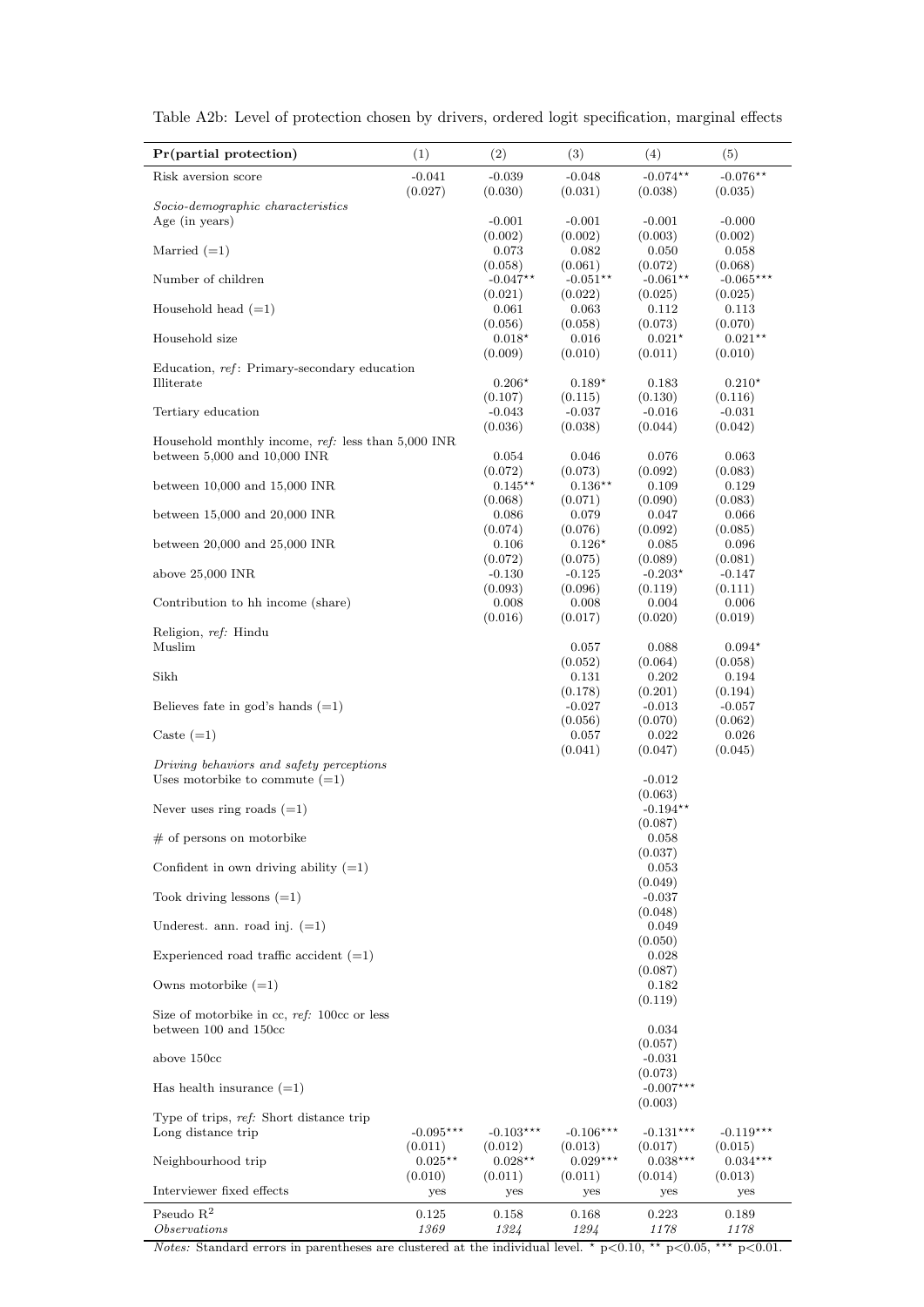| Pr(full protection)                                  | (1)            | (2)                   | (3)                   | (4)                  | (5)                   |
|------------------------------------------------------|----------------|-----------------------|-----------------------|----------------------|-----------------------|
| Risk aversion score                                  | 0.058          | 0.054                 | 0.065                 | $0.093**$            | $0.099**$             |
|                                                      | (0.039)        | (0.041)               | (0.041)               | (0.047)              | (0.045)               |
| Socio-demographic characteristics<br>Age (in years)  |                | 0.002                 | 0.001                 | 0.001                | 0.001                 |
|                                                      |                | (0.003)               | (0.003)               | (0.003)              | (0.003)               |
| Married $(=1)$                                       |                | $-0.099$              | $-0.110$              | $-0.063$             | $-0.075$              |
|                                                      |                | (0.078)               | (0.081)               | (0.090)              | (0.089)               |
| Number of children                                   |                | $0.065**$<br>(0.028)  | $0.069**$<br>(0.029)  | $0.077**$<br>(0.031) | $0.085***$<br>(0.032) |
| Household head $(=1)$                                |                | $-0.083$              | $-0.084$              | $-0.140$             | $-0.147$              |
|                                                      |                | (0.077)               | (0.078)               | (0.091)              | (0.090)               |
| Household size                                       |                | $-0.024*$<br>(0.013)  | $-0.021$<br>(0.013)   | $-0.027*$<br>(0.014) | $-0.028**$<br>(0.014) |
| Education, ref. Primary-secondary education          |                |                       |                       |                      |                       |
| Illiterate                                           |                | $-0.281*$             | $-0.254*$             | $-0.230$             | $-0.274*$             |
|                                                      |                | (0.144)               | (0.153)               | (0.162)              | (0.150)               |
| Tertiary education                                   |                | 0.059<br>(0.049)      | 0.050<br>(0.051)      | 0.020<br>(0.056)     | 0.040<br>(0.054)      |
| Household monthly income, $ref:$ less than 5,000 INR |                |                       |                       |                      |                       |
| between $5,000$ and $10,000$ INR                     |                | $-0.074$              | $-0.061$              | $-0.096$             | $-0.083$              |
| between $10,000$ and $15,000$ INR                    |                | (0.098)<br>$-0.199**$ | (0.098)<br>$-0.183**$ | (0.115)<br>$-0.137$  | (0.108)               |
|                                                      |                | (0.090)               | (0.093)               | (0.112)              | $-0.168$<br>(0.106)   |
| between $15,000$ and $20,000$ INR                    |                | $-0.117$              | $-0.106$              | $-0.059$             | $-0.086$              |
|                                                      |                | (0.100)               | (0.101)               | (0.116)              | (0.111)               |
| between $20,000$ and $25,000$ INR                    |                | $-0.145$<br>(0.098)   | $-0.170*$<br>(0.099)  | $-0.107$<br>(0.112)  | $-0.125$<br>(0.105)   |
| above $25,000$ INR                                   |                | 0.177                 | 0.168                 | $0.256*$             | 0.192                 |
|                                                      |                | (0.126)               | (0.128)               | (0.149)              | (0.145)               |
| Contribution to hh income (share)                    |                | $-0.011$              | $-0.011$              | $-0.005$             | $-0.008$              |
| Religion, ref: Hindu                                 |                | (0.022)               | (0.023)               | (0.026)              | (0.025)               |
| Muslim                                               |                |                       | $-0.077$              | $-0.111$             | $-0.122*$             |
|                                                      |                |                       | (0.069)               | (0.080)              | (0.074)               |
| Sikh                                                 |                |                       | $-0.175$              | $-0.253$             | $-0.253$              |
| Believes fate in god's hands $(=1)$                  |                |                       | (0.239)<br>0.037      | (0.252)<br>0.016     | (0.253)<br>0.075      |
|                                                      |                |                       | (0.075)               | (0.087)              | (0.080)               |
| Caste $(=1)$                                         |                |                       | $-0.077$              | $-0.028$             | $-0.034$              |
| Driving behaviors and safety perceptions             |                |                       | (0.055)               | (0.059)              | (0.058)               |
| Uses motorbike to commute $(=1)$                     |                |                       |                       | 0.015                |                       |
|                                                      |                |                       |                       | (0.079)              |                       |
| Never uses ring roads $(=1)$                         |                |                       |                       | $0.244**$            |                       |
| $#$ of persons on motorbike                          |                |                       |                       | (0.107)<br>$-0.073$  |                       |
|                                                      |                |                       |                       | (0.047)              |                       |
| Confident in own driving ability $(=1)$              |                |                       |                       | $-0.066$             |                       |
| Took driving lessons $(=1)$                          |                |                       |                       | (0.062)<br>0.046     |                       |
|                                                      |                |                       |                       | (0.060)              |                       |
| Underest. ann. road inj. $(=1)$                      |                |                       |                       | $-0.062$             |                       |
|                                                      |                |                       |                       | (0.063)              |                       |
| Experienced road traffic accident $(=1)$             |                |                       |                       | $-0.035$<br>(0.110)  |                       |
| Owns motorbike $(=1)$                                |                |                       |                       | $-0.229$             |                       |
| Size of motorbike in cc, ref: 100cc or less          |                |                       |                       | (0.148)              |                       |
| between 100cc and 150cc                              |                |                       |                       | $-0.042$             |                       |
|                                                      |                |                       |                       | (0.071)              |                       |
| above 150cc                                          |                |                       |                       | 0.039<br>(0.092)     |                       |
| Has health insurance $(=1)$                          |                |                       |                       | $0.009***$           |                       |
| Type of trips, ref. Short distance trip              |                |                       |                       | (0.003)              |                       |
| Long distance trip                                   | $0.134***$     | $0.141***$            | $0.142***$            | $0.165***$           | $0.155***$            |
|                                                      | (0.015)        | (0.016)               | (0.016)               | (0.020)              | (0.018)               |
| Neighbourhood trip                                   | $-0.035**$     | $-0.038**$            | $-0.040***$           | $-0.048***$          | $-0.045***$           |
| Interviewer fixed effects                            | (0.014)<br>yes | (0.015)<br>yes        | (0.015)<br>yes        | (0.018)<br>yes       | (0.017)<br>yes        |
| Pseudo $R^2$                                         | 0.125          | 0.158                 | 0.168                 | 0.223                | 0.189                 |
| Observations                                         | 1369           | 1324                  | 1294                  | 1178                 | 1178                  |

Table A2c: Level of protection chosen by drivers, ordered logit specification, marginal effects